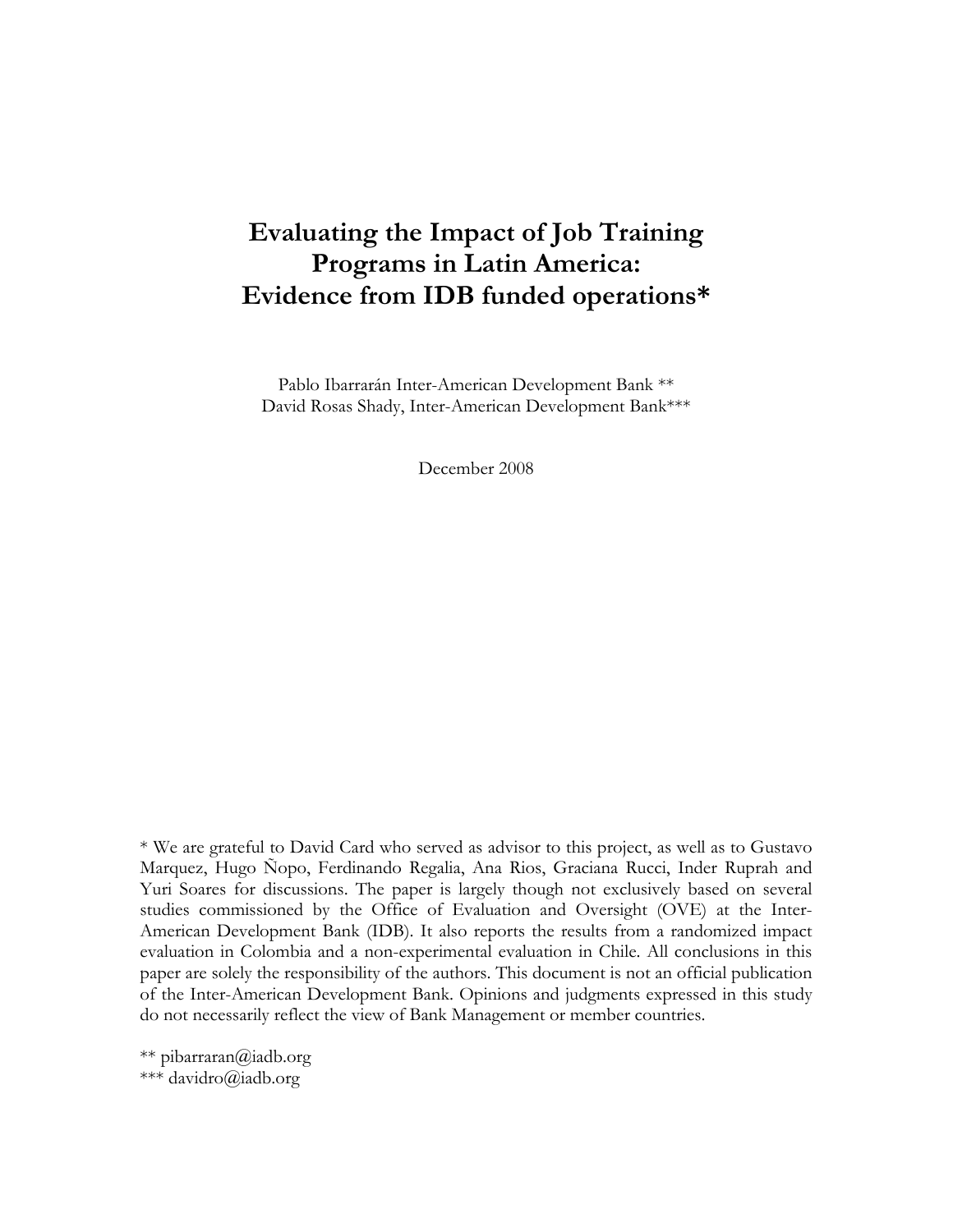**Evaluating the Impact of Job Training Programs in Latin America: Evidence from IDB funded operations** 

# **ABSTRACT**

Among active labour market programs, job training is popular in Latin America as an attempt to help the labour market insertion of disadvantaged youth, and also as a way of providing skills to low-income groups to enable them to deal with the challenges of globalization. This paper summarizes the findings from the first rigorous set of evaluations to job training programs in Latin America that were made in the context of a project undertaken by the Office of Evaluation and Oversight at the Inter-American Development Bank. This research was complemented by two independent impact evaluations of similar training programs in Chile and Colombia. We report the results of two evaluations with an experimental design (the Dominican Republic and Colombia), one with a natural experiment (Panama) and four non-experimental evaluations (Argentina, Chile, Peru and Mexico). Overall, the results suggest that employment effects range from modest to meaningful – increasing the employment rate by about 0 to 5 percentage points—although higher and significant for some groups such, as women in Colombia and Panama –with impact of 6 to 12 percentage points in the employment rate. In most cases there is a larger and significant impact on job quality, measured by getting a formal job, having a contract and/or receiving health insurance as a benefit. Finally, we present an operational definition of the impact of training on "employability" in the context of a dynamic model with state dependence and unobserved heterogeneity, which we were able to apply in the evaluations of the Dominican Republic, Panama and Argentina.

Pablo Ibarrarán, Office of Evaluation and Oversight, Inter-American Development Bank David Rosas Shady, Social Protection and Health Division, Inter-American Development Bank JEL No. C21,I38,J24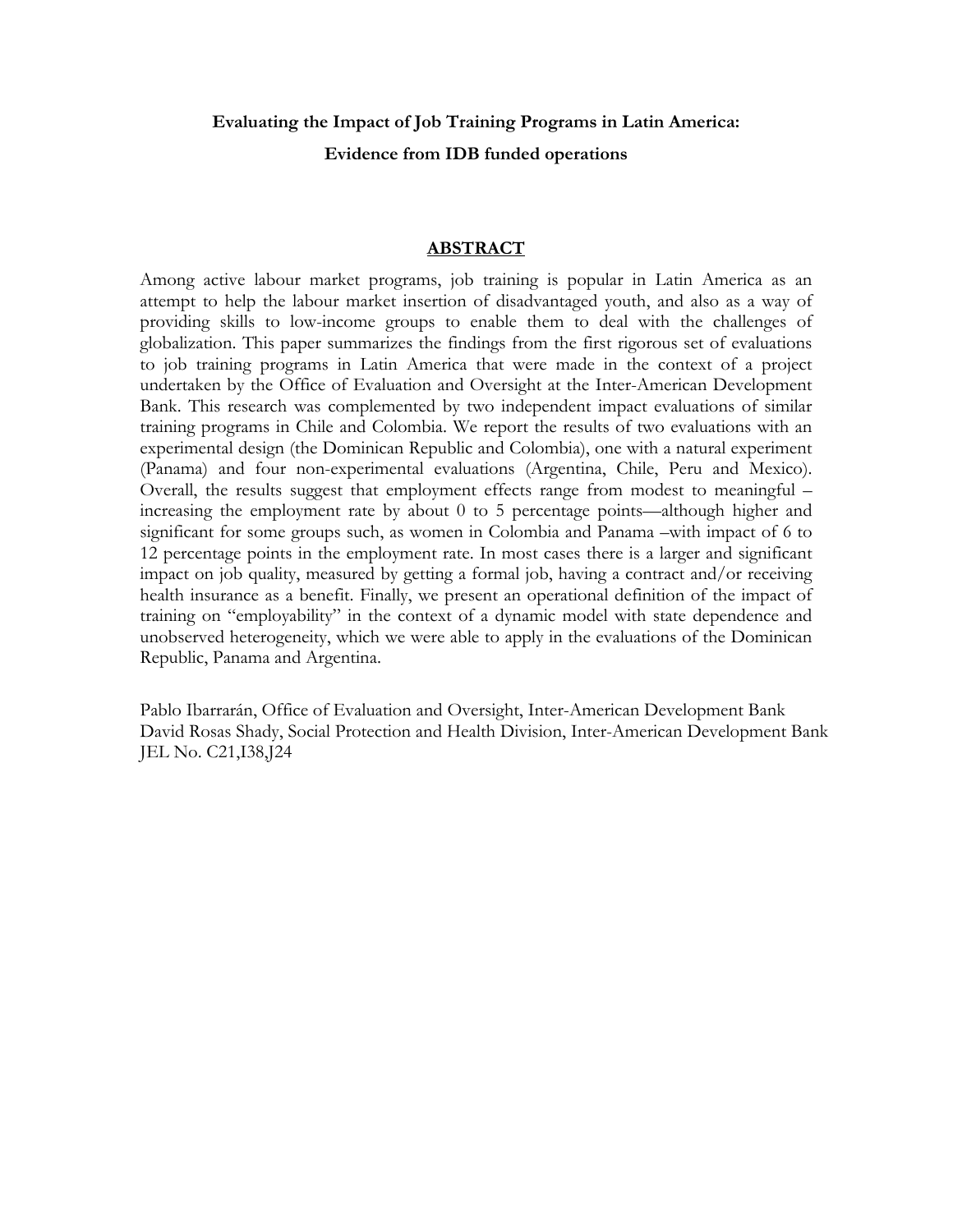#### **1. Introduction**

l

The insertion of low-income low skilled youth in the labour market is a major concern in Latin America.<sup>[1](#page-2-0)</sup> The poor quality of basic education compounded with early school dropout has resulted in a large group of poorly educated youth with dire labour market perspectives. In order to address this issue, several policies have been implemented. Some deal with the structural causes, such as the coverage, access and quality of basic and secondary education. Others focus on the pool of youth that have already dropped from school and are unlikely to go back to the formal education system. For this group, a common intervention that has been promoted through the region since the eighties is short training programs aimed at providing basic job readiness skills as well as some trade-specific abilities. The purpose of these programs is to provide with some form of social and/or human capital that might increase the employability of disadvantaged youth and enables them to achieve a successful insertion in the labour market.

Two influential demand driven training programs, the Mexican *Probecat* and *Chile Joven*, have laid groundwork for this type of programs. *Probecat*, which started in 1984, aims to increase the employability of its beneficiaries. The program is not centred on the youth or disadvantaged population, although in practice the eligibility criteria favour these groups. It offers short-term, demand-driven courses that are complemented by internships, emphasizing on-the-job training. Private firms offer both the courses and the internships. Variants of *Probecat* have been implemented in Honduras and El Salvador.

The *Chile Joven* program, which started in 1992, was centred exclusively at a group of urban youth considered to be "at risk". The Chilean authorities envisioned the model behind this program and the Inter-American Development Bank (IDB) contributed to its definition and implementation. Other countries in the region faced similar challenges, and given the attractiveness of *Chile Joven*, the model has been more popular than the Mexican *Probecat* and it was replicated throughout the region, many times with the support of the IDB and the

<span id="page-2-0"></span><sup>1</sup> According to ILO (2007), youth unemployment in Latin America was 16 percent in 2005 while it was only around 5 percent for adults. Of a total population of 106 million between 15 and 24 years old, more than 10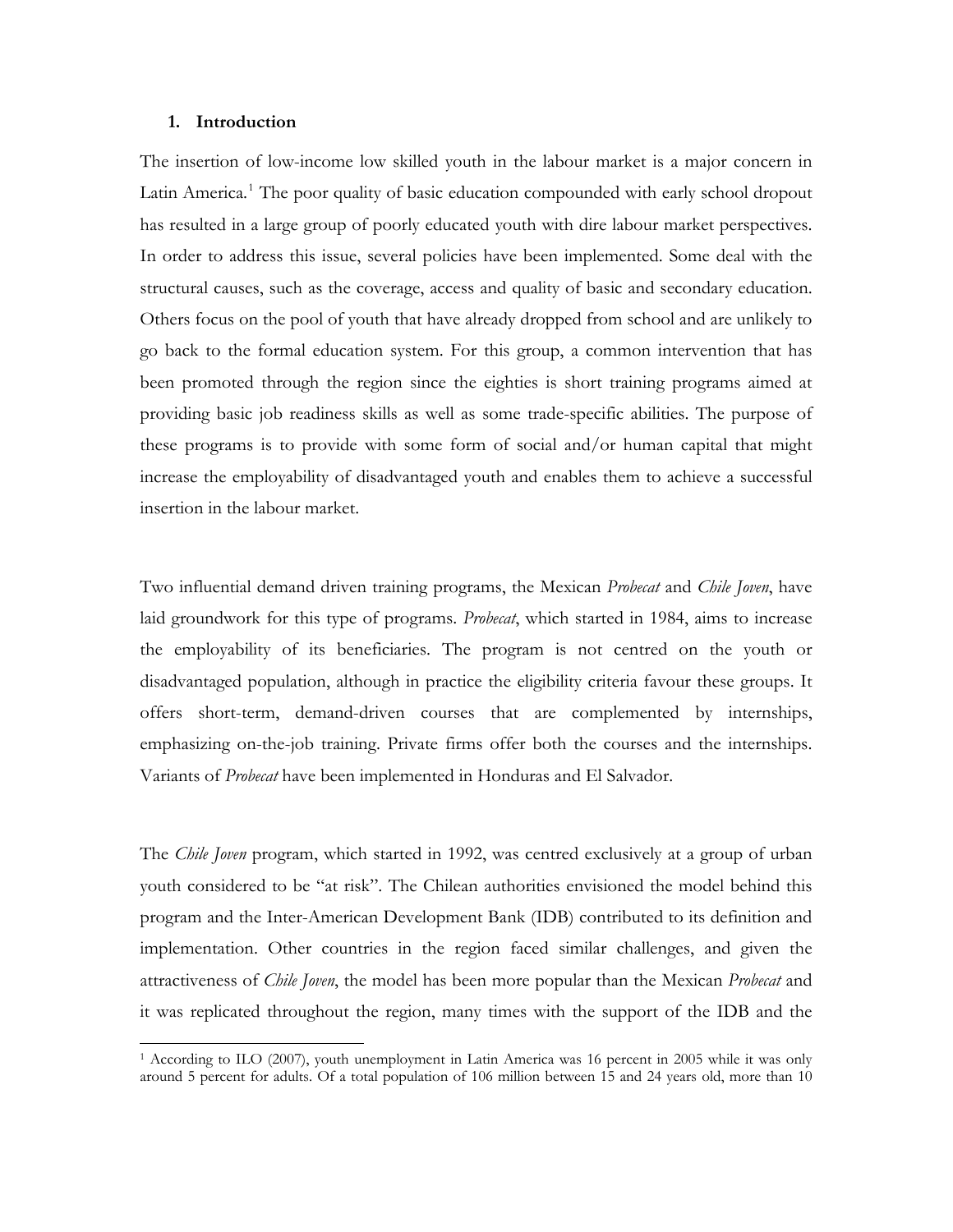International Labour Organisation (ILO). The commonality of the model is based no only on its goal (to ease labour market insertion and improve the performance of groups that face difficulties in accessing the formal labour market) but also on its operational design. The mechanism to achieve the goal is to provide short-term semi-skill training in specific occupations demanded by the private sector.

Three main features characterize both the Mexican and the Chilean models. The first is the separation of the financing and the provision of training. The government selects training courses competitively, through a process where private and (in most cases) public firms or training institutions can participate. The second is that the nature of the training is demand driven, i.e. the government does not set what the content of the courses should be. The third is that an initial classroom-training phase is followed by an internship in a firm to complement the training.

This paper attempts to determine if demand driven labour training programs have been effective. There are two main contributions in this paper. First, to summarize the findings from a thematic impact evaluation project launched by the Office of Evaluation and Oversight (OVE) at the IDB in 2005/06 (lead by the authors). Second, to analyze the job training programs funded by the Bank since the early nineties. Although the IDB has emphasized job training closely following the Chilean and Mexican models, a systematic effort to measure the impact of these policies is missing. The evidence on whether these programs have worked in the region is extremely scarce: few rigorous evaluations exist, and even within the same countries these are not comparable, so the possibility to learn from the existing literature is limited.

Hence, the first objective of this thematic evaluation is to answer the traditional evaluative questions, in terms of the impact of training on the employment rates and earnings of participants. This was done following a rigorous identification strategy, relying either on randomization (which resulted from a careful design or through the use of a natural

million were unemployed, 22 million were not working nor studying and around 30 million were working in the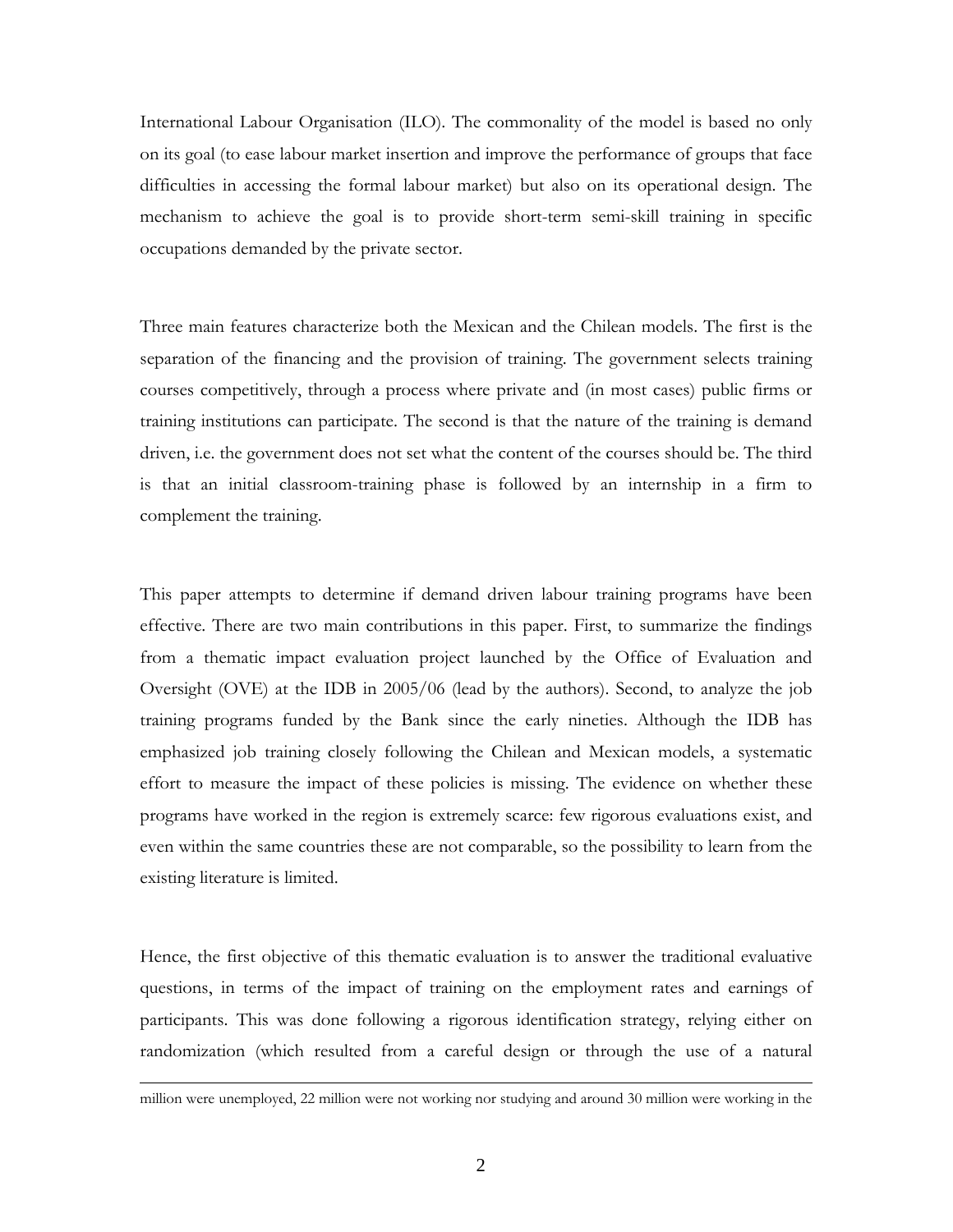experiment) or non-experimental designs. We analyze individual project evaluations with the objective of assessing whether these models have met their core objectives. Additionally, in order to increase the sample of rigorous evaluations, we analyze two impact evaluations of IDB funded projects in Chile and Colombia, which were not part of the OVE thematic evaluation project.<sup>[2](#page-4-0)</sup> An additional contribution of this paper is to provide an operational definition for employability. We use a dynamic random coefficients logit to estimate the impacts of job training programs on employability. This is done for programs in Argentina, Panama and the Dominican Republic.

Contrary to the existing evidence on the impacts of similar job training projects in the US and Europe, we find that in Latin America the results are slightly better, as two of the three more rigorous (random) evaluations show that these programs have significant positive impacts in terms of employment for women, and overall the impacts range from null to positive. These programs increase the employment rate of participants by about 0-10 per cent and the impact in terms of quality of jobs (measured by wages, social security and/or formality) is slightly higher. We also find positive results when the private sector shares the costs of training.

The second purpose of the thematic evaluation project was to understand the institutional and implementation features that seem to be systematically correlated with better results. Although this analysis will not be discussed at length in this paper, as context to the impact analysis it is important to mention some of the findings. This is also critical because, in many cases, a specific objective of the program was to contribute to the functioning of a competitive labour training system in the countries. Two key lessons can be drawn from the analysis. First, in countries where a national training institution (NTI) exists, IDB projects have not paid enough attention to the political economy of such institutions, and have largely operated around them. This has caused problems in terms of the expansion and sustainability of these projects. Second, the participation of the private sector is critical to

informal sector.

<span id="page-4-0"></span><sup>2</sup> The papers we survey are the following: Argentina: Alzua and Brassolio (2006); Mexico: Delajara, Freije and Soloaga (2006); Peru: Diaz and Jaramillo (2006); Dominican Republic: Card et al. (2007); Panama: Ibarraran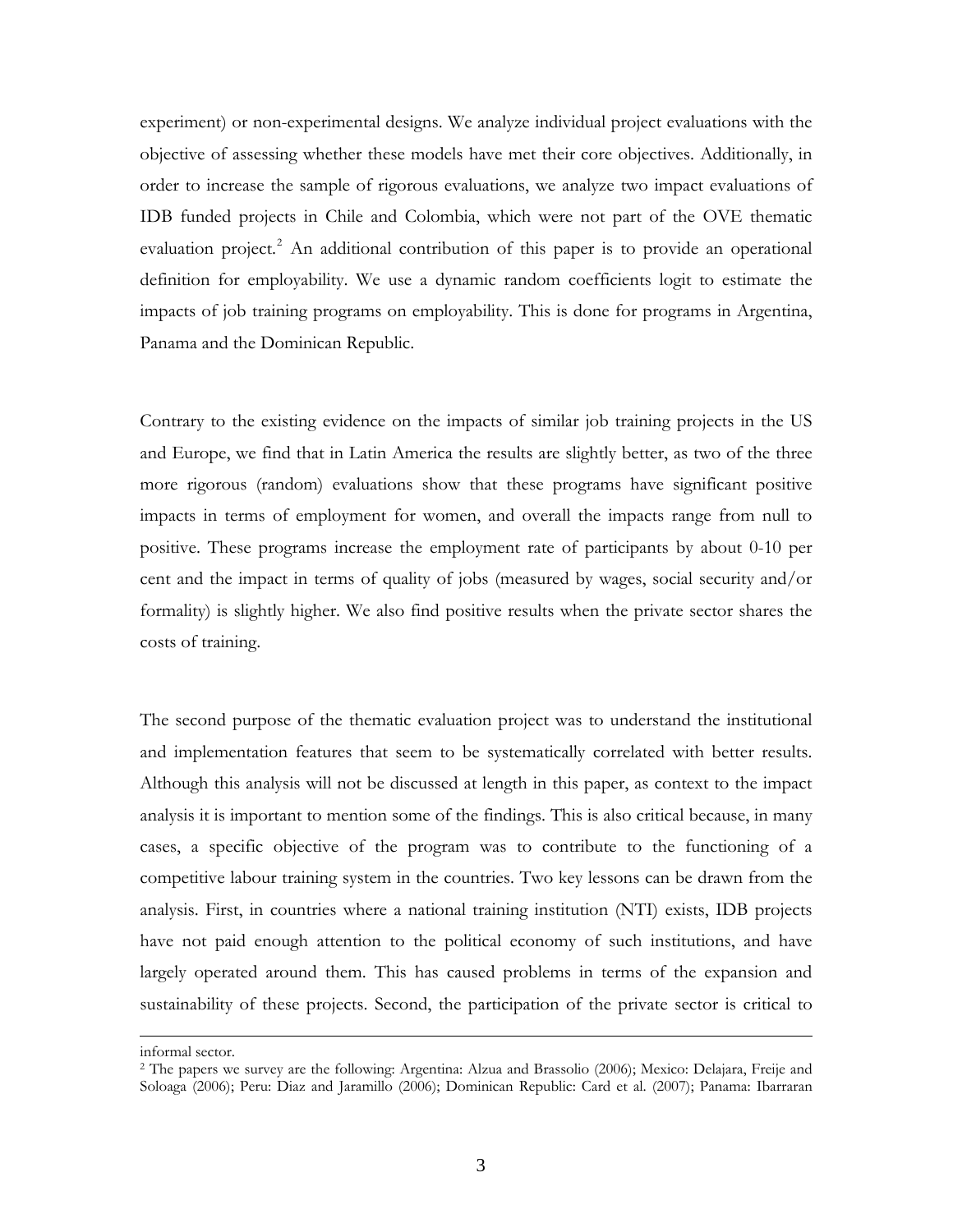<span id="page-5-0"></span>ensure that courses are effectively demand driven. It appears that the best way to achieve this is by sharing some of the costs with the private sector.<sup>[3](#page-5-0)</sup>

The paper has six sections. After this introduction, section 2 provides a background on the rationale for training programs, results from previous evaluations of similar interventions, and fundamentals of the training model implemented in Latin America with support from the IDB. Section 3 presents the empirical strategy and briefly describes the data for each country. Section 4 presents the results from the evaluations, while section 5 presents the employability model and its application for Argentina, Panama and Dominican Republic. The final section gives some concluding remarks.

#### **2. Background**

l

# **a. Rationale for Job Training Programs**

Publicly funded job training is a policy instrument within the active labour market policies framework, which consists of "policies aiming at improving the access of unemployed to the labour market and jobs, job-related skills and the functioning of the labour market" (Martin, 2000).<sup>[4](#page-5-0)</sup> Within this set of policies, training is one of the most common instruments. It has several modalities (training for unemployed, displaced or active workers) and it is used to impact on labour supply, by providing or updating relevant skills to the population, with the

and Rosas (2007); Chile: Aedo and Pizarro (2004); and Colombia: Attanasio et al (2007). The last two papers were not commissioned by OVE.

<sup>3</sup> For example, in Mexico, under the on-the-job training modality (by which training is provided by the firms and not by training institutions) firms cover the direct costs of training, while the program covers the stipends to participants. In Peru, firms pay a minimum wage to participants during the internship phase. The most common mechanism for ensuring support from the private sector, a letter of intent from an employer offering to host interns who are provided free of charge by the program, has repeatedly been shown to be insufficient. 4 Other definitions include "activities intended to increase the quality of labour supply, to increase labour demand; or to increase the matching of workers and jobs" (Betcherman et. al, 2000). It is thus possible to identify the central elements as a direct intervention of the government aimed at impacting the functioning of the labour market, centered around two issues: improving the opportunities for the unemployed and improving the skills of the labour force.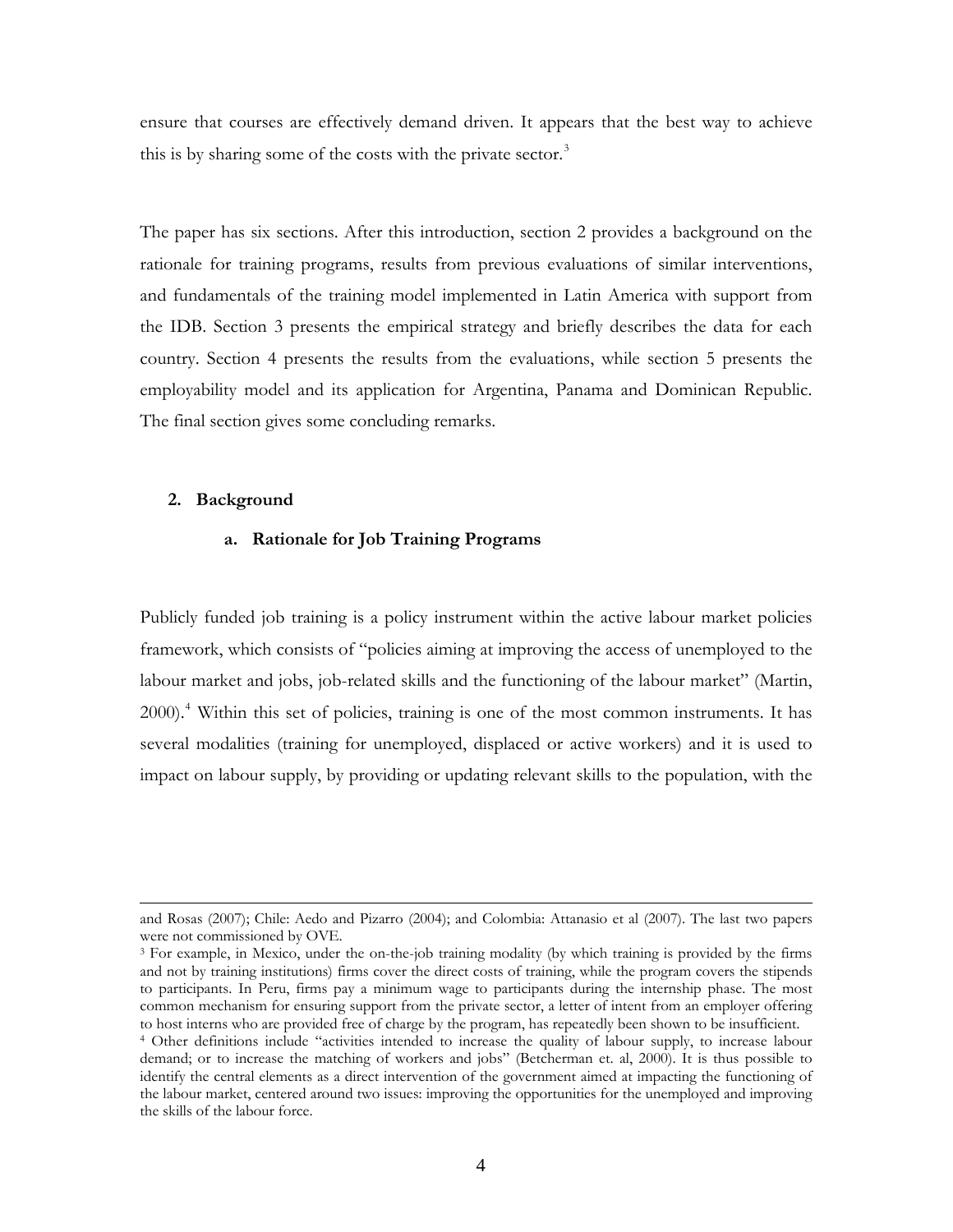<span id="page-6-0"></span>ultimate goal of increasing employment and incomes. In some cases, training is also closely linked with labour-intermediation services.<sup>[5](#page-6-0)</sup>

Failures in labour markets may justify government intervention to increase efficiency: First, there is the presence of imperfect and asymmetric information. Labour market models that incorporate asymmetric information provide a theoretical rationale for training when training is seen as a signalling instrument for prospective employers.<sup>[6](#page-6-0)</sup> Considering two types of unskilled workers: one with high marginal productivity and another with low (or negative) marginal productivity, a firm may prefer not to hire additional workers, even though it would be beneficial to do so if the probability of getting a high-type is sufficiently high. High-type workers would like to work, and would even be willing to pay in order for a third-party to certify their true type. In this setting, training could work as a signalling instrument: if only high-type workers are willing to pay the costs of training (or only they are able/willing to complete the requirements), then firms would know that a trainee is a high-type, thus solving the information issue. In this case, training could be increasing total employment, by satisfying the "unmet demand" of firms for high-type workers.<sup>[7](#page-6-0)</sup> This is the rationale for training as a labour intermediation instrument, with its emphasis more in closing information gaps than increasing human capital.

Second, labour markets might have failures associated with the lack of complete contracts (the prohibition of long-term binding contracts in labour relations). This failure may affect investments in human capital: firms are hesitant to invest in general training due to worker mobility, and workers are hesitant to invest in firm-specific training. The private and social rates of return of training differ, and public sector interventions may result in training levels closer to the social optimum.<sup>[8](#page-6-0)</sup>

<sup>&</sup>lt;sup>5</sup> The most representative case in Mexico, were the labour intermediation office manages the program. For a recent conceptual discussion on labour intermediation services, see Autor (2008).

<sup>6</sup> The literature on training or education as signaling in the labour market is vast. For a very simple and intuitive explanation, see Kaufman and Hotchkis (2000), appendix 7A.

<sup>7</sup> The notion of unmet demand is troublesome, for it implies that either supply and demand curves do not cross, or that the prices are not allowed to operate as the equilibrating factor in the labour market.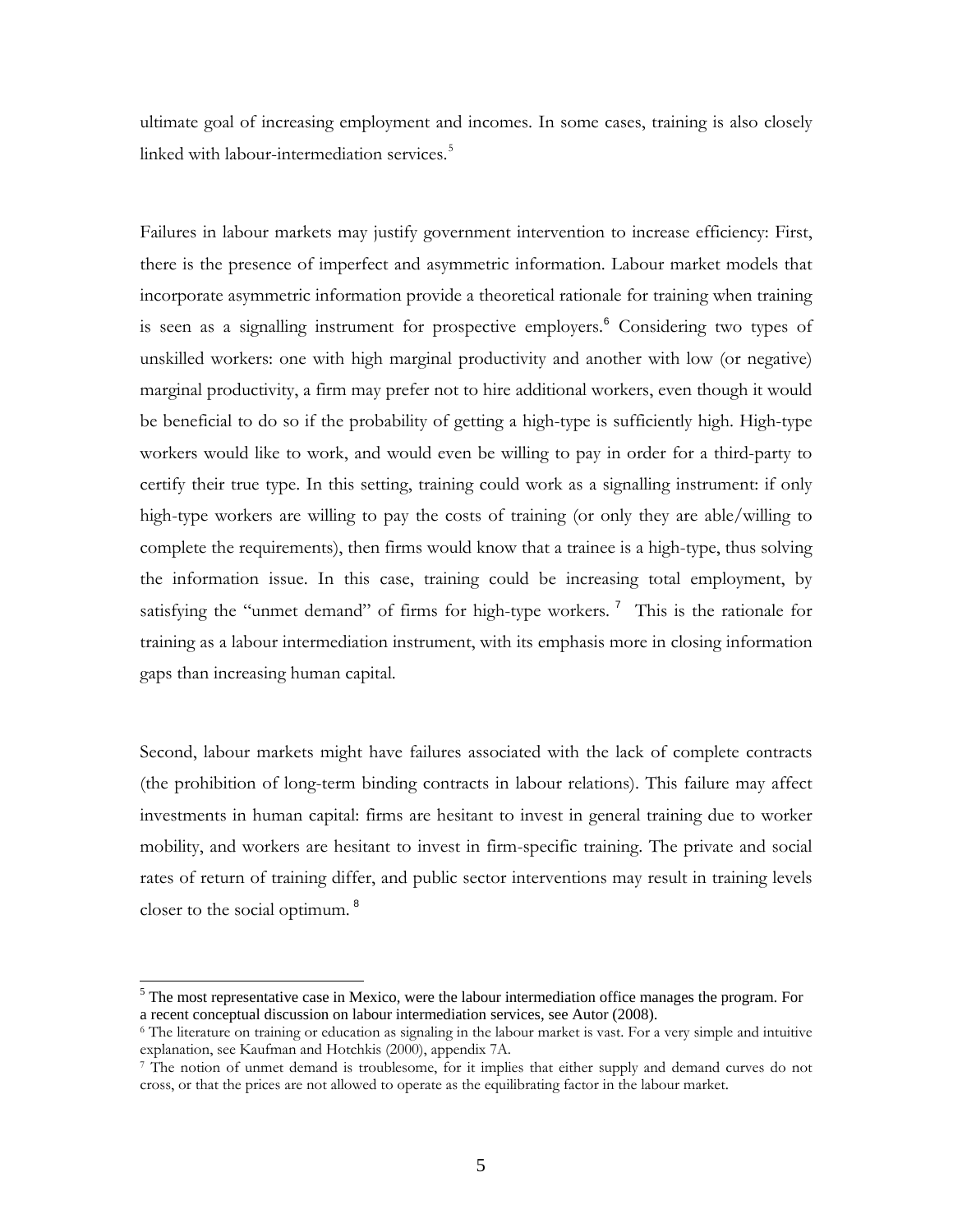<span id="page-7-0"></span>Cahuc and Zylberberg (2004) show several circumstances under which the absence of government intervention would result in underinvestment in both general and specific training. The authors show how transaction costs affect the amount of general training acquired by workers even in the presence of complete contracts. In the case of specific training, the optimal investment is achievable with complete contracts, but arguably this is not a characteristic of labour markets, which again leads to underinvestment in training.

Also, insofar as training creates knowledge that may be considered to have positive externalities, public money could be efficiently spent in training. It is common to consider that training increases productivity, and thus long-term economic growth. If positive spillovers exist from the knowledge generated through training, this would also justify public spending to close the gap between social and private rates of return.<sup>[9](#page-7-0)</sup>

A major political economy rationale for job training programs is to gain public support for economic reform.<sup>[10](#page-7-0)</sup> An added motivation is that of equity concerns. Given that in most cases the beneficiaries of these programs are poor people with low endowments of human, social and physical capital, other motivations may be related to distributional and fairness concerns. Under this scheme, some authors have proposed to look at training for the unemployed programs as income support mechanisms, arguing that the labour market impacts of the program are small (see next section), and the largest effect is that of income support.<sup>[11](#page-7-0)</sup>

# **b. Evaluations of Job Training Programs**

l

Job training programs have been evaluated extensively. Training programs have been a catalyst for the development and application of cutting-edge evaluation methods, in many

<sup>8</sup> See Becker (1994), ch. 2; Kaufman and Hotchkis (2000), ch. 7. This can be particular important in many countries of Latin America where labour mobility is high and the quality of jobs very low (see BID, 2004). 9 Note that this could happen in addition to the failure due to incomplete contracts. This is the typical case of

under provision of public goods.

<sup>10</sup> In several Latin American countries, this was an important motivation for this type of programs. An explicit objective of active labour market programs in general and labour training programs in particular has been to help workers in face of technical change and greater competition that result from globalization This motivation is mentioned explicitly and importantly in the Labour Programs in Mexico, Argentina and Paraguay.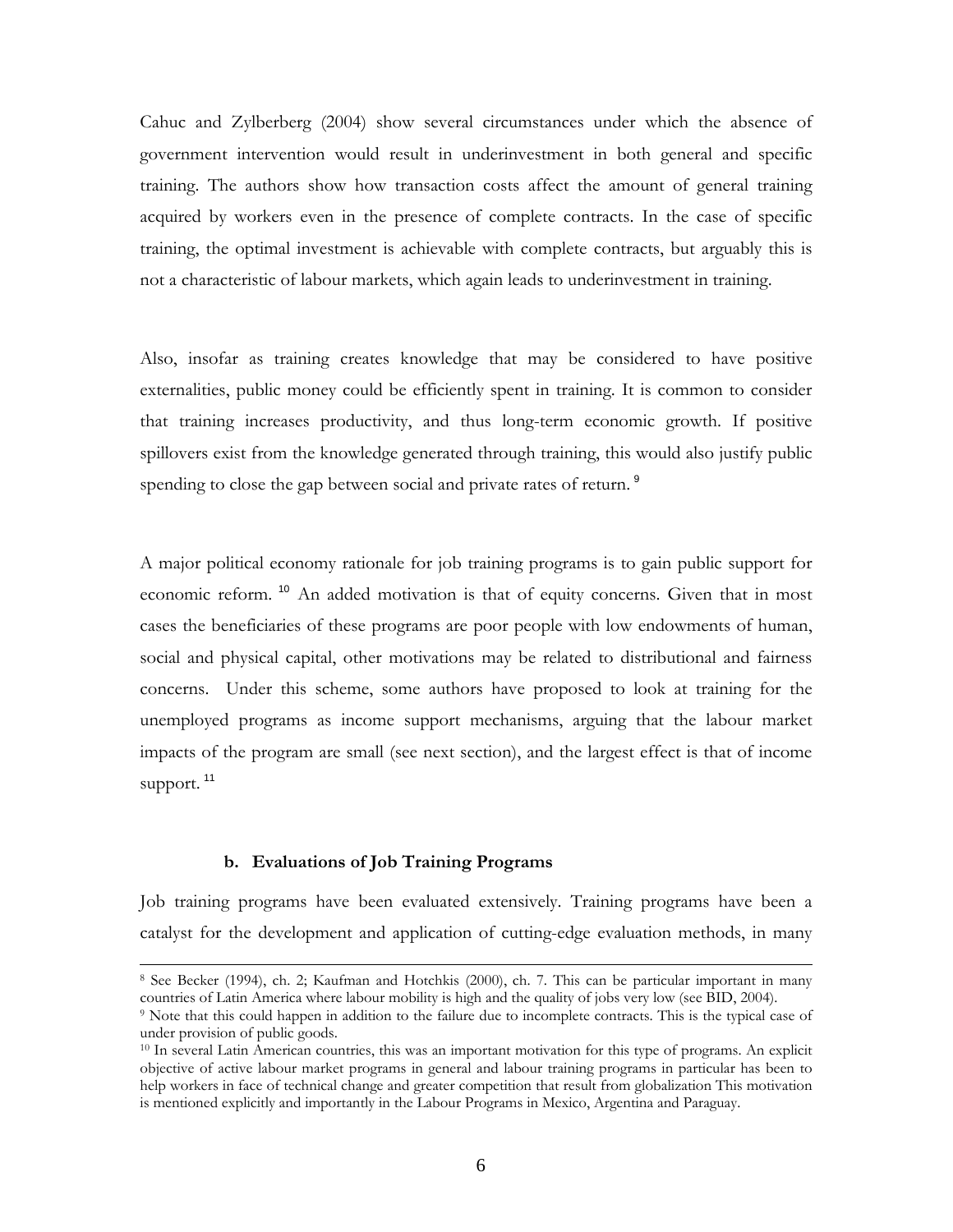<span id="page-8-0"></span>cases applied to especially collected micro data samples. This has led to a proliferation of research on job training and to the emergence of a significant body of evidence on its effectiveness. [12](#page-8-0)

Overall, although strong beliefs exist on the pros and cons of active labour market policies, the majority of the existing empirical evidence suggests that their impact on the labour market impacts is limited. For job training programs in particular, most of the existing evidence is derived from programs in the United States and Europe. In the U.S. case, the literature focuses on randomized evaluations conducted of the Job Training Partnership Act (see Bloom et al., 1997; GAO, 1996; Heckman et al. 1999), the Job Corps (Burghart and Schochet, 2001) and of a series of programs for welfare recipients (Friedlander et al., 1997). There seems to be substantial heterogeneity in impacts depending on the characteristics of the participants and the type of training. For example, many studies have concluded that women benefit more from training than men. On-the-job training is often thought to be more effective than classroom training, although this is by no means a universal finding. Voluntary programs are generally found to be more effective than mandatory programs (Friedlander et al., 1997 and Greenberg et al., 2003). Finally, in the case of work experience programs, private sector programs are found to be more effective than public sector programs (Kluve et al., 2005).

With respect to youth, randomized evaluations from the two main programs serving disadvantaged youth in the U.S. –the Job Training Partnership Act (JTPA) and the Job Corps– yield quite different results. The short-run impacts for young women in JPTA are essentially zero, although the longer-term impacts appear to be more positive while the short-run impacts for young men are negative (see GAO, 1996). In contrast, the Job Corps

<sup>11</sup> World Bank (2000)

<sup>12</sup> Four recent examples: Heckman et al. (1999), "The Economics and Econometrics of Active Labour Market Programs"; Dar and Tzannatos (1999) "Active Labour Market Programs: A Review of the Evidence from Evaluations"; Greenberg et al. (2003) "A Meta-Analysis of Government-Sponsored Training Programs"; and Betcherman et al. (2004) "Impacts of Active Labour Market Programs: New Evidence from Evaluations with Particular Attention to Developing and Transition Countries". A recent survey concentrated on youth programs is provided by Betcherman et al. (2007)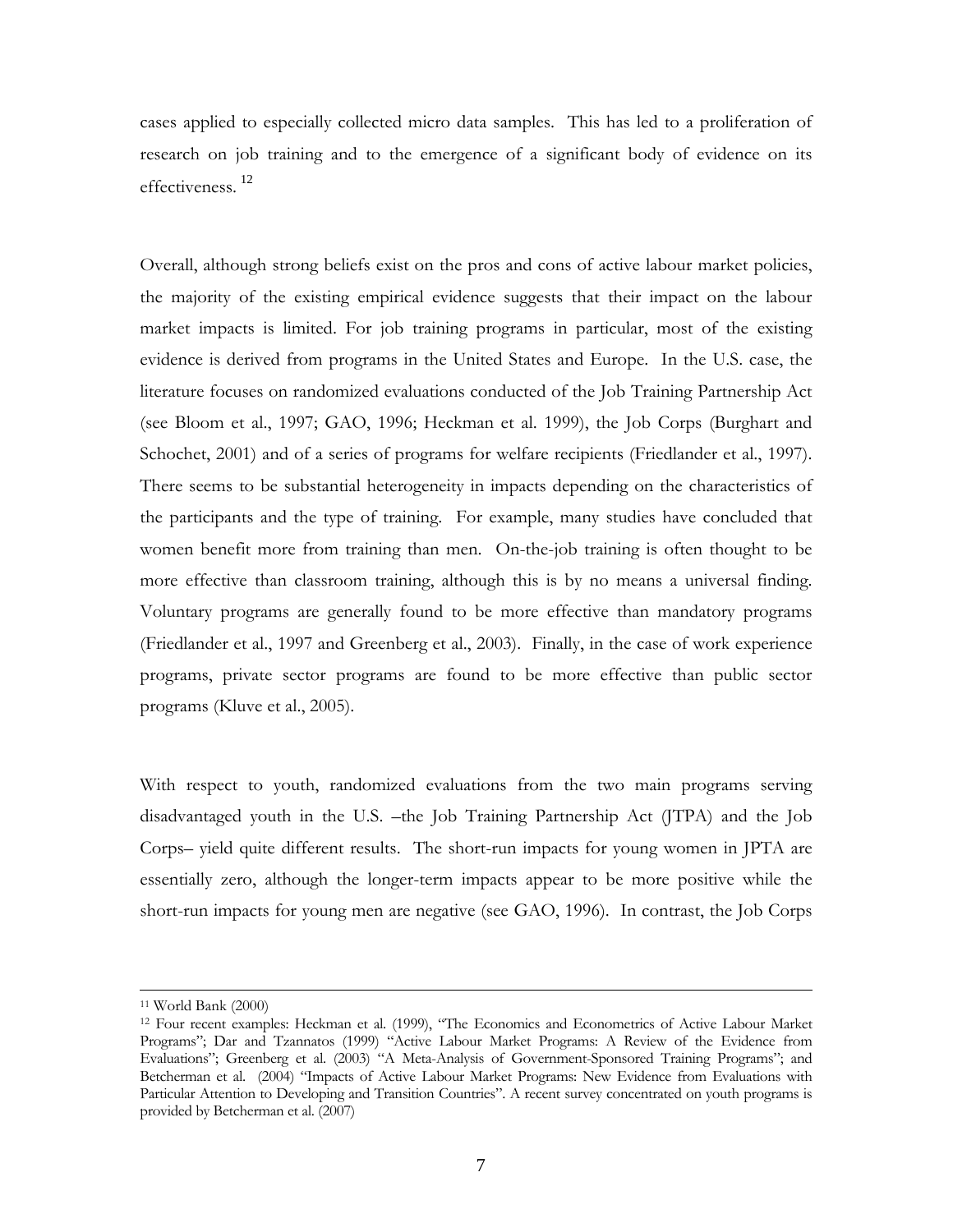had a significantly positive effect on both genders. For example, Lee (2005) shows that Job Corp had about a 12 percent increase on earnings three years after training.

The European evidence is far more uncertain (Heckman et al., 1999) in part because of the lack of experimental studies and the wide variation in evaluation methods. Nevertheless, one key finding that emerges from the meta-analysis by Kluve et al. (2005) is that programs serving youth are substantially less likely to show positive impact effects than programs for adults.

Evidence on the effectiveness of training in developing countries is limited. Betcherman et al. (2004), for example, reviewed 69 impact evaluations of unemployed and youth training programs, only 19 of which were in developing countries. Of those, five were specific to youth training –all in Latin America. The authors conclude that training impacts in Latin America are more positive than the impacts of programs in the United States and Europe. Likewise, Ñopo and Saavedra (2003) analyzed the limited available evidence in the early 2000's on job training programs in Latin America and suggest that employment and income impacts of the programs seemed to exceed the impacts in developed countries. However, Calderón-Madrid (2006) argues that the majority of the existing evaluations of labour training programs in developing countries do not distinguish between finding a stable job versus finding any job (that is, the duration of the new job is seldom considered), and he shows that this problem can lead to misleading conclusions about the effectiveness of training programs. Finally, Betcherman et al. (2007) reviewed 289 interventions designed to incorporate young people into the labour market in more than 80 countries around the world. The majority of these interventions were skills training, specially in the case of Latin America. They found that labour training programs have a lower incidence of positive employment impact than other types of labour programs oriented to youth.

While a number of studies of training programs in Latin America have been produced, to the best of our knowledge most of them have used non-experimental methods –most notably propensity score matching methods. And the positive results notwithstanding, as in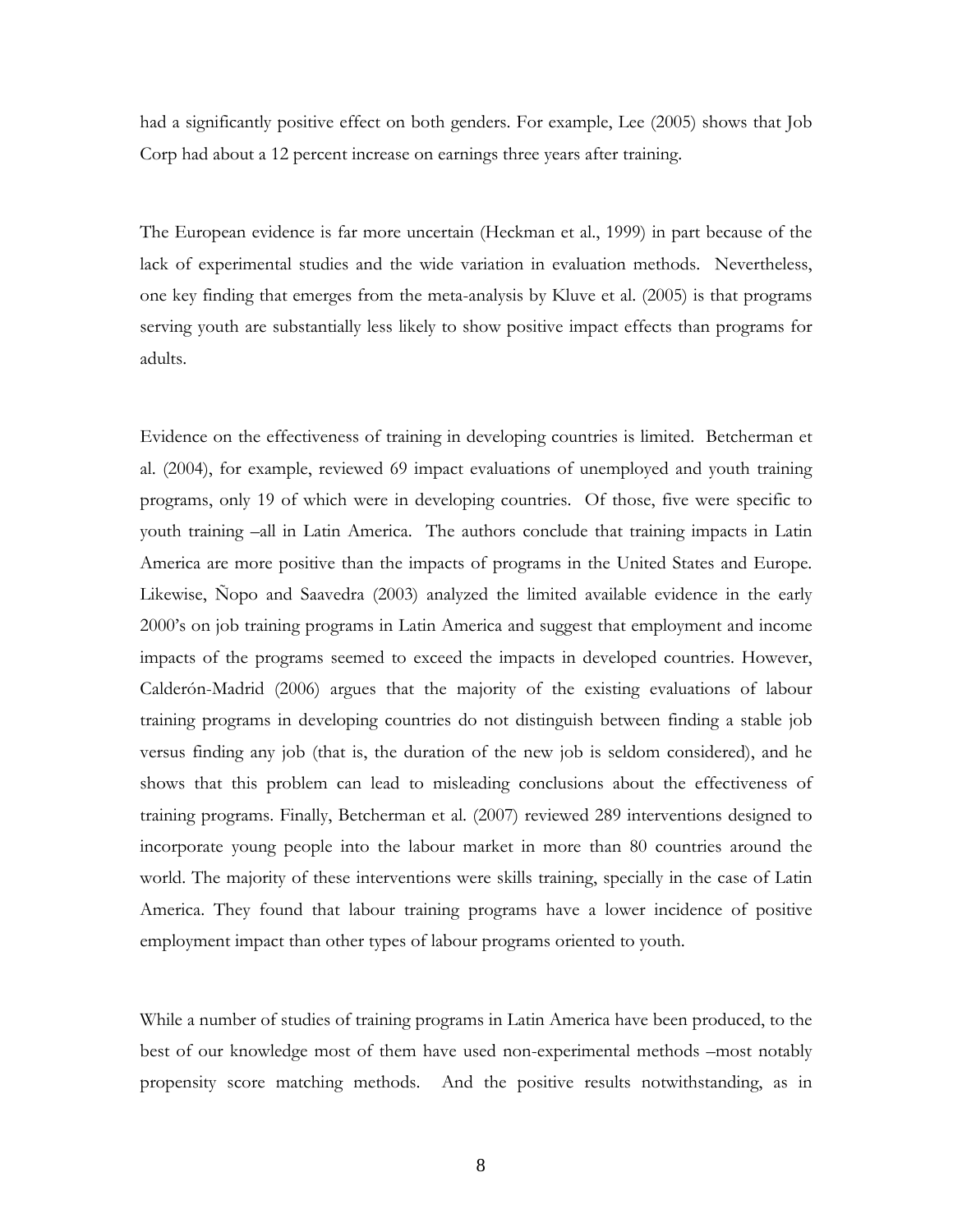<span id="page-10-0"></span>European case the variability in methods and data have produced widely varying results, even for the same program. A notable case in point is Peru's youth training program. Seven existing evaluations have produced a very wide range of estimated impacts for this program.

Thus, there is a need of a rigorous thematic evaluation of job training programs in Latin America. In a review of evaluations of labour market policies in Latin America, Weller (2004) concludes that "it is necessary to recap on the improvements and obstacles that have been encountered in the practice of evaluation in Latin America, to learn from its findings and errors and to create tools that effectively allow feedback to policymakers…*"*. The current paper aims to fill this gap in the literature. Additionally, it develops a formal analysis of employability in the context of Latin America.

# **c. Job Training Programs in Latin America**

#### *The traditional training model*

l

Training has been traditionally important in Latin America. During the import-substitution industrialization process, many countries followed a centre-based model, in which a national training institution (usually financed by a payroll tax) provided training. The government was responsible for the regulation and provision of training, and the content of the courses was determined centrally (supply-driven contents). There is large variance within this model across countries, but the most common institutional arrangement for training was that of a large public institution (SENA in Colombia, SENAI in Brazil, SNPP in Paraguay, INFOTEP in Dominican Republic, and INAFORP in Panama).<sup>[13](#page-10-0)</sup> The main purpose of this type of training was to provide with skilled technical workers to a growing economy in the framework of the import substitution industrialization model. It was not a central objective to train unemployed first time job seekers with low levels of formal education, or to attend vulnerable groups such as women.

<sup>13</sup> The following link provides information on each of these institutions: http://www.cinterfor.org.uy/public/spanish/region/ampro/cinterfor/ifp/index.htm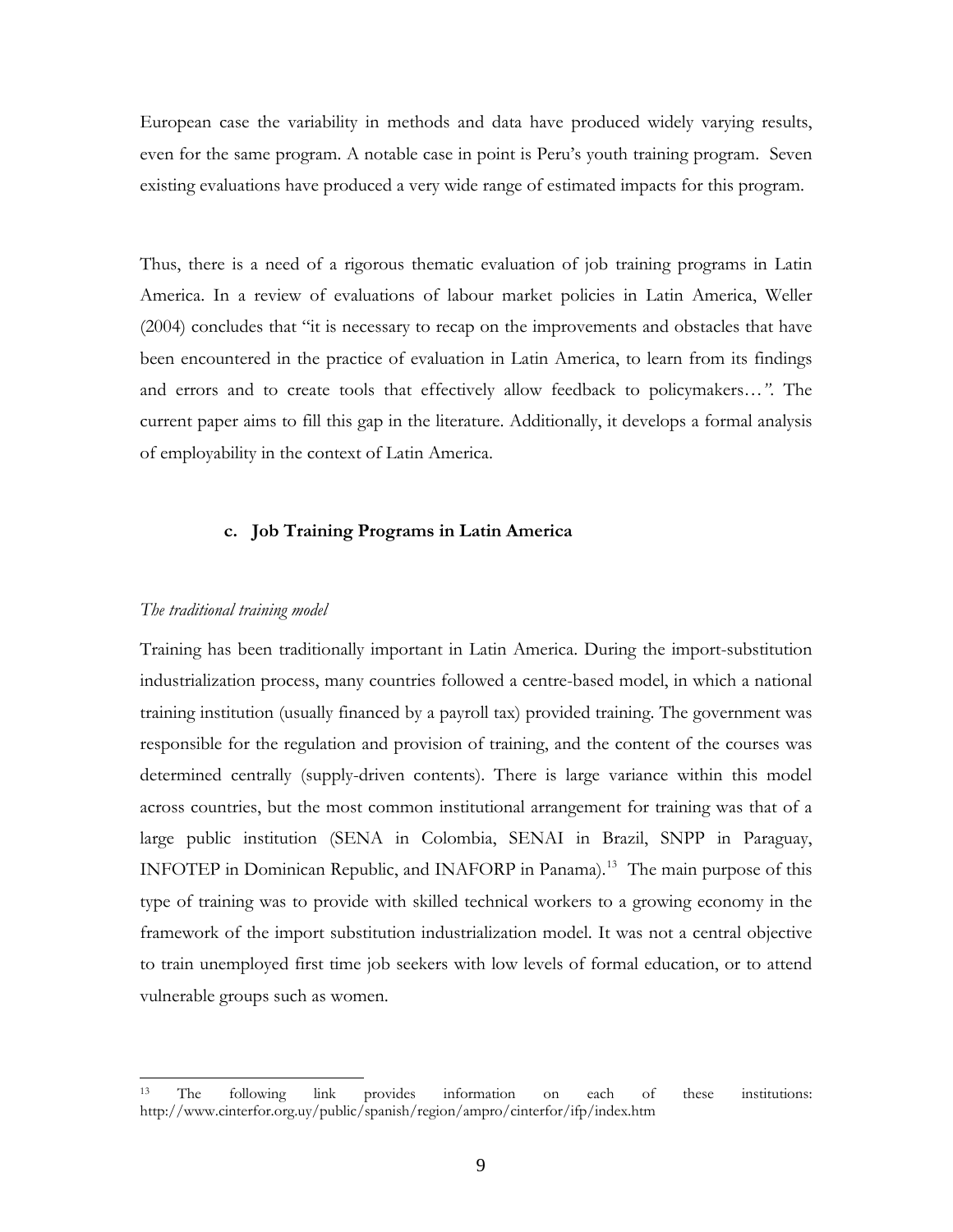<span id="page-11-0"></span>The traditional training model was increasingly questioned during the eighties because the economic crisis and the stabilization measures and structural reforms that were implemented. Since then, national training institutions have been under pressure to reform in order to better respond to the needs of the economy and to train other segments of the population, such as the unemployed and youth.<sup>[14](#page-11-0)</sup> Also, these institutions have to compete with a private supply of training that has increased since the nineties. The overall goal has been to adapt the mechanisms used in the training-intermediation programs to the traditional technical and vocational training: separation of financing, planning and provision of training, increased participation of the private sector in competitive bids and determination of contents in a demand-driven fashion. However, the majority of these institutions maintain the original model and the same type of beneficiaries.

## *The demand driven training models*

l

In order to improve the labour market insertion of young and disadvantaged groups, the Latin American governments have been implemented several policies. Some policies deal with the structural causes, such as the coverage, access and quality of basic and secondary education. Others focus on the pool of youth that have already dropped from school and are unlikely to go back to the formal education system. For this group, a common intervention that has been promoted through the region since the eighties is short training programs aimed at providing basic job readiness skills as well as some trade-specific abilities. The purpose of these programs is to provide with some form of social and/or human capital that increases the employability of disadvantaged youth and enables them to achieve a successful insertion in the labour market.

Two influential demand-driven training programs, the Mexican *Probecat* and *Chile Joven*, have laid groundwork for this type of programs. *Probecat*, which started in 1984 and has been financed by the IDB since 1996, aims to increase the employability of its beneficiaries. The program is not centred on the youth or disadvantaged population, although in practice the eligibility criteria favour these groups. Its most salient feature is that it does not rely on

<sup>14</sup> According to Abdala (2007), in 1998 the NTI trained 10 percent of the active population (around 21 million of people) from which only 5 million were young.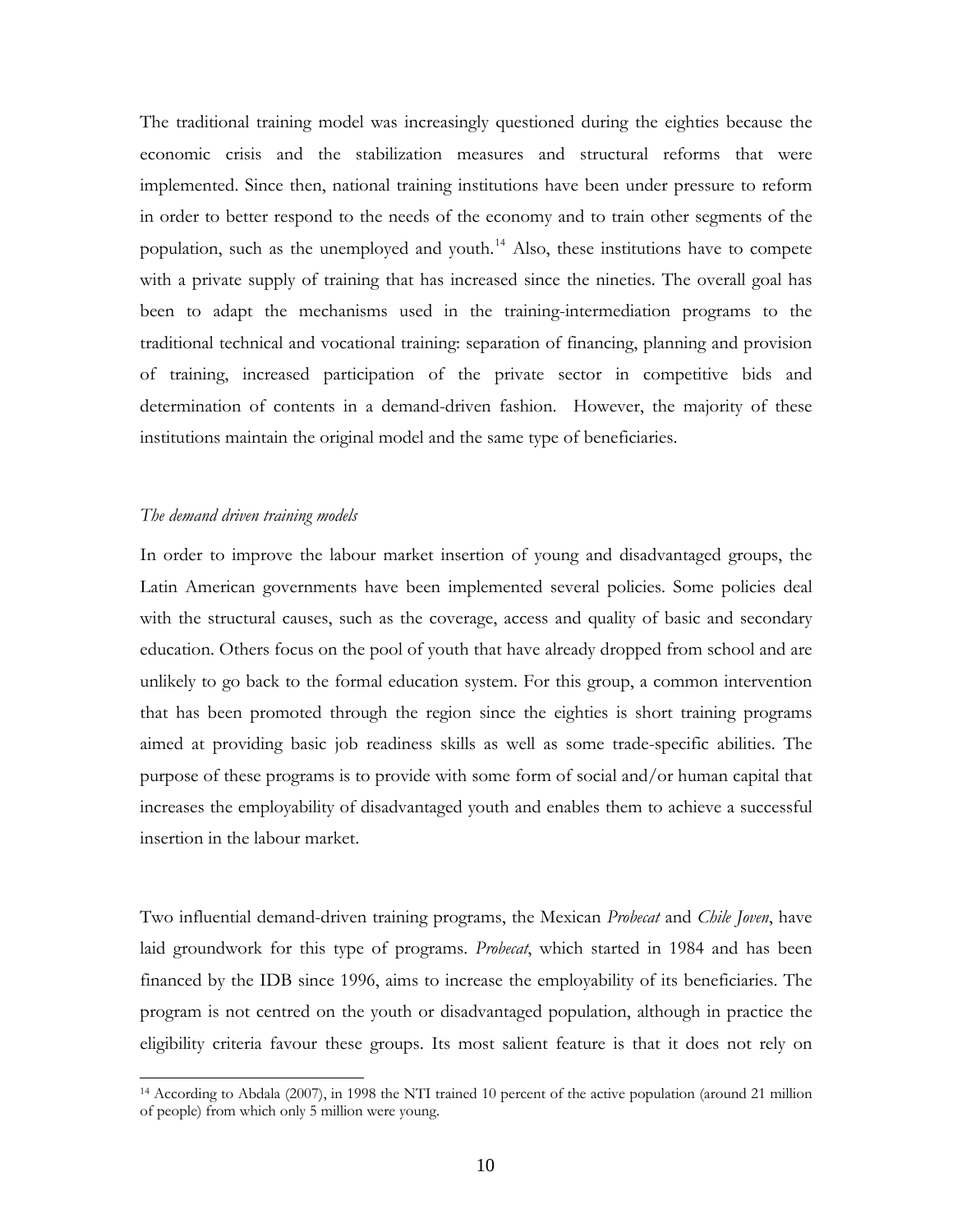<span id="page-12-0"></span>training institutions to provide the courses. Instead, the program provides a stipend equivalent to the minimum wage to beneficiaries while the private sector businesses provide the training and the internship (for a minimum of 3 months) and cover the training costs: this is the in-firm training modality. To participate in the program private firms have to agree to keep for one year at least 70 percent of the trainees. Variants of the "Mexican" model have been implemented in Central America (Honduras and El Salvador).

The *Chile Joven* program, which started in 1992<sup>[15](#page-12-0)</sup> with the support of the IDB, was based on youth training experiences in Great Britain and the United States. Chilean policymakers envisioned a program that would train disadvantaged young people and would provide them with a practical experience in the formal labour market, thus helping them to improve their labour market insertion.<sup>[16](#page-12-0)</sup> Building upon the existing training system in which the State had a regulatory and supervisory role, and in which private training firms had to be accredited by the state agency and could provide tax-deductible training to firms, the government created a new program that was under the supervision of the national agency that oversees the private vocational training, which is named the National Training and Employment System (SENCE).

The mechanism innovated in Chile was internalized by the IDB and (with the participation from the International Labour Organization, which also supported governments in preparing proposals for this type of operations) it was later replicated throughout Latin America: in Venezuela (1993), Argentina (1994), Paraguay (1994) and Peru (1996) in the early to mid nineties, and later in the Dominican Republic (1999), Colombia (2000), Panama  $(2002)$  and Haiti  $(2005).^{17}$  $(2005).^{17}$  $(2005).^{17}$ 

<sup>15</sup> When democracy was reinstated in Chile in 1990 there was a large social debt with the youth population of the country, a group that was central in the quest for democratic change and that had experienced particularly hard times during the military regime. In this context, the Chilean government explored various venues through which to provide opportunities the youth and to help marginalized sectors within that broad population to participate from what was expected to be an era of economic growth.

<sup>&</sup>lt;sup>16</sup> See Marcel (1989), particularly "El desempleo juvenil en Chile y los desafíos del gobierno democrático", and "El programa de Entrenamiento de Jóvenes en Gran Bretaña", both by M. Marcel.

<sup>&</sup>lt;sup>17</sup> Uruguay also has a similar program, which is named PROJOVEN and started in 1994. Recently, Honduras and Bolivia have lunched, with the support of the World Bank, similar training programs named: "Mi primer empleo".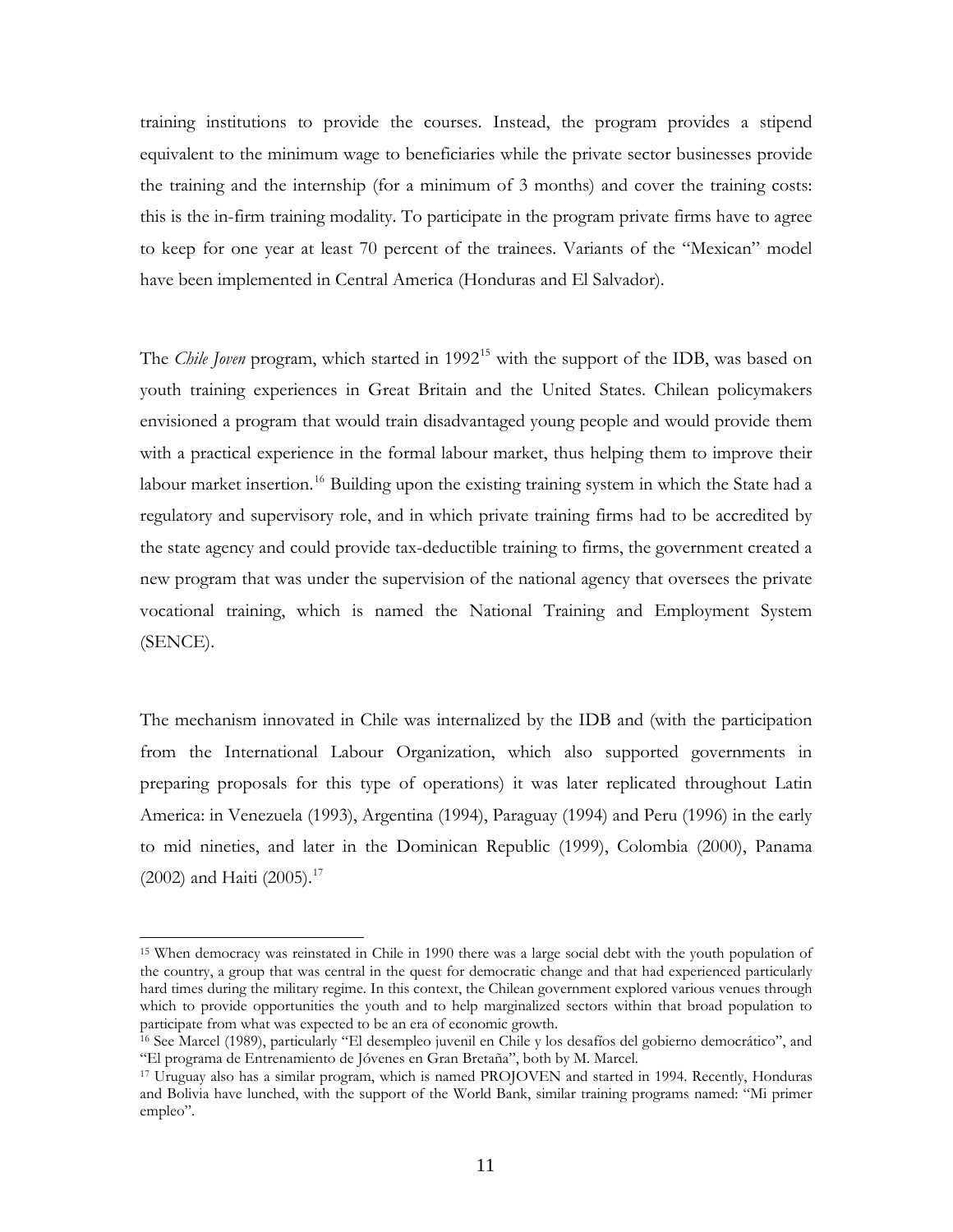There are three basic features of the training model introduced in Chile. First, it focused on the youth and disadvantaged population with low chances of insertion into the formal labour market. Second, the purpose is to increase the social capital and the employability of participants. In this context, two salient characteristics of the model of training/intermediation are the social-skills or job readiness module and the internship phase that follows the training to allow the participants to gain valuable experience in a formal sector job. Third, it is explicitly oriented towards the market as it relies on the market to reveal the demand for training (the participation of the private sector by providing internships is intended to guarantee the pertinence of the courses), and the provision of courses is determined competitively through the functioning of a market of training institutions (where public and private training providers compete to offer courses).

It is important to emphasize three additional aspects that were specific to Chile and that were not necessarily present in other countries where similar programs were implemented. First, *Chile Joven* was conceived as a one-time intervention to address a specific situation, the existence of a delimited group of young people that abandoned the formal schooling path during the crisis of the mid eighties. The diagnosis made by the Chilean government indicated that this was a stock problem. Second, a solid market of training firms with a working relationship with the private sector was in place, and the State, through the SENCE, had an established supervisory and regulatory role since the eighties. Third, the Chilean government estimated that the economy would enjoy sustained growth, and that the jobs that would be created would be suitable for the trainees.

Although *Chile Joven* had four training modalities, it was one of them that served as benchmark for the other countries: *Training with practical experience at firms*. It was designed to develop skills for work as the employee of a company. The training would be offered in two successive stages: a stage of working training lectures conducted by a training institution (about 200 hours); and a stage involving on the-job-learning in business (a full time internship in a firm for a period of 3-6 months). The training firm was responsible for the placement. To guarantee that the content of the course was effectively demanded by the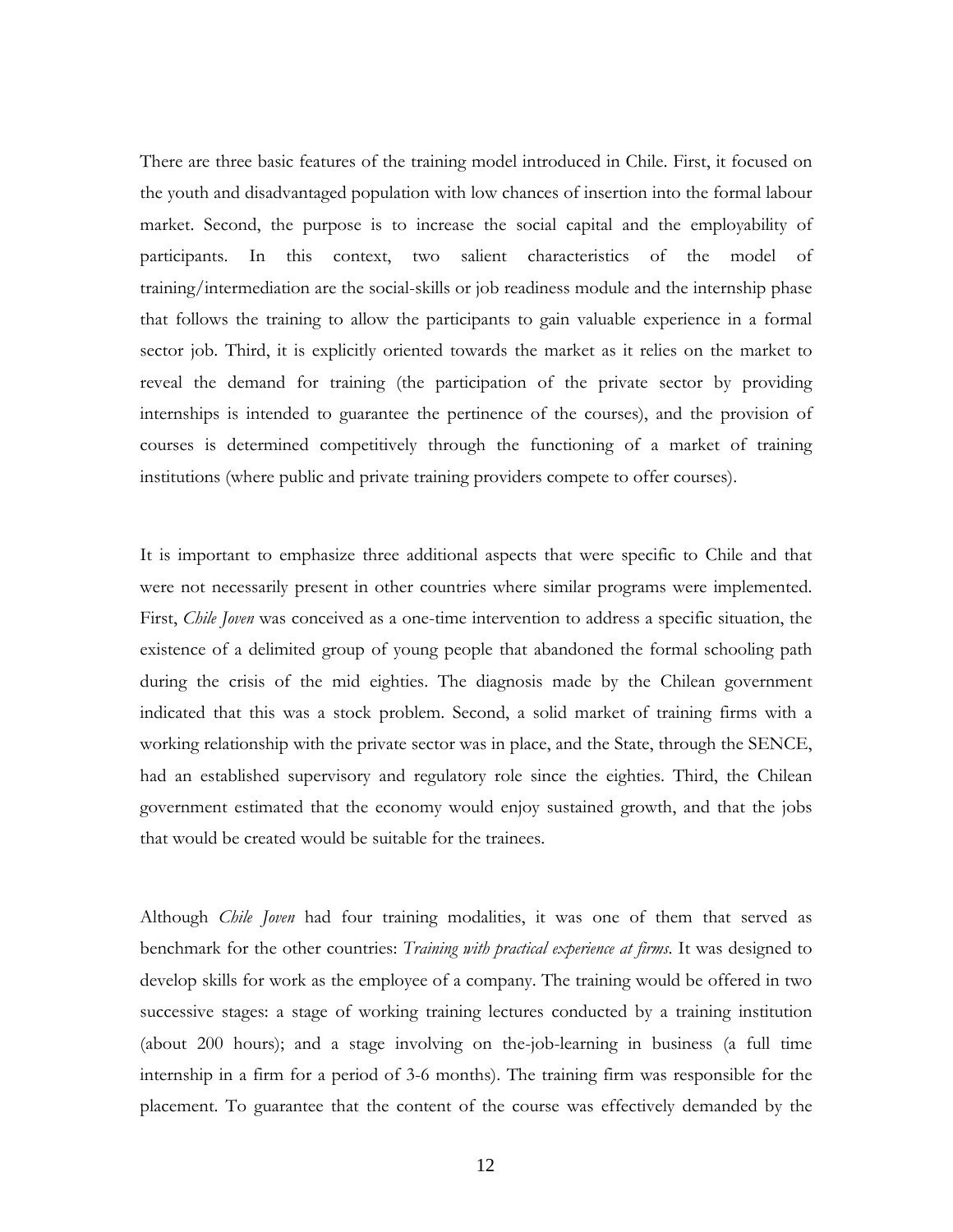<span id="page-14-0"></span>private sector, the course proposals submitted for this subprogram must be accompanied by *letters of intent* or some other equivalent written commitments with businesses or business associations that cover at least 80 percent of the course enrolment. The purpose of these "letters of intent" was to show that there has been some contact between the institution proposing the course and one or more businesses, to identify those where students can be placed for their on-the-job learning experience. The program covered the cost of the training courses and a stipend to the beneficiaries.

In most of the countries where the mechanism has been imported the purpose has been different. Although in many cases it has been targeted to the young, low-income, poorly educated population (hence in many countries the name *Joven –"*young*"* is used, such as Argentina, Peru, Colombia, Uruguay and the Dominican Republic), in many cases the nature of the problem that the program aims to address is not cyclical but structural. In Chile the target population was identified as a stock, while in other countries there is a continuous flow of people with these characteristics.<sup>[18](#page-14-0)</sup>

The traditional centre-based model differs from the demand-driven model both on its objectives and in it its mechanism. First, the objective of the new training-intermediation model is to provide short-term semi-skill training to increase the employability of the young and/or disadvantaged population, while the traditional training model concentrated on training or retraining for active or experienced workers, with the goal of providing skilled technicians to the economy. Second, the new model is market-oriented and relies on the participation of the private sector for the provision of training, while in the traditional model the financing, planning and provision of courses was done centrally by the government and, arguably, poorly articulated with the demands of the private sector.<sup>[19](#page-14-0)</sup>

<sup>&</sup>lt;sup>18</sup> The program has also been used to challenge the center-based model. In Paraguaythe program explicitly called for the radical transformation of the national training institution. In other cases, the program is intended to provide a small scale demonstrative effect.

<sup>19</sup> We did not find rigorous studies showing this, but this has been to be considered a "stylized fact" in the literature of training institutes in Latin America.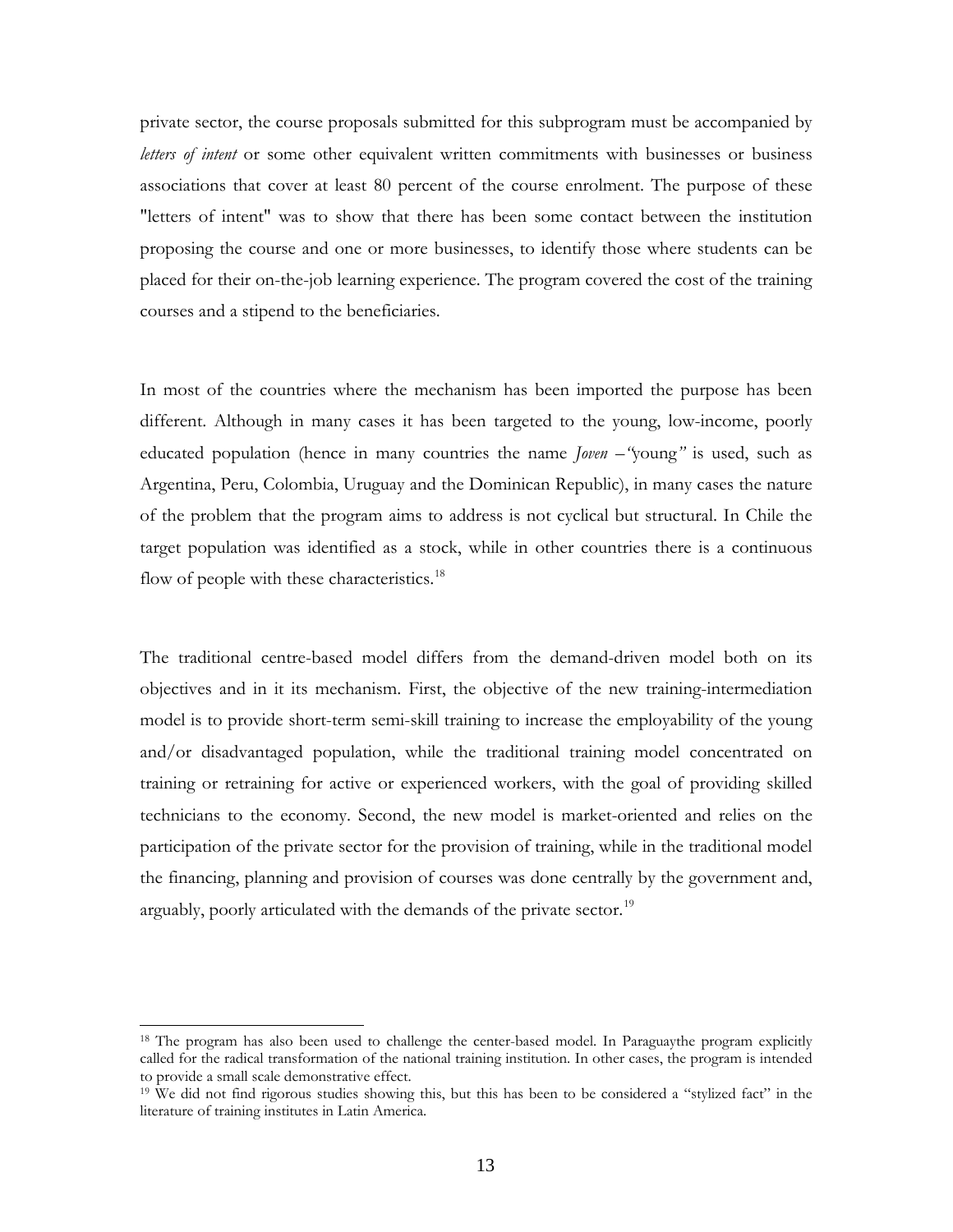The underlying assumption of these programs is that potential beneficiaries –this does not apply to the general population– are not able to find a job because they lack the skills that are demanded by the productive sector, and/or because they lack relevant labour market experience. This may be the result of changes in labour demand, due to the adoption of a new development model –from import substitution industrialization to export lead growth– that resulted in a structural change of the economy. Also, the young population that dropped from the formal schooling system and that had no relevant work experience would have enormous difficulties entering the new, more dynamic and modern labour market. So, if these groups receive adequate training in the specific areas that are demanded and they are provided with a minimum experience, they would be able to find a job.

#### *Final considerations*

If the primary purpose was to increase the human capital of the trainee, it is uncertain that three-month part-time courses could reasonably aim at providing with enough skills or techniques to effectively improve the productivity of workers. However, these courses aim at providing social capital in the form of general job readiness skills complemented with simple yet pertinent basic specific skills, coupled with a meaningful job experience. In most cases training was for semi-skilled positions, for which the basic skills could be acquired in a short course (common courses are on construction, food industry, agricultural exploitation, basic mechanics, industrial operators, management, general services and personal services). It could be argued that three months are enough to provide someone with the basic elements to work in these occupations. In other cases, the discussion is centred on a system of certification of competencies, so the trainee could upon graduation earn a certificate for a particular skill.

Additionally, there are other important underlying assumptions. One is the existence of training providers that are responsive to the private sector. This is not a minor point, because in some countries the new programs have been used as an instrument to develop a competitive, responsive, and efficient market of training providers. Another one is that these projects train for dependent employment and that participants' expectations are consistent with this.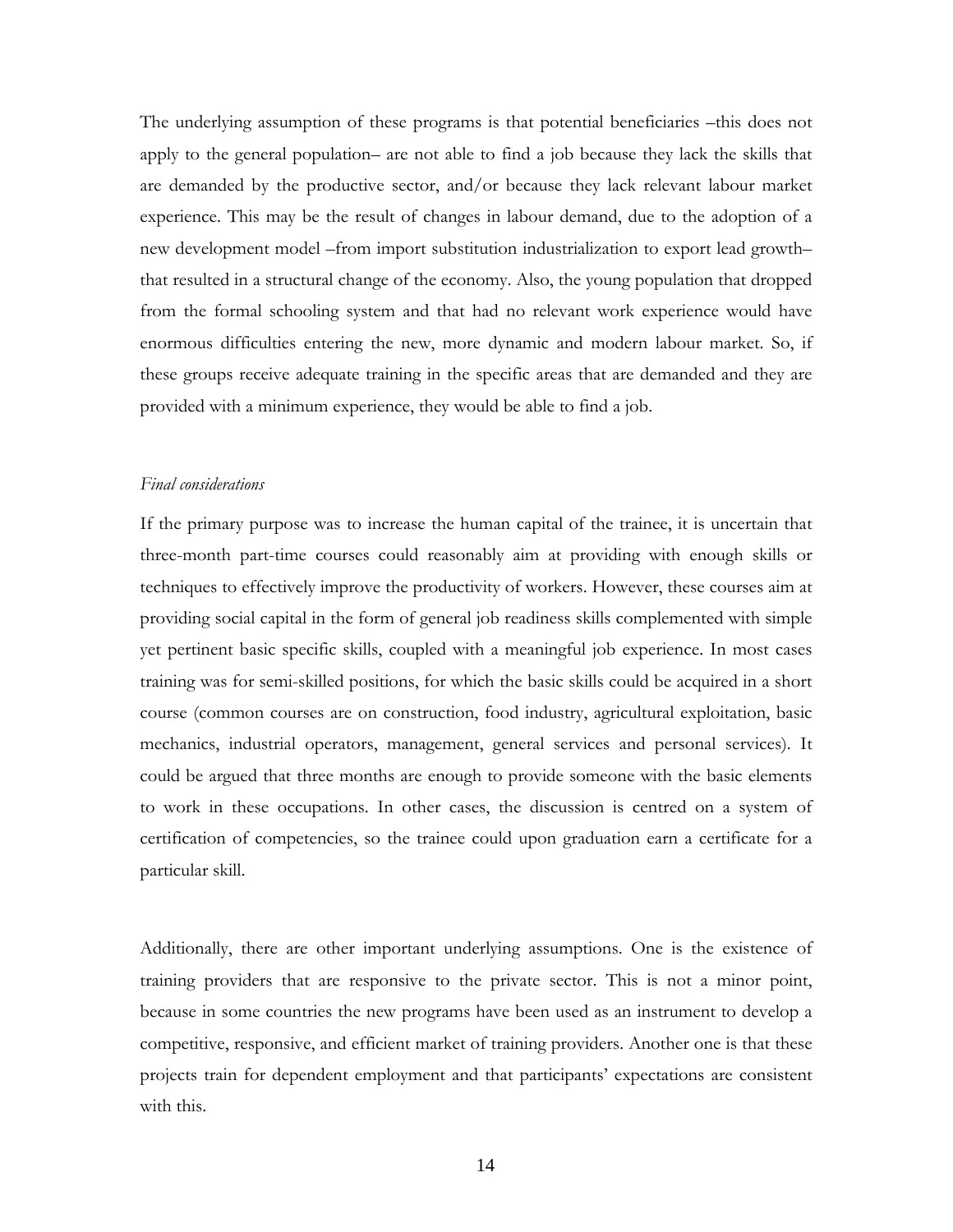#### <span id="page-16-0"></span>**3. Data and Methods in the Impact Evaluations[20](#page-16-0)**

#### *The data*

l

The main data used by the paper comes from five impact evaluations of similar training programs that were undertook under the framework of the OVE thematic impact evaluation project. Different authors under OVE's supervision developed the project evaluations in Argentina, Mexico and Peru. Additionally, OVE undertook the evaluation of Panama and co-authored the evaluation of the Dominican Republic. These data are completed by two additional evaluations that were not part of the OVE project: the evaluation of the Chilean training program made by Aedo and Pizarro (2004) and the evaluation of the Colombian training program made recently by Attanasio et al. (2008).

As shown in tables 1 and 2, the training programs that were evaluated had similar objectives: they aimed at increasing the employment or employability of beneficiaries and to develop a private market for training services. They also share some basic characteristics: all are demand-driven; all provide a basic stipend to participants; and in all of them training is publicly funded, with the private sector participating in the provision of training. Except in the case of Mexico, the other six programs considered both stages of working training lectures and internship in a firm. However, each of these programs introduced some innovations or developed specific features of the basic model. For example, in the case of Colombia the social skill module was strongly developed while in the case of Peru firms have to remunerate the internships. In Panama two modalities were implemented, in one the classroom training was only of basic competencies and in the other modality this was followed by specific training for a given trade. Finally, the programs of Mexico, Chile and Argentina were large-scale operations while in the other countries programs had a smaller scale.

<sup>&</sup>lt;sup>20</sup> Given the vast literature on econometric methods for impact evaluations in general and on evaluation of job training programs in particular, the discussion will center on the basic approach and how it was implemented in each evaluation.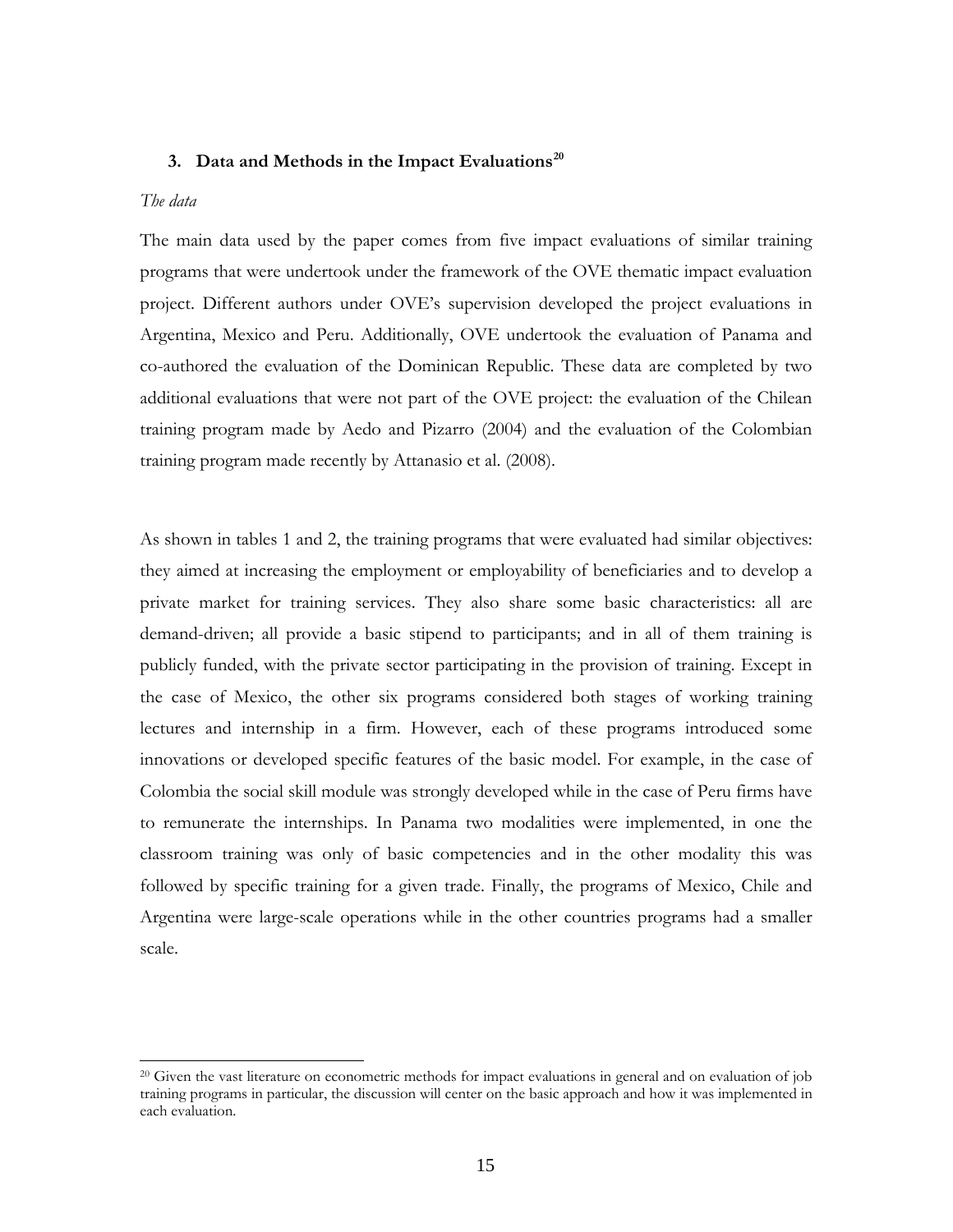| Country               | Program              | # of IDB     | Implementation                            | <b>Main Objectives</b>                                                                                               | # of                                                                                                                 |
|-----------------------|----------------------|--------------|-------------------------------------------|----------------------------------------------------------------------------------------------------------------------|----------------------------------------------------------------------------------------------------------------------|
|                       | Name                 | programs     | period                                    |                                                                                                                      | beneficiaries                                                                                                        |
| Argentina             | Proyecto<br>Joven    | 2            | 1994-1998                                 | Increase<br>employment/employability,<br>wages, productivity, social<br>insertion, the private supply<br>of training | 100,000 and<br>180,000                                                                                               |
| Chile                 | Chile Joven          | $\mathbf{1}$ | 1992-1997                                 | Increase<br>employment/employability,<br>social insertion, the private<br>supply of training                         | 100,000                                                                                                              |
| Colombia              | Jóvenes en<br>Acción | $\mathbf{1}$ | 2002-2005                                 | Increase<br>employment/employability,s<br>ocial insertion, the private<br>supply of training                         | 80,000                                                                                                               |
| Dominican<br>Republic | Juventud y<br>Empleo | 2            | 1999-                                     | Increase<br>employment/employability,<br>social insertion, the private<br>supply of training                         | 30,000 up to<br>2006                                                                                                 |
| Mexico                | Probecat             | 3            | 1984- (with IDB<br>support since<br>1996) | Increase<br>employment/employability,<br>productivity, labour market<br>efficiency                                   | Around 5<br>million between<br>1984-2000                                                                             |
| Panama                | ProCaJoven           | $\mathbf{1}$ | 2002-                                     | Increase<br>employment/employability,<br>productivity, the private<br>supply of training                             | 11,400                                                                                                               |
| Peru                  | Projoven             | $\mathbf{1}$ | 1996-                                     | Increase<br>employment/employability,<br>wages, social insertion, the<br>private supply of training                  | 160,000.<br>However,<br>during the<br>implementation<br>around 4000<br>beneficiaries<br>were trained by<br>each call |

**Table 1: Labour training programs under consideration.** 

**Notes:** Sample restricted to IDB programs that started before 2004.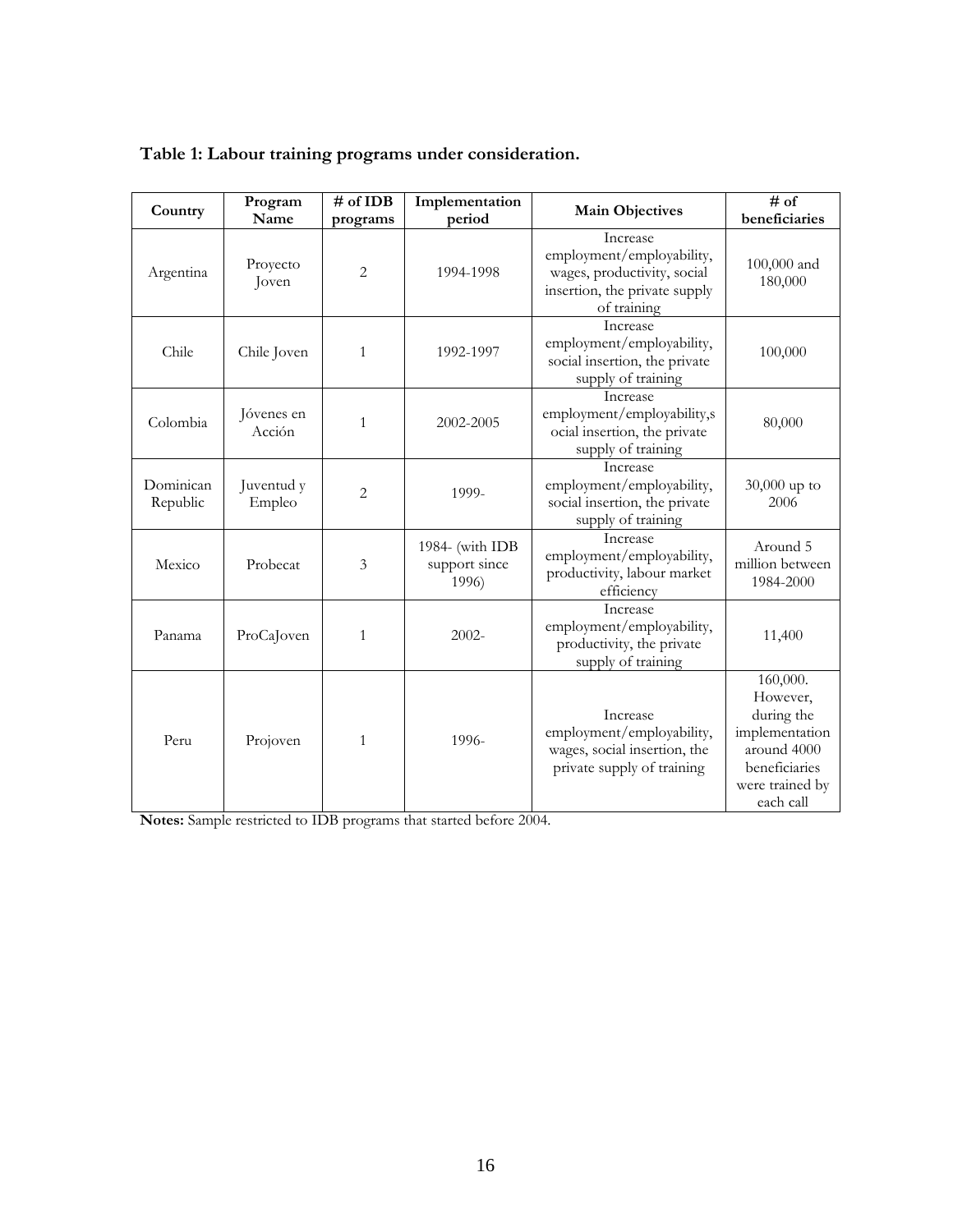|  |  | Table 2: Characteristics of the training programs considered in the paper |  |
|--|--|---------------------------------------------------------------------------|--|
|  |  |                                                                           |  |

|                                                | Argentina | <b>Chile</b> | <b>Dominican</b><br>Republic | Colombia | <b>Mexico</b> | Panama | Peru |
|------------------------------------------------|-----------|--------------|------------------------------|----------|---------------|--------|------|
| <b>Main Objectives</b>                         |           |              |                              |          |               |        |      |
| Increase Employment/Employablity               | X         | X            | X                            | X        | X             | X      | X    |
| Increase Wages                                 |           |              |                              |          |               |        | X    |
| Social Insertion                               | X         | X            |                              | X        |               |        | X    |
| Enhance Labor Market Efficiency                | X         |              |                              |          | X             |        |      |
| <b>Raise Productivity</b>                      | X         |              |                              |          | X             | X      |      |
| Develop a Private Market for Training Services | X         | X            | X                            | X        |               | X      | X    |
| Reform a National Training Institution         |           |              |                              |          |               |        |      |
| <b>Components</b>                              |           |              |                              |          |               |        |      |
| <b>Labor Intermedition Services</b>            | X         |              | X                            |          | X             | X      | X    |
| Information / Counseling                       |           |              |                              |          | X             |        |      |
| Fin support for Job Search                     |           |              |                              |          |               |        |      |
| <b>Public Works</b>                            |           |              |                              | X        |               |        |      |
| <b>Training for Unemployed</b>                 |           |              |                              |          |               |        |      |
| <b>School Based Training</b>                   | X         |              |                              |          | X             |        |      |
| School + Work Experience                       | X         | X            | X                            | X        | X             | X      | X    |
| For Self Employment                            |           | X            | X                            | X        | X             |        |      |
| For at-Risk Population                         |           |              |                              |          |               | X      |      |
| <b>Training for Active Workers</b>             |           |              |                              |          |               |        |      |
| Training in MSM firms                          | X         |              |                              |          | X             | X      |      |
| Institutional Strengthening                    | $\times$  | X            | X                            | X        | X             | X      | X    |
| Reform Component                               |           |              |                              |          |               |        |      |
| <b>Mechanisms</b>                              |           |              |                              |          |               |        |      |
| <b>Demand Driven</b>                           | X         | X            | X                            | X        | X             | X      | X    |
| <b>Supply Driven</b>                           | X         |              |                              |          | X             |        |      |
| <b>Stippend to Participants</b>                |           |              |                              |          |               |        |      |
| Trans/ Lunch/Health Ins                        | X         | $\times$     | X                            | X        | X             | X      | X    |
| Income Support                                 |           |              | X                            | X        | X             |        |      |
| <b>Publicly Funded Training</b>                | X         | X            | X                            | X        | X             | X      | X    |
| Provission of Training Courses                 |           |              |                              |          |               |        |      |
| Public                                         | X         | X            |                              | X        | X             |        |      |
| Private                                        | X         | X            | X                            | X        | X             | X      | X    |
| Interships arranged by training provider       | X         | X            | X                            | X        |               | X      | X    |
| <b>Institutional Basis</b>                     |           |              |                              |          |               |        |      |
| <b>Executing Agency</b>                        |           |              |                              |          |               |        |      |
| <b>Existing Institution</b>                    | X         | X            |                              |          | X             | X      |      |
| Reestructuring                                 |           |              |                              |          |               |        |      |
| New, parallel to regular bureaucracy           |           |              | X                            | X        |               |        | X    |

# *Methodologies used for the evaluations*

The individual impact evaluations followed the standard methodology for program evaluation as described by Heckman et al. (1999). The evaluations centred on the measurable impact of the programs on the relevant indicators, following a public-policy perspective: "do social programs have any impacts on participants and, if so, what are they?"

The starting point is the estimation of the treatment effect, which for each participant is defined as the difference in the outcome, i.e. the employment status, depending on whether the individual received training or did not receive training. The fundamental problem of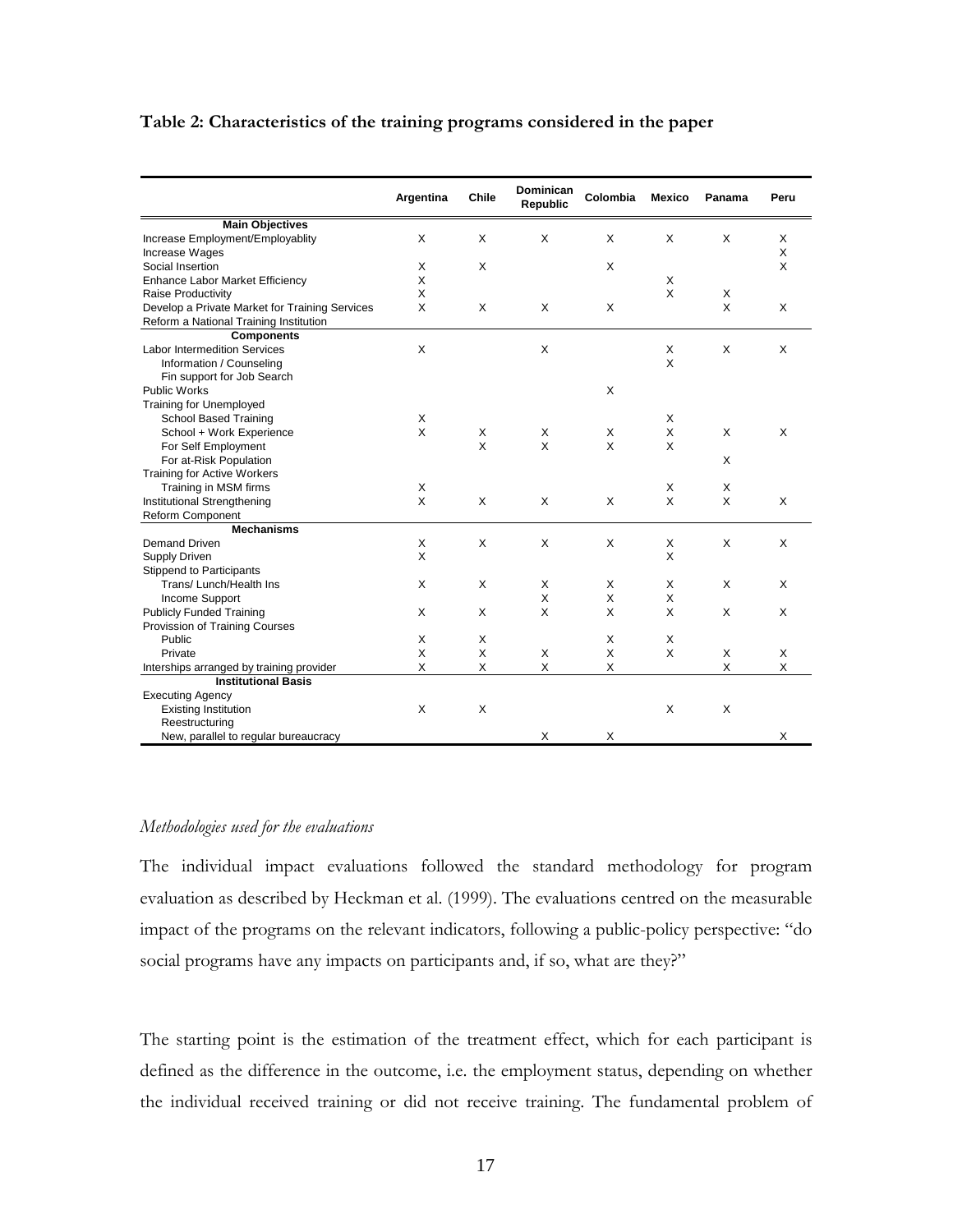evaluation is that, for any given individual, it is impossible to observe both scenarios simultaneously, for only one of them actually occurred. The comparison of the same individual before and after the training is not valid because many other relevant events and factors that affect the outcome are likely to have changed. This means that the difference in employment for a person before and after the program is not entirely attributable to the program itself. In order to solve this issue, the evaluation problem is redefined to the population level.

For the population of beneficiaries the interest is on the average impact of the program, the average difference in the outcome with and without the training. We know the employment rate for the beneficiaries, but not the employment rate that they would exhibit had they not taken the course. We need to estimate that rate, known as the counterfactual: what would have happened in the absence of the program? To do so, we estimate the employment rate of a group of people that are, ideally, identical to the beneficiaries in every relevant way (i.e. in every way that affects employment) except that this group did not take the training. This includes both observable characteristics such as age, gender, and education, as well as unobservable aspects such as motivation.

The best way to be sure ex-ante that both groups are entirely comparable in every relevant way is by randomizing training among eligible interested applicants. This was done by the evaluations of Colombia and the Dominican Republic. That is, a comparison group is a valid counterfactual (called control group) only when the treatment is assigned randomly. For example, if the program selects randomly twenty out of each thirty people that are interested and eligible for taking the course (as in the Dominican Republic), then the condition of having similar observable and unobservable characteristics holds, because all those interested and eligible share these characteristics and the selection process does not take this into account. In this case the comparison of participants and non-participants yields the impact of training on the probability of employment. Another mechanism to get a control group with the same observable and unobservable characteristics than the trainees is by luck, which is known as a natural experiment. This was the case in Panama, where absent any evaluation design, a control group was available due to complications in the administrative process for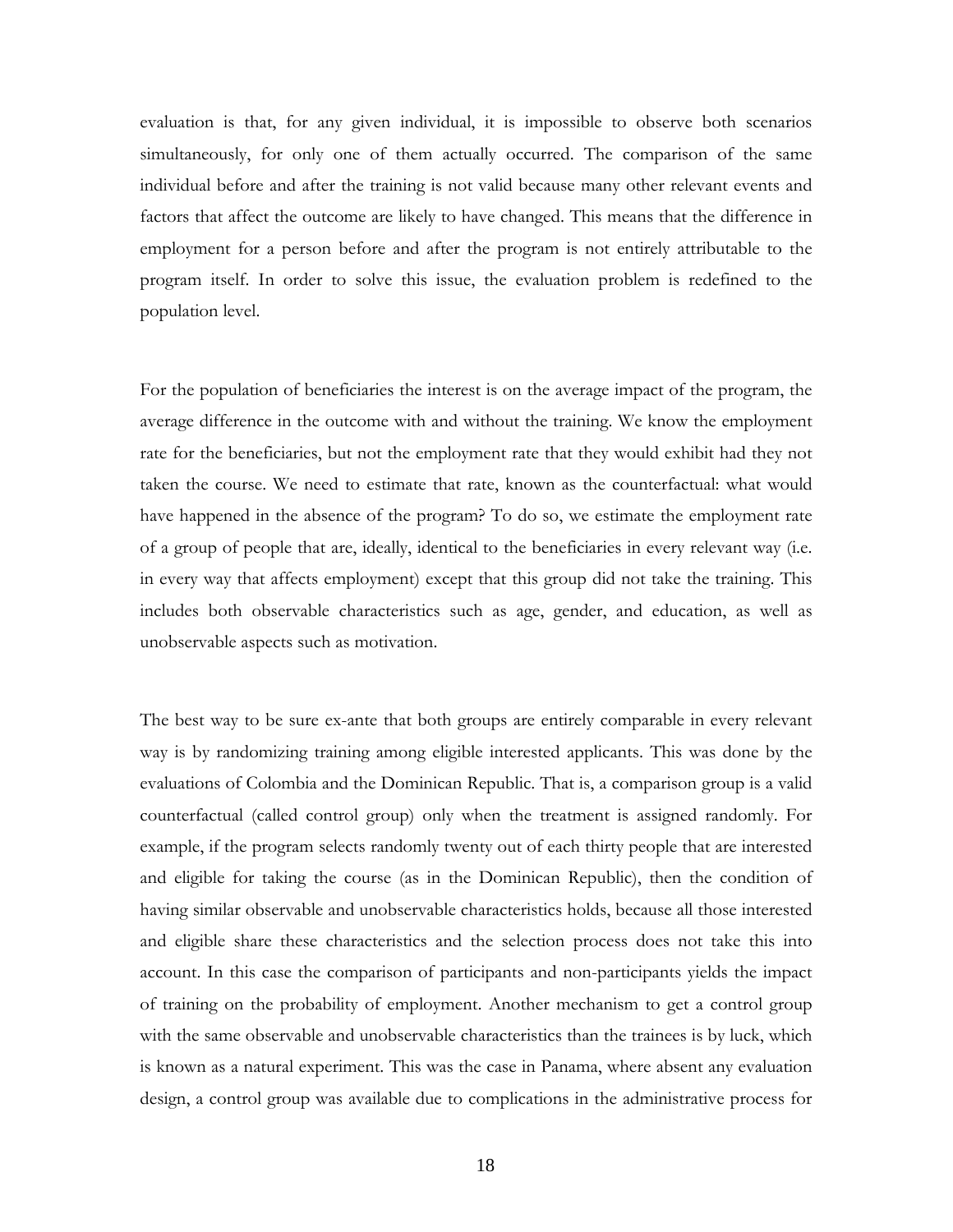<span id="page-20-0"></span>the approval of courses. In these three cases, the individual evaluations performed randomness tests, i.e. they verified that ex-ante the treatment and control groups were statistically identical, and that no pre-program information could have predicted whether an individual would be selected for the treatment or control group.

With experimental design, the simple comparison of the means of the outcome variables yields a valid measure of the treatment effect.<sup>21</sup> Additionally, the individual impact evaluations also used additional methods to verify robustness. Hence, in the Dominican Republic the data was reweighted using the probability being selected as treatment, in Colombia OLS regressions and instrumental-variable specifications were used, and in Panama reweighting and OLS regressions were done. In all cases the simple comparison of means results were confirmed. Table 3 shows the methods used by each of the impact evaluations considered in this survey.

In the absence of randomization, as in the cases of Argentina, Chile, Mexico and Peru, the central issue is how to create a valid comparison group, in the sense that the differences in the outcome between the two participants and non-participants are explained by the training and not by other characteristics. Non-experimental methods aim at identifying individuals that have the same observable relevant characteristics as the participants, and may also try to control differences in non-observable characteristics.

 $21$  Also, with experimental design there is no distinction between average treatment effect (ATE) and the average treatment effect on the treated (ATT), which is the estimator that is computed in the non-experimental evaluations.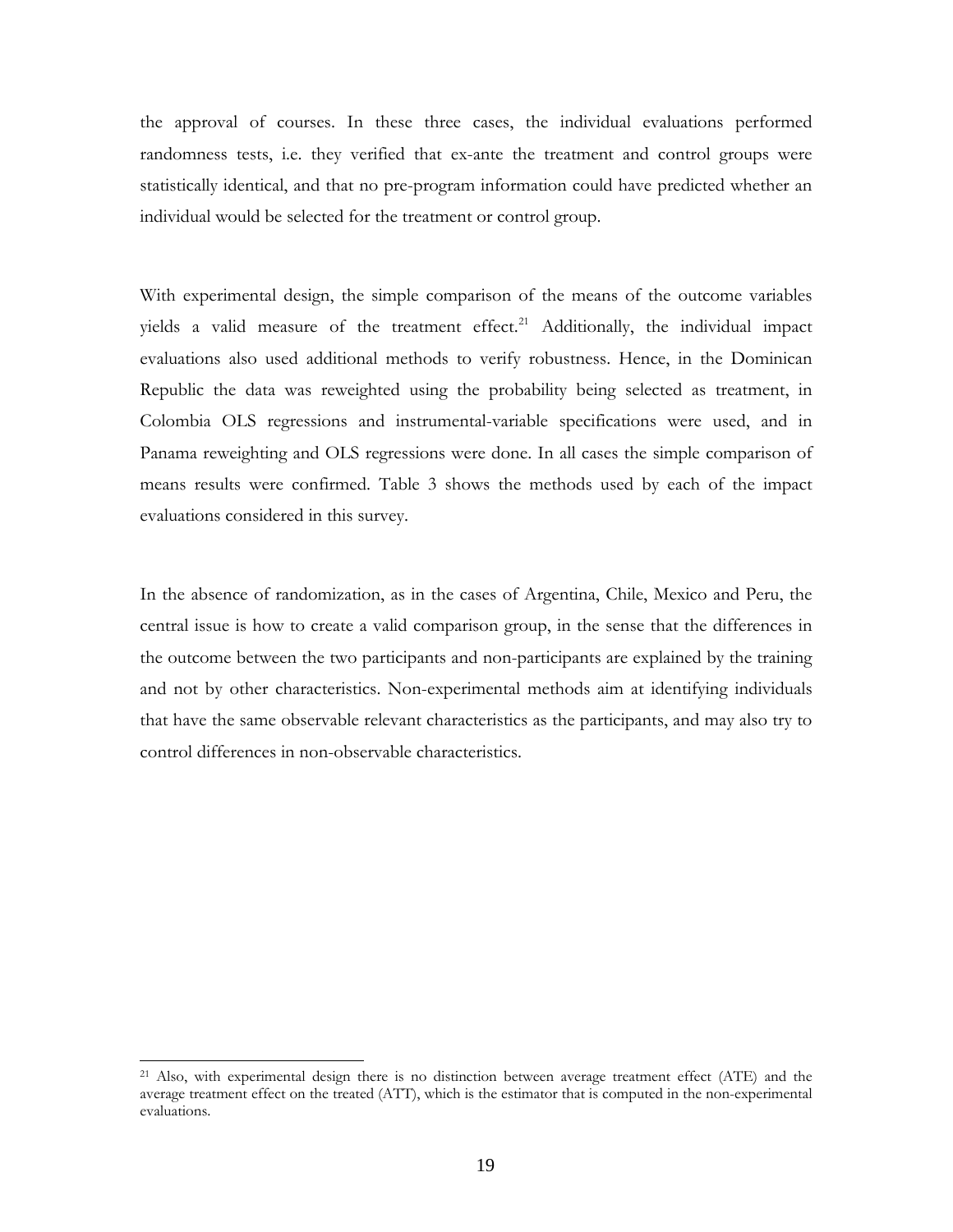<span id="page-21-0"></span>

| Country               | Evaluation<br>Method   | <b>Comparison Group</b>                                                             | <b>Baseline/Pre-</b><br>Program Data?                                                   | Months<br>between<br>training and<br>data for<br>evaluation                                               | Papers                                    |
|-----------------------|------------------------|-------------------------------------------------------------------------------------|-----------------------------------------------------------------------------------------|-----------------------------------------------------------------------------------------------------------|-------------------------------------------|
| Dominican<br>Republic | Experimental           | Defined ex ante by<br>random design                                                 | Yes                                                                                     | $10-14$ months<br>and 22-24                                                                               | Card et al.<br>(2007)                     |
| Colombia              | Experimental           | Defined ex ante by<br>random design                                                 | Yes                                                                                     | $19 - 21$ months                                                                                          | Atanasio et<br>al. (2008)                 |
| Panama                | Natural<br>Experiment  | Defined ex post<br>from eligible<br>applicants excluded<br>by natural<br>experiment | No baseline, pre-<br>program data<br>from<br>retrospective<br>questions in<br>follow-up | $9 - 20$ months                                                                                           | Ibarrarán<br>and Rosas<br>Shady<br>(2007) |
| Peru                  | Non-<br>Experimental   | Defined ex ante<br>from eligible non-<br>applicants                                 | Yes                                                                                     | 6, 12 and 18<br>months                                                                                    | Diaz and<br>Jaramillo<br>(2006)           |
| Chile                 | Non-<br>Experimental   | Defined ex post<br>from eligible non-<br>applicants                                 | No                                                                                      | 12 months                                                                                                 | Aedo and<br>Pizarro<br>(2004)             |
| Argentina             | $Non-$<br>Experimental | Defined ex ante from<br>registered applicants<br>that did not start<br>course       | Yes                                                                                     | 11 and 19<br>months in 2 <sup>nd</sup><br>and 3 <sup>rd</sup> calls, 12<br>months in 5 <sup>th</sup> call | Alzua and<br><b>Brassolio</b><br>(2006)   |
| Mexico                | Non-<br>Experimental   | Defined ex post<br>from similar<br>individuals from<br>labour market survey         | No, baseline<br>reconstructed<br>from ex post data.                                     | 3 and 6 months                                                                                            | Delajara<br>and al.<br>(2006)             |

Within the non-experimental evaluations, there is heterogeneity in the selection of the comparison group. The most well thought case is Peru, where the comparison group was selected ex-ante from a group of eligible non-participants.<sup>[22](#page-21-0)</sup> In Chile the impact evaluations also use eligible non-participants, but in this case they were selected ex-post. In the case of Argentina the comparison group was selected from a group of eligible, registered would-be participants that eventually did not receive training. Finally, in Mexico there were no

l <sup>22</sup> Youngsters that did not participate in the selection of program beneficiaries, but would qualify as eligible form the group. Once the treatment sample was selected, a sample of comparison youngsters was defined based on a survey fielded in the same neighborhoods where individuals from the treatment sample resided. These individuals would have been considered eligible at the program's Registration Centers, because the same protocols to select eligible individuals were used during the fieldwork to choose comparison individuals.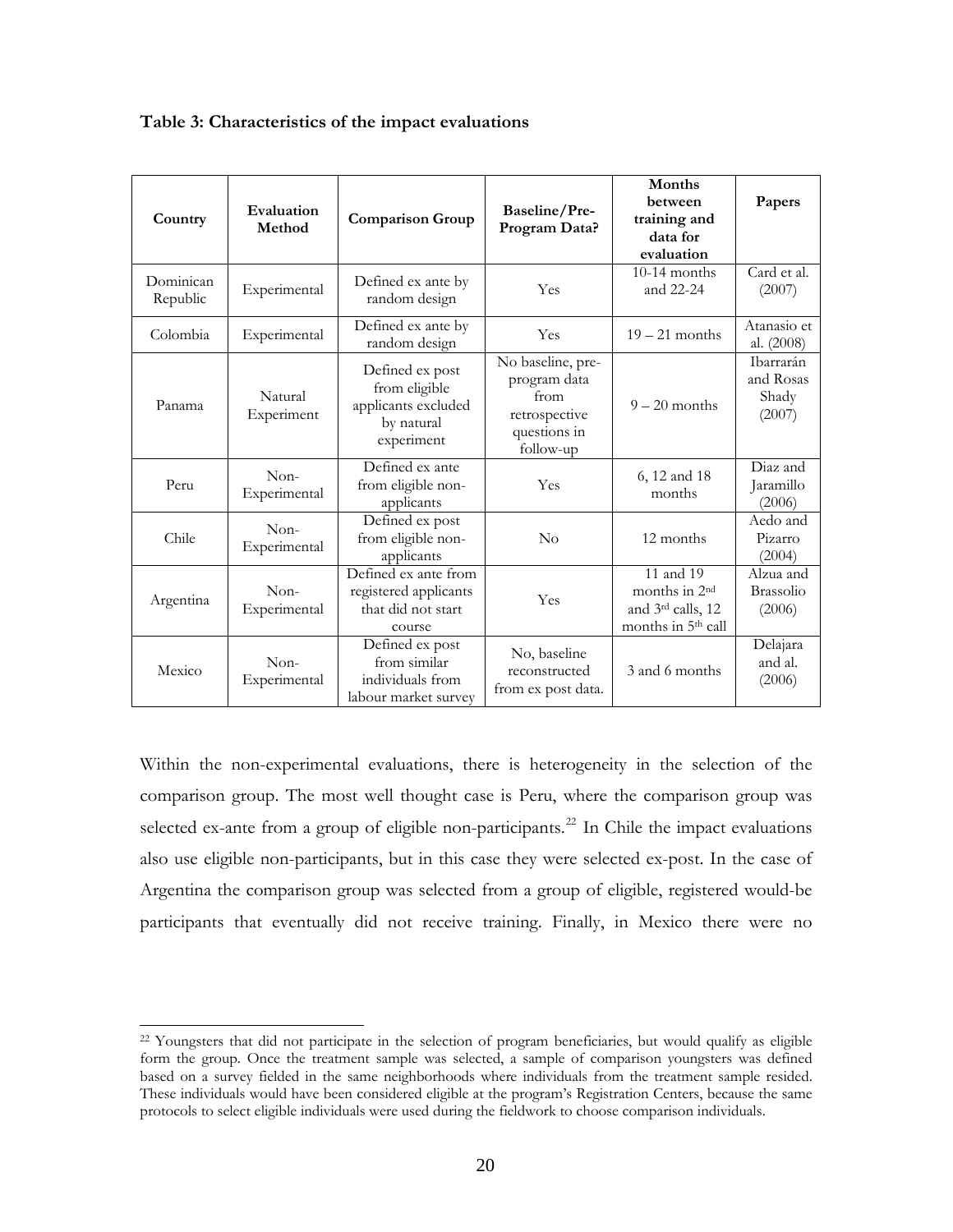<span id="page-22-0"></span>provisions to create a comparison group, so this was defined ex-post with data from the quarterly nation urban employment survey.<sup>[23](#page-22-0)</sup>

In the non-experimental evaluations different identification methods were used. In the case of Peru, given the availability of longitudinal data, the difference-in-difference matching procedure proposed by Heckman et al. (1998) was used. While matching controls for any difference in observable characteristics, the difference-in-difference method controls for unobservable time-invariant differences between beneficiaries and non-beneficiaries.<sup>[24](#page-22-0)</sup> In Argentina cross-sectional propensity score matching was used. In Chile propensity score matching was also used, both in a cross-section analysis and in an analysis using retrospective data to construct before-after analysis.

Finally, in Mexico two methods were used: a propensity matching score with nearest neighbour, and a selection correction parametric procedure assuming selection on unobservables. The former was adopted from the methodology developed by Becker and Ichino (2002) based on Rosenbaum and Rubin (1983). The latter followed the methodology proposed by Heckman et al. (2003). With these techniques the authors of the impact evaluation discuss the presence of *overt bias* –due to selection on observables—and *hidden bias*, when there are unobservable variables that explain the participation in the program.

There are other differences between the evaluations considered by the paper (see table 3). The time elapsed between the completion of the courses and the evaluation varied across countries, from short-term impacts in Mexico (three and six months after graduation) to medium term impacts in the Dominican Republic (where the second follow-up data was collected about two years after graduation). Also, in some cases, one cohort was used for the evaluation (in Chile those enrolled in 1997 in the top of the program's implementation, in the Dominican Republic those enrolled in 2004, in the first full-scale cohort; in Colombia those enrolled in 2005, the last cohort of the program). In Panama the universe of

<sup>&</sup>lt;sup>23</sup> Individuals with the same probability of receiving training were selected, considering pre-training variables such as employment status and previous experience besides the usual covariates (gender, education, age). A detailed analysis was done in order to compare individuals that were unemployed at time To, a given number of weeks after unemployment began, in order to incorporate some of the dynamics.<br><sup>24</sup> More formally, the assumption is that the evolution of outcomes in the untreated state is independent of

program participation conditional on pre-treatment characteristics.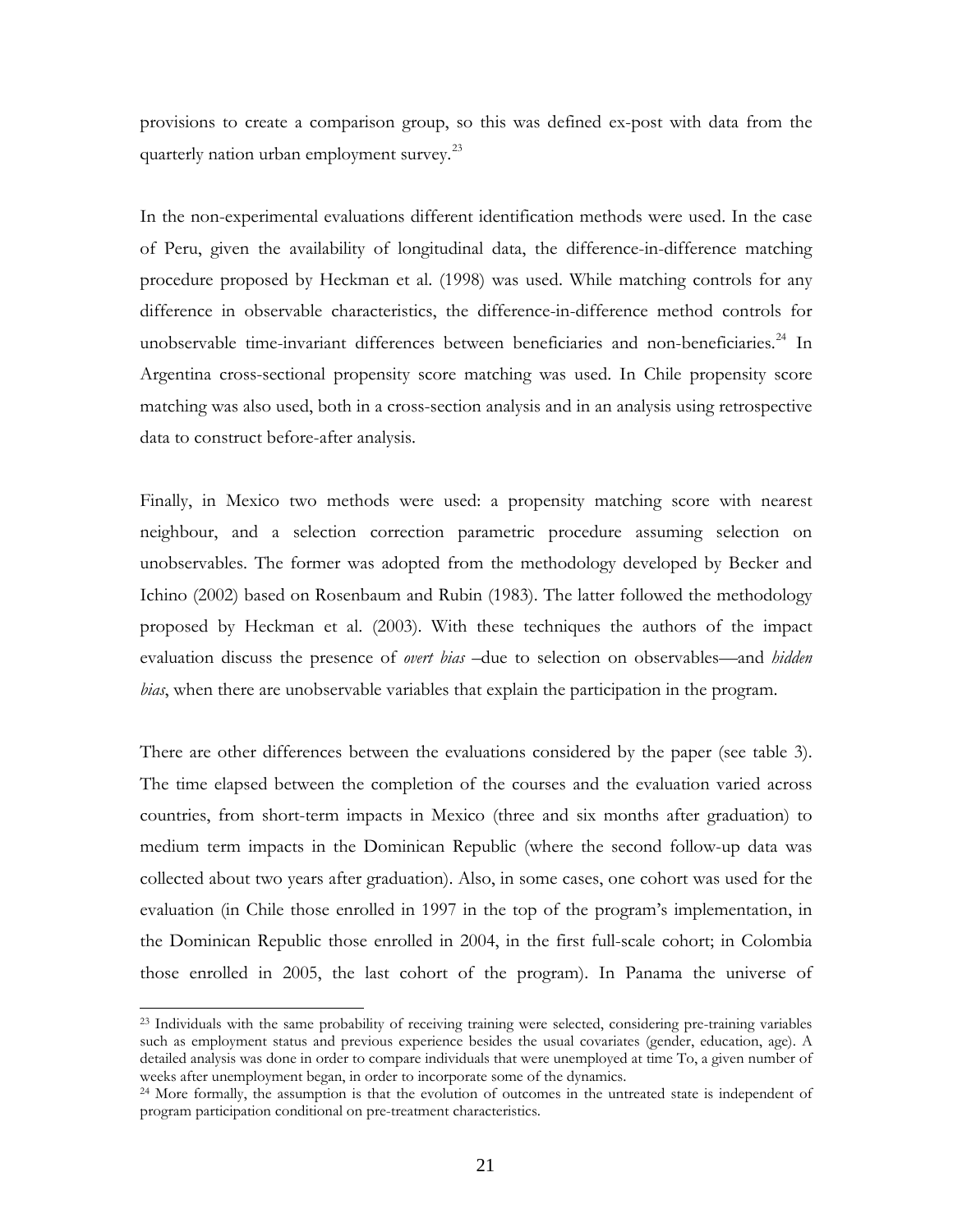beneficiaries were all trainees (the program was implemented very slowly and thus it had only trained about a thousand individuals at the time of the analysis, in 2005). In Peru and Mexico several cohorts covering a long period were used (1996-2005 if the former and 1998- 2004 in the latter).

#### **4. Results**

#### **a. Evidence from the Experimental Evaluations**

# *The Dominican Republic*

In the first evaluation based on a random design in Latin America, Card et al. (2007) do not observe program impacts on participant employment rate: at the time of the follow-up survey 57 percent of individuals in treatment group were employed versus 56 percent of those in the control group. The results from the reweighted comparison confirm this finding. When the authors disaggregate the results by gender, age, education and region they find a pattern of uniformly statistically insignificant impacts on participants' employment rates. Nevertheless, the point estimates are positive and economically significant for the youngest age group (17-19 years old), and for those in the East and Santo Domingo regions.

While the main focus of the *Juventud y Empleo* program was on employment, it is also interesting to consider the effects of the program on earnings. To explore these effects, the authors begin by looking at monthly labour earnings and hours per week and show that for total monthly labour income members of the treatment group have monthly total labour earnings which are RD\$484 (or 17%) higher than the control group. While this is a large effect, it is imprecisely estimated, reflecting the small samples sizes and the underlying variability in earnings. Examining various subgroups, the estimated earnings impacts are larger for the youngest age group and for residents of Santo Domingo –and the impacts are only statistically significant in Santo Domingo when they analyze the re-weighted differences. The impacts also seem to be larger for those with some secondary education (a 21 percent impact versus a 9 percent for people with only primary education). The evidence of a modest impact on earnings per month (conditional on employment) is economically significant, and large enough to potentially offset the costs of the JE training in about 2 years, if the impact persisted.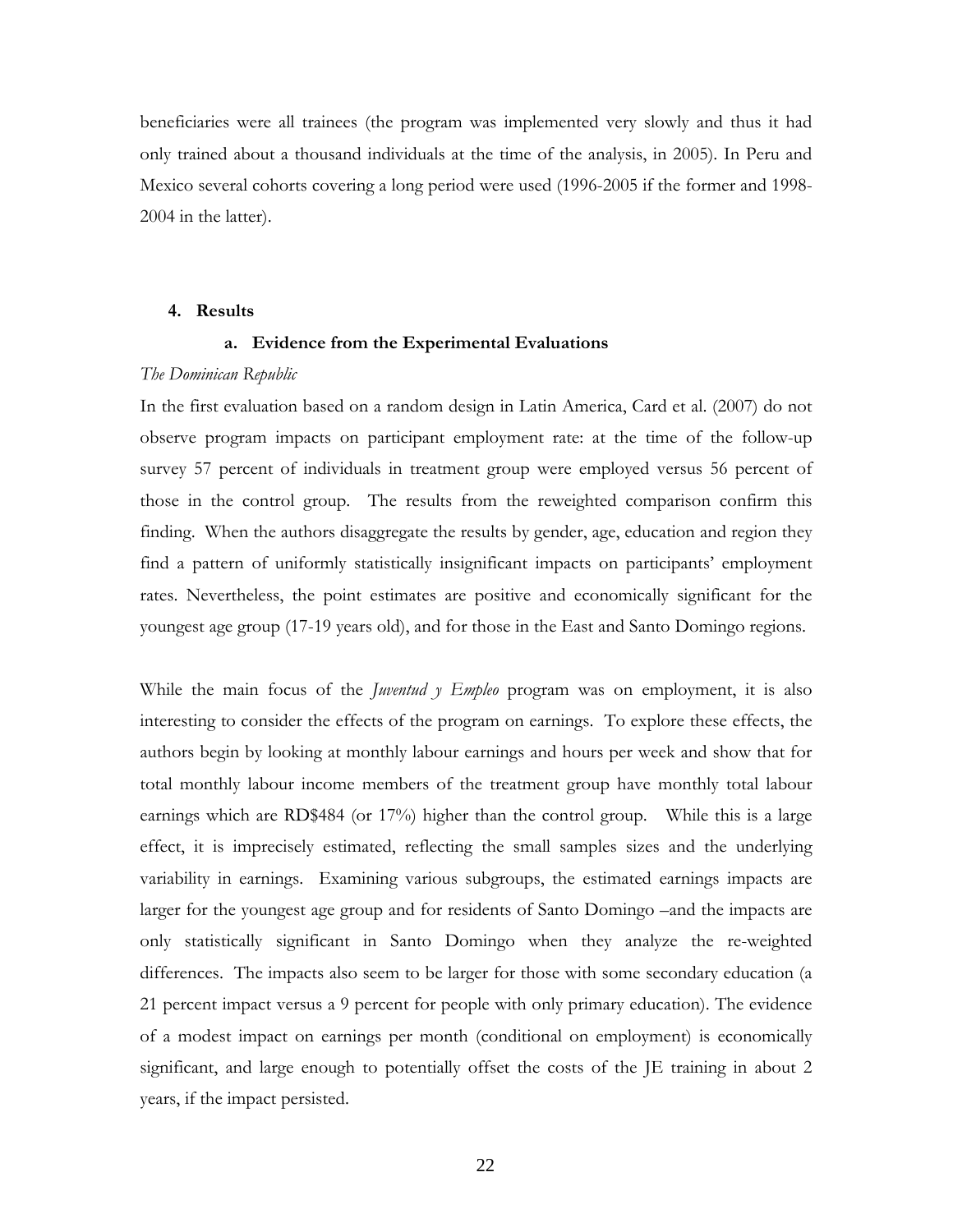The data for the original evaluation of the program in the Dominican Republic used by Card et al. (2007) was collected in 2005. However, in 2006 new data was collected for a slightly larger sample (1111 treated and 750 controls in the second survey, versus 786 and 563 in the original survey). The most salient preliminary findings from this data are the following. First, an analysis of the employment dynamics shows that the impact on employment was positive for about ten months, starting just after the first survey was completed. Second, the findings of large formal/employment effects and positive impacts in Santo Domingo and in the East are corroborated. However, the finding of positive earnings impact was not corroborated (for earnings it was not possible to reconstruct monthly wage data, so we can only compare the results at the time of the two surveys).

# *Colombia*

Atanasio et al. (2008) find that being selected into the training offered by *Jóvenes en Acción* had widespread and large effects on women, but fewer and less pronounced effects on men. In particular, they report that women offered training are more likely to be employed and work more days and longer hours. In particular, being offered training increases paid employment by about 14 percent and increases days and hours worked by about 11 percent. The monthly wage and salary earnings of women offered training are about 18 percent higher than those of women not offered training. Moreover, the likelihood of being employed in jobs that offer non-wage benefits and of having a written contract is five percentage points higher for women offered training. In fact, the gains from training seem largely linked to employment in the formal sector, as wage and salary earnings gains after training are only linked to those in the formal sector but not for informal sector workers. Men also benefit from being offered training, but the effects for men are more limited (8% increase in wages). An interesting finding is that training has stronger effects on earnings and employment, the greater the intensity of on-the-job training. By contrast, the returns to training are not related to hours of classroom training, nor were they related to whether training was provided by a for-profit or non-profit training institution. Attanasio et al. (2008) do a cost-benefit analysis assuming the training impacts on earnings are maintained for forty years, and applying a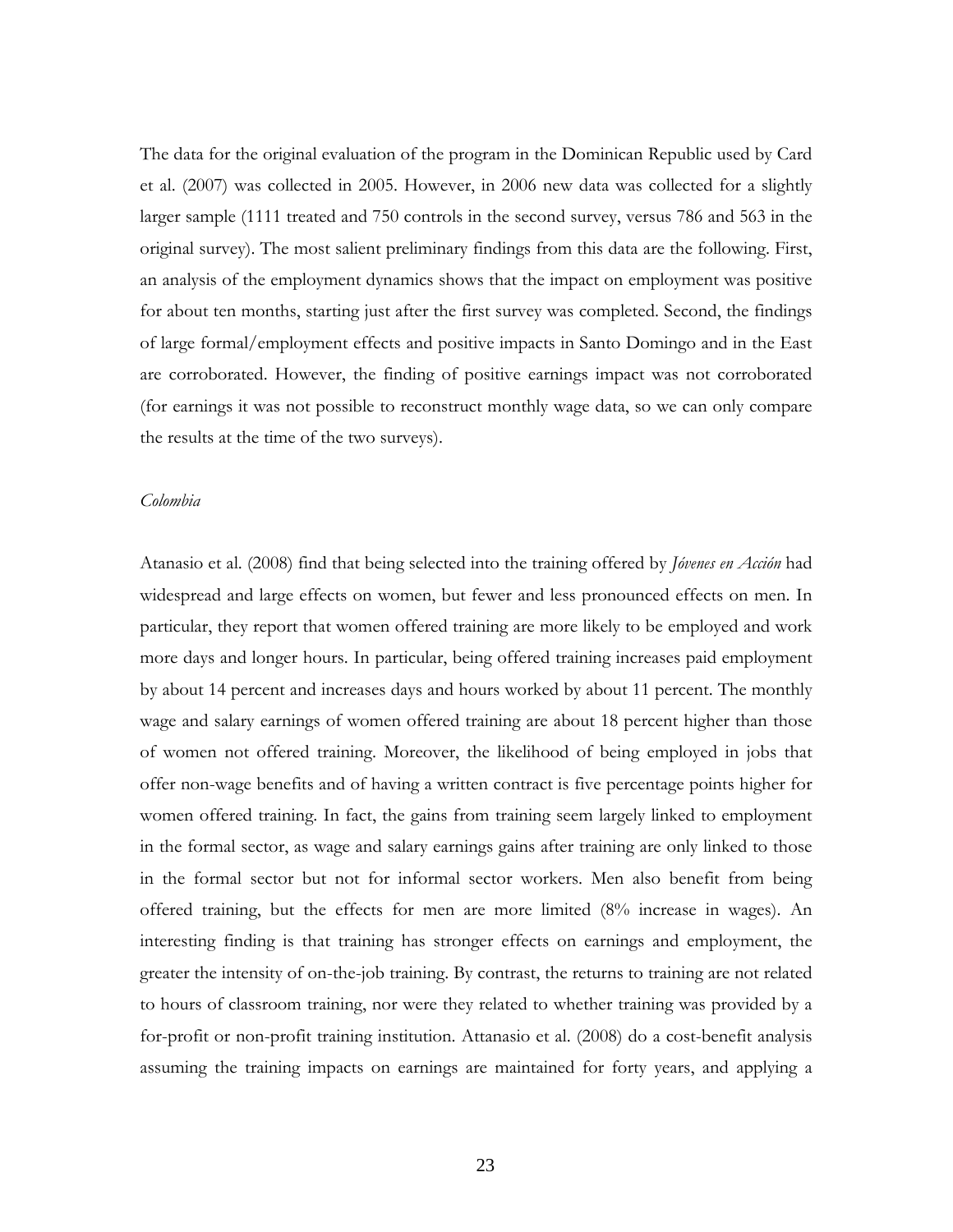<span id="page-25-0"></span>discount rate of 2 percent find that total costs of training are 1/8 of lifetime benefits, concluding that "on this basis the training program is a great success".

# *Panama*

The results from the natural experiment analyzed by Ibarrarán and Rosas (2007) show that there is a five percentage point difference in employment rates between the treatments and controls (47% vs. 42%). However this difference is not statistically significant. The results suggest that there is heterogeneity of impacts. The *PROCAJOVEN* program has a significant effect on employment rates and labour earnings for women (44% for treatment and 32% for controls) particularly on those living in Panama City (47% for treatments, 32% for controls).

The program had two training modalities, $25$  but the general effects are similar. Although there are no discernable impacts on wages, the employment effects imply that the cost of the courses –excluding the transfers—is recovered in about a year. On this dimension there is also variation, for the recovery time for women in the transition modality is only three months.

#### **b. Evidence from the Non-Experimental Evaluations**

# *Peru*

l

Díaz and Jaramillo (2006) report estimates that suggest that there are positive and statistically significant of job training on paid jobs and formal employment probabilities, and on monthly earnings for all the cohorts analyzed. In terms of heterogeneity, the authors find that female youngsters and 16-20 year old males and females seem to benefit more from the job training. In general, these groups exhibited higher impacts on the probabilities of having paid employment, formal jobs and monthly earnings than their male and 21-25 year olds counterparts. The analysis finds that, overall, the positive effect of *ProJoven* on real monthly earnings was extremely high during the first public call, that the impacts decreased from the

<sup>&</sup>lt;sup>25</sup> The first modality, called insertion modality, provides short-term training for the low-income unemployed youths 18-29 years old. Classroom training has two parts, job readiness skill and technical training (120 and 150 hours, respectively), followed by 172 hours of internship in a firm. The second modality, called transition modality, focuses in the transition for the first-time job seekers with complete secondary education, providing job readiness and a longer internship (344 hours).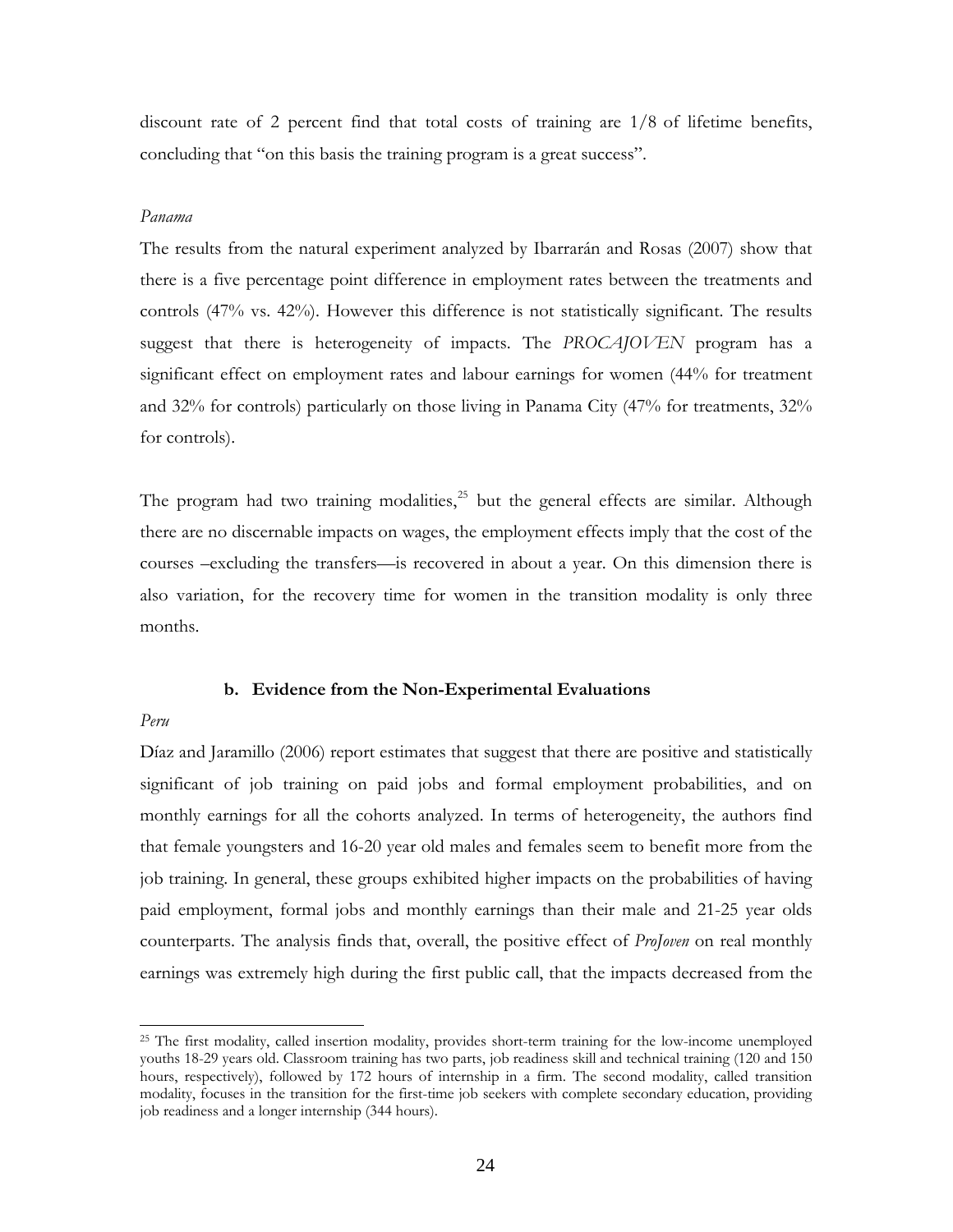<span id="page-26-0"></span>first to fourth (1996-1998) public calls and finally rebounded and grew from the sixth to eighth (1999-2000) calls presenting a U-shape. Despite international evidence on this sort of training programs, the authors argue that the program has high positive impacts in terms of earnings. Estimates suggest that program impacts on monthly earnings and on censored monthly earnings (considering those not working with earnings equal to zero) are unreasonably large when compared to international evidence. Using a cross-section estimator<sup>[26](#page-26-0)</sup> they find much lower program effects but still are well above 12 percent, and as high as 30 percent. They argue that, at least in part, this is the result of the match between courses design and real labour demand requirements in the labour market, and that beneficiaries must be hired for their internships under Youth Labour Training Agreements, which provide better job conditions and pay.

#### *Argentina*

Alzua and Brassiolo (2006) find that the job training program did not have statistically significant in terms of the probability of employment. In some cases, some positive impacts are documented for women, but the authors cannot discern if this is the result of the program or if it can be attributed to the specific conditions in the labour markets for this subgroup. However, significant positive effects of program participation on the quality of employment were found –increasing the adjusted likelihood of formal employment by 5-10 percentage points, which the authors consider remarkable in a context of increasing labour informality in the country (overall formal employment for females was around 15%). Finally, the effect on income is not statistically significant.

# *Mexico*

l

Delajara et. al (2006) provide evidence of a positive effect of job training on salaried employment. The effect on self-employment is inconclusive. The authors find evidence of small positive wage effects for salaried workers and positive (but of varying size) for selfemployed workers according to the selection method. This effect contrasts with always negative wage effects according to the method of propensity score matching. These effects (ATT) are accompanied by an important change in the selection mechanism of the program,

<sup>&</sup>lt;sup>26</sup> Which is considered to be more conservative because the wage data for the difference in difference estimator is based on recollection data and thus it is prone to have more noise.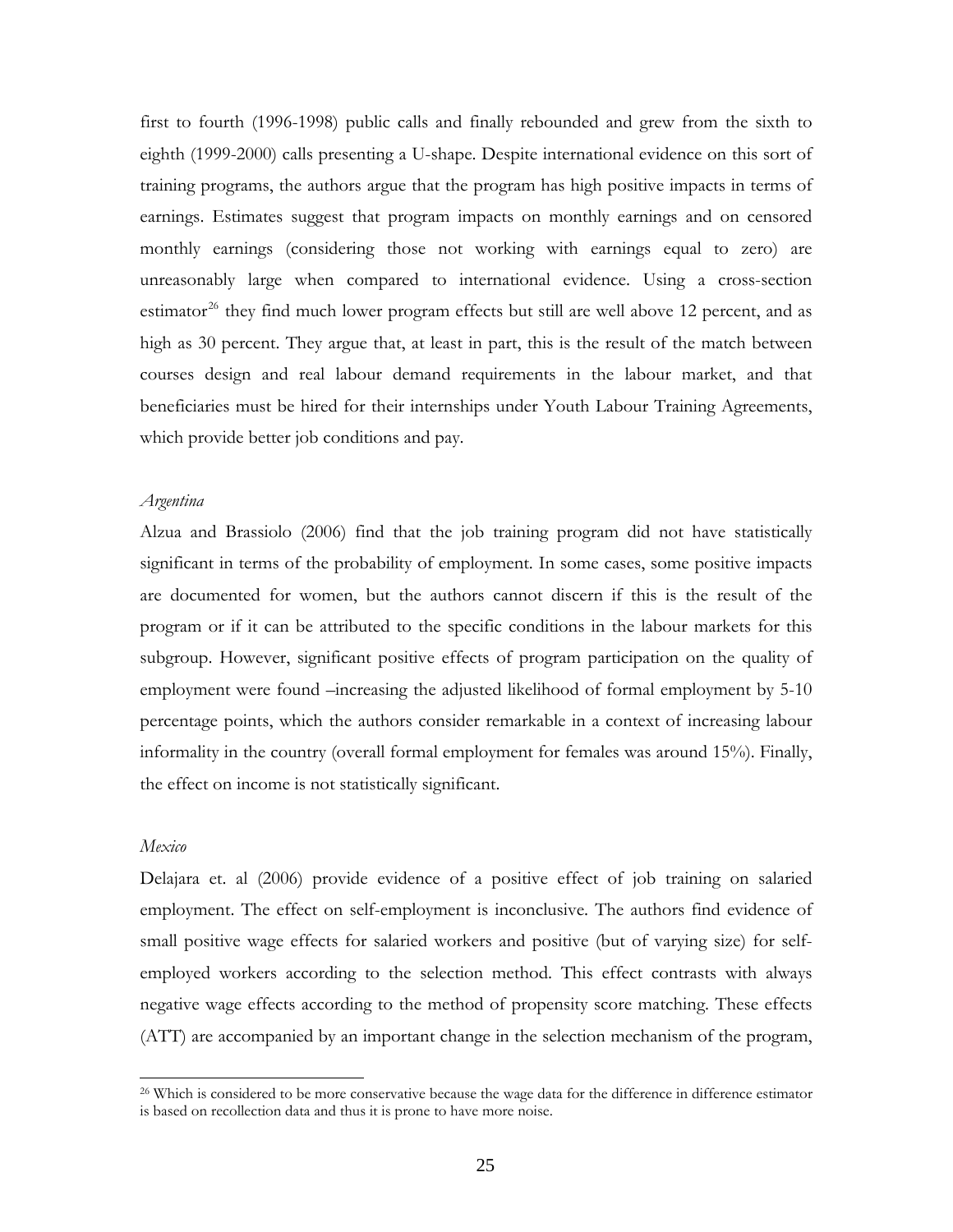<span id="page-27-0"></span>due to the institutional changes adopted in year 2002. Since then, when the school-based modality was phased-out and on-the-job training in large firms required an even larger percentage of hires, the general and the salaried employment effects of the program became larger than in previous years. The self-employment effect, however, remained negative. The employment effect for the self-employed has both positive and negative impacts depending on the method and the year of analysis. The main conclusion is that the program has a robust positive employment effect, particularly since 2002, under both methods and for all types of employment. $27$ 

#### *Chile*

l

Aedo and Pizarro (2004) analyze three outcomes of interest: labour income, probability of employment, and probability of employment in the formal sector. The analysis is done by gender and age ( those under and over 21). For income, the impact is large in the crosssectional analysis (comparing beneficiaries and non-participants after the course, about 30%) for young trainees, but not for adults. The difference-in-difference estimator shows point estimates of similar magnitude, but with low levels of statistical significance. The probability of employment shows similar patterns: the difference-in-difference estimator is close to 30 percent, and it also significant mainly for young men and women. As for the probability of finding a job in the formal sector, the overall value is 18 percent and it is statistically significant; however, this is due to the strong effect on young men (40%) and in young women (17%). For adults, the effect is negligible.

# **c. Summary**

Table 3 summarizes the findings from the impact evaluations. There are few general patterns. Overall the employment effects range from null in Argentina and the Dominican Republic to significant in Panama, with positive effects present in most countries. There is heterogeneity within countries, with higher and significant effects for some groups such as women in Colombia and Panama. Projects in Panama and the Dominican Republic show significant regional variation. In most cases there is a larger and significant impact on job

<sup>&</sup>lt;sup>27</sup> An interesting extension in the Mexican case analyzed the impact of a program that consisted in monetary transfers without any training, targeted to unemployed with previous experience in the formal sector, with the goal of helping them to find a job in the formal sector by providing some cash for the job-search process. The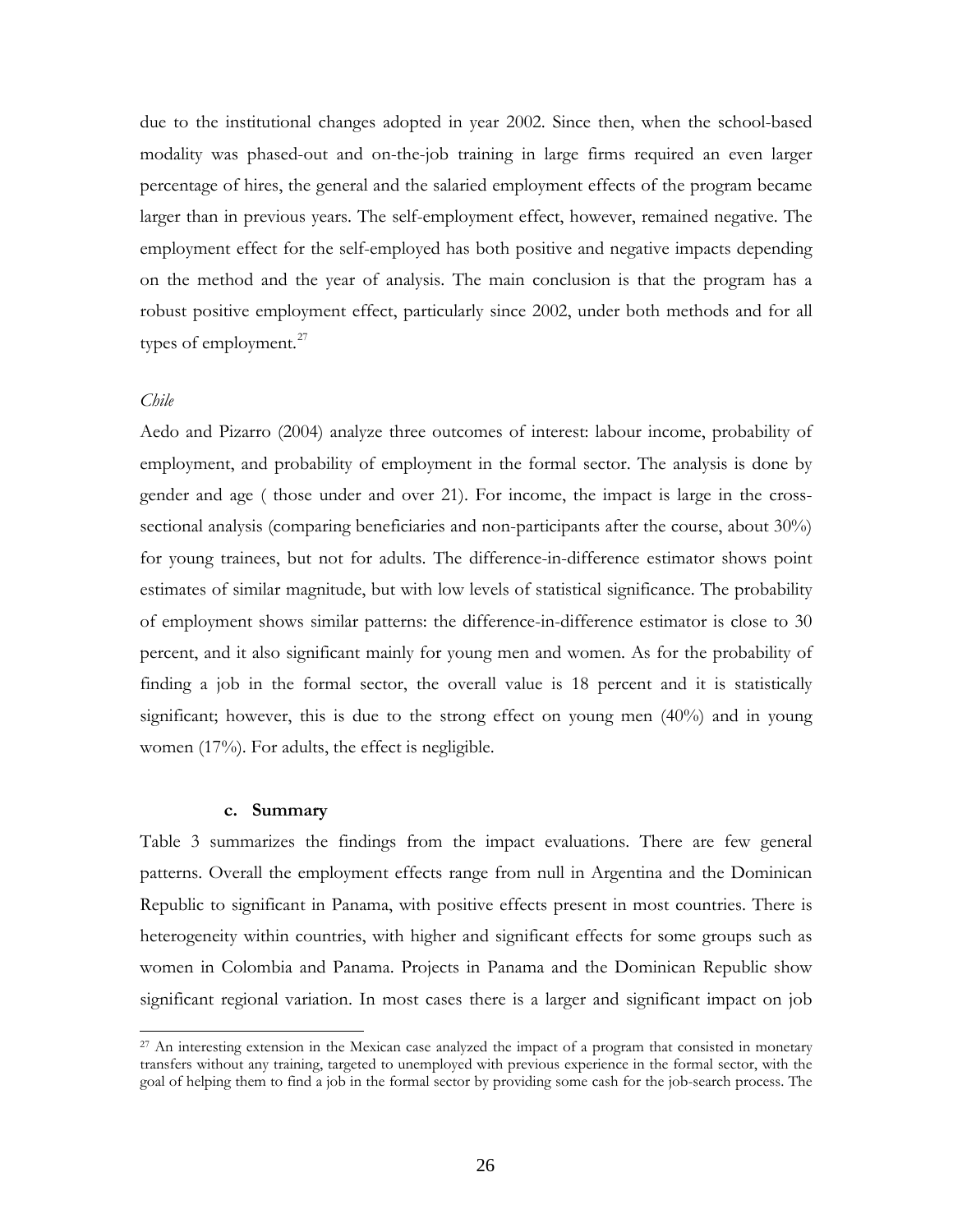quality (measured by getting a formal job, having a contract and/or receiving health insurance as a benefit).

|                       | <b>Employment Rate</b>                                                                 | Formality                                                       | Wages                                                                    |
|-----------------------|----------------------------------------------------------------------------------------|-----------------------------------------------------------------|--------------------------------------------------------------------------|
| Dominican<br>Republic | None, higher (5-6%) but not<br>significant in the East &<br>Santo Domingo              | Health-insurance 9% higher for<br>men (43% vs 34%)              | 17% (marginally<br>significant), larger for<br>males under 19            |
| Colombia              | 5% for women, none for<br>men                                                          | $6-7\%$ for women; $5-9\%$ for men                              | $22\%$ for women, $10\%$ for<br>men                                      |
| Panama                | Overall not significant<br>10-12% for women and in<br>Panama City                      | Overall not significant, probably<br>higher outside Panama City | Overall negligible, large<br>for women $(38%)$ and in<br>Panama $(25\%)$ |
| Peru                  | Large, 13% (much higher<br>for women --20% than for<br>men --negligible)               | Large: overall 11%, 14% women,<br>$5\%$ men.                    | $12 - 30\%$                                                              |
| Argentina             | $0\%$ - 11\%, 10-30\% for<br>youngest $(\leq 21)$                                      | $0\%$ - 3%, 6% - 9% for youngest in<br>one cohort               | No significant pattern                                                   |
| Mexico                | Overall, no clear pattern; on-<br>the-job training robust<br>positive effects (12-30%) | Positive effects $(10-20\%)$ since 2002                         | No consistent patterns, at<br>best small and mostly not<br>significant   |
| Chile                 | 18-22% larger for youngest<br>groups                                                   | 15-23% larger for youngest groups                               | 22-25%, imprecisely<br>estimated                                         |

**Table 3. Summary of Findings: Labour Market Impacts of Job Training Programs** 

Note: employment figures show differences in percentage points vis-à-vis the comparison group, while the wages refer to percentage differences. Significance refers to statistical confidence, significant denoting 5% and marginally significant denoting 10%.

## **5. The employability model**

l

As Calderón-Madrid (2006) argues, most of the evaluations of labour training programs in developing countries do not consider the effects of programs on employability. However, most of the programs in our sample specify "increased employability" as an objective of training. One interpretation of this concept is that training would raise the probability of moving from non-employment to employment, and lower the probability of moving from

results –available from the authors of this survey upon request—suggest that, for those with previous formal sector experience, the monetary transfer helps more in terms of helping them avoid the informal sector.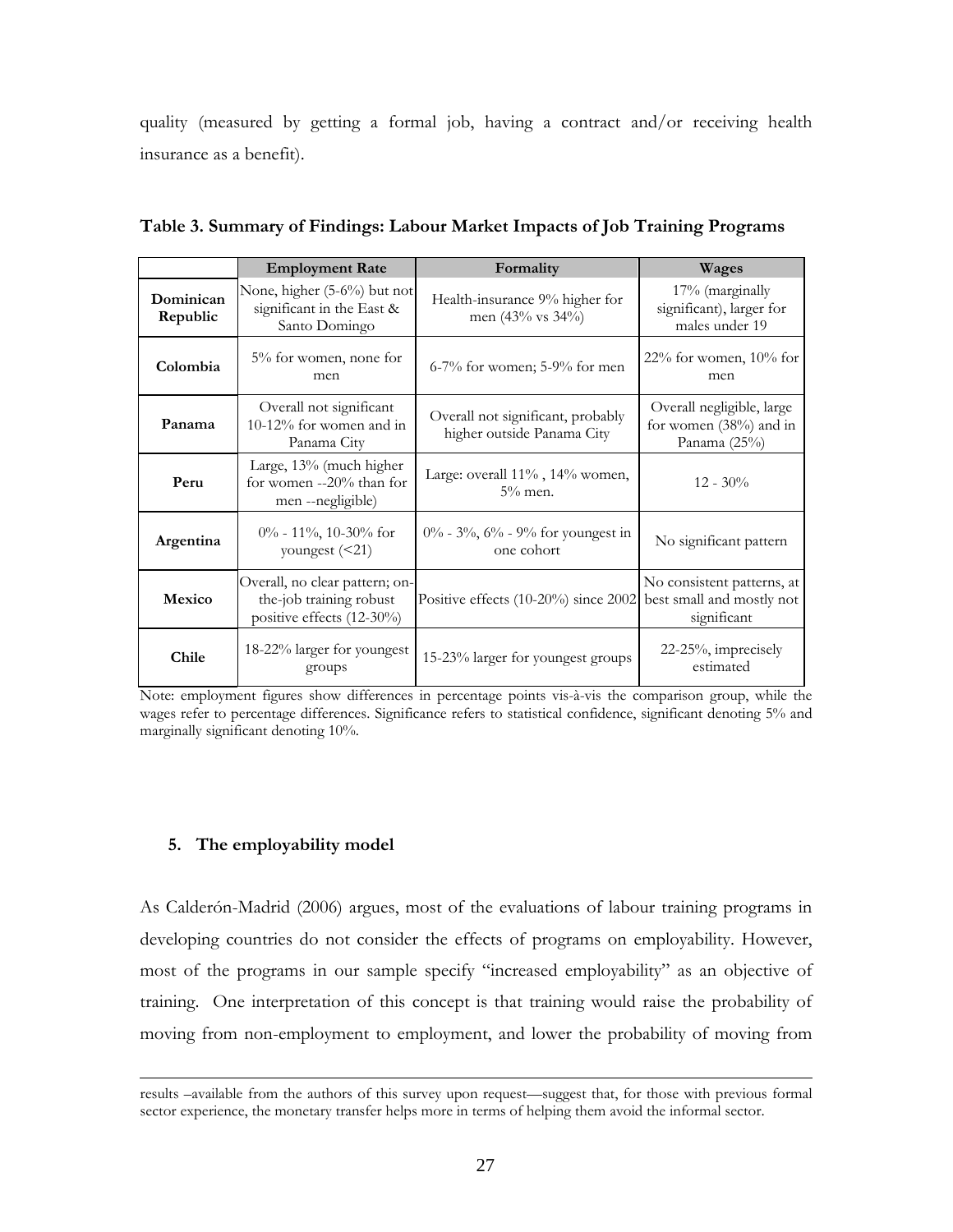<span id="page-29-0"></span>employment to non-employment. Building on this interpretation, Card et al. (2007) developed a simple dynamic model of monthly employment outcomes in the Dominican Republic evaluation, to determine whether participating in the program had an impact on these probabilities. They also use a similar model to examine the effects of the program on transitions into and out of jobs with employer-provided health insurance. In this section we present the model and show its results for Panama, Argentina and the Dominican Republic, that are the only cases were the data allowed for such analysis.<sup>[28](#page-29-0)</sup>

The basic analysis from the evaluations examined the impact of the program at the time of the follow-up survey. In this section we focus on employment dynamics, specifically monthly employment outcomes for a given period. This requires to limit the sample of treatment group members to those that finished or dropped out of the course on or before the beginning of the period. This creates a "balanced" panel of individuals for whom we observe monthly employment status.

## *Model*

l

The model consists of two parts: one for the person's employment status in "month 1" – which we interpret as a period just after the end of training – and another for the rate of employment transitions over the next months.<sup>[29](#page-29-0)</sup> In this setting, the program has two types of potential effects: an effect on employment status in month 1, which could be negative if training takes someone out of the labour force, and an effect on the subsequent transition probabilities.

To proceed, let  $y_i$  represent the employment status of person i in month t, let  $X_i$  represent a set of observed baseline covariates for individual i, and let  $T_i$  be a dummy indicating i's program status ( $T_i = 0$  for a control group member and  $T_i = 1$  for a program group member). Also, let k be the number of months for which the analysis is done. The statistical problem is to develop a model for

 $P(y_{i1}, y_{i2}, ..., y_{ik} | T_i, X_i) = P(y_{i1} | T_i, X_i) \times P(y_{i2}, ..., y_{ik} | y_{i1}, T_i, X_i).$ 

<sup>&</sup>lt;sup>28</sup> Note that the analysis for Argentina was not part of the analysis commissioned by OVE, it was done inhouse by OVE.

<sup>&</sup>lt;sup>29</sup> Some of the issues in specifying treatment effects in a dynamic setting are described in Ham and Lalonde (1996) and Card and Hyslop (2005).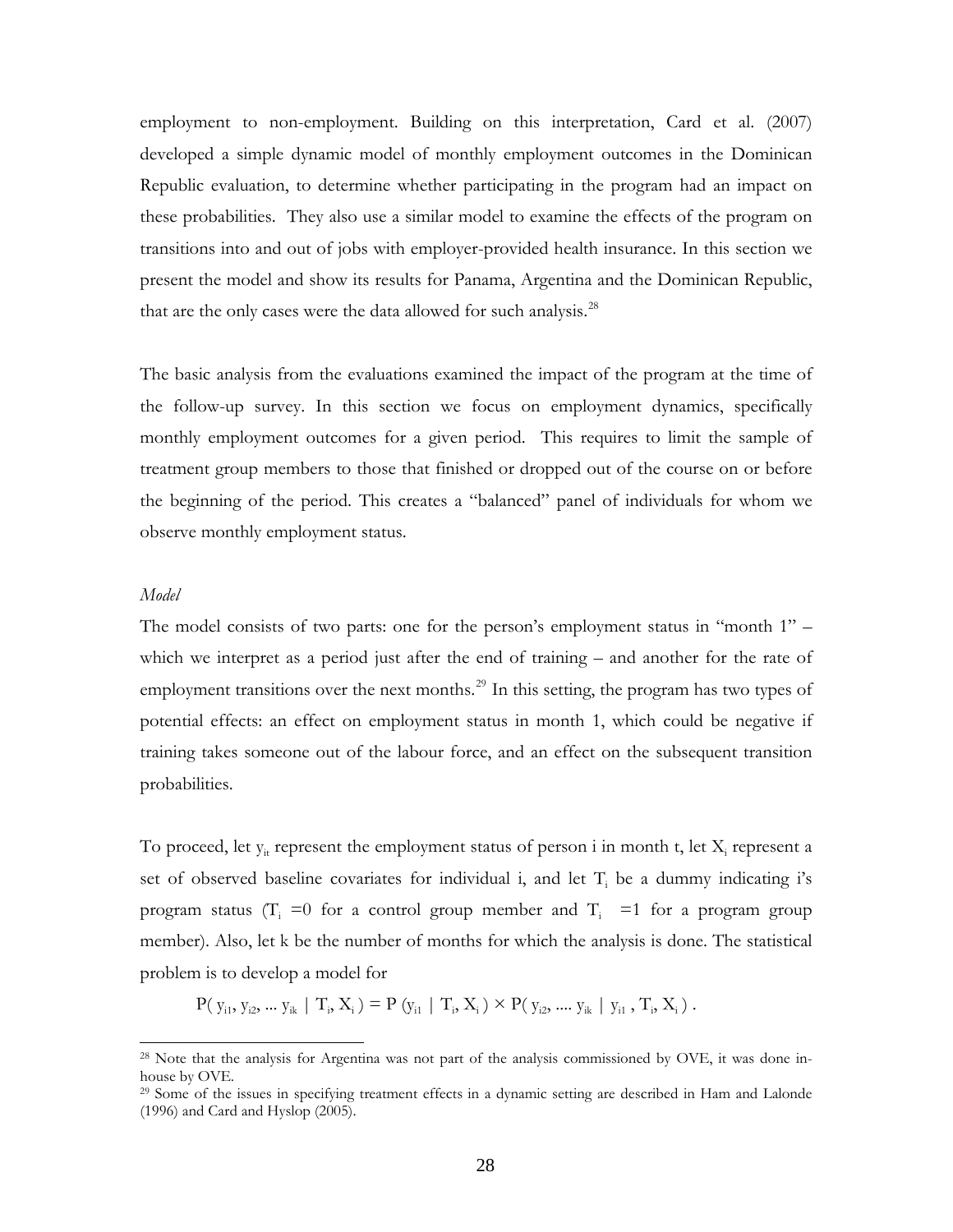<span id="page-30-0"></span>In the absence of the program we assume that in months 2 thru k, the probability that person i is employed in month t depends on unobserved heterogeneity represented by a random coefficient  $\alpha i^{30}$  $\alpha i^{30}$  $\alpha i^{30}$ , on a linear trend (capturing any linear trend in employment<sup>31</sup>) on the X's, and on employment status in the previous month:

 $P(y_{it} = 1 | y_{it-1}, T_i = 0, X_i, \alpha_i) = P(\beta_0 + \beta_1 t + X_i \beta_x + \lambda y_{it-1} + \alpha_i + e_{it} \ge 0);$ where  $e_{it}$  is a logistic random variable that is i.i.d. over time and across people. This implies that

 $P(y_{it} = 1 | y_{it-1}, T_i = 0, X_i, \alpha_i) = \logit (\beta_0 + \beta_1 t + X_i \beta_x + \lambda y_{it-1} + \alpha_i);$ where  $logit(z) = exp(z)/(1 + exp(z))$  is the logistic distribution function.

For people in the treatment group we assume that exposure to treatment potentially increases "employability". This is captured by two treatment effects: a potential increase in the probability of being employed in period t if the person was not working in period t-1 (i.e., an increase in the rate of moving from non-work to work), and a potential increase in the probability of being employed in period t if the person was working in period t-1 (i.e., an increase in the rate of job retention). Formally, we assume that

$$
P(y_{it} = 1 | y_{it-1}, T_i = 1, X_i, \alpha_i) = \text{logit} (\beta_0 + \beta_1 t + X_i \beta_x + \lambda y_{it-1} + \phi_0 (1 - y_{it-1}) + \phi_1 y_{it-1} + \alpha_i).
$$

The parameter  $\varphi_0$  represents the effect of the program on the probability of moving from non-work to work, while  $\varphi_1$  is the effect on the probability of job retention.

The model assumes that the distribution of the random effects can be approximated by a point mass distribution with a small number of mass points (3). Thus,  $\alpha_i$  is a random variable that takes three values  $\{\alpha_1, \alpha_2, \alpha_3\}$  with probabilities  $\{\pi_1, \pi_2, \pi_3\}$ . The model jointly

<sup>30</sup> Under random assignment, the distribution of the random effect is the same in the treatment and control groups. This holds for the analysis in the Dominican Republic –for which the model was developed—as well as in Panama. The analysis was also done for illustrative purposes for Argentina, where this assumption does not hold.

<sup>&</sup>lt;sup>31</sup> This linear trend was observed in the Dominican Republic, for which the model was originally applied to.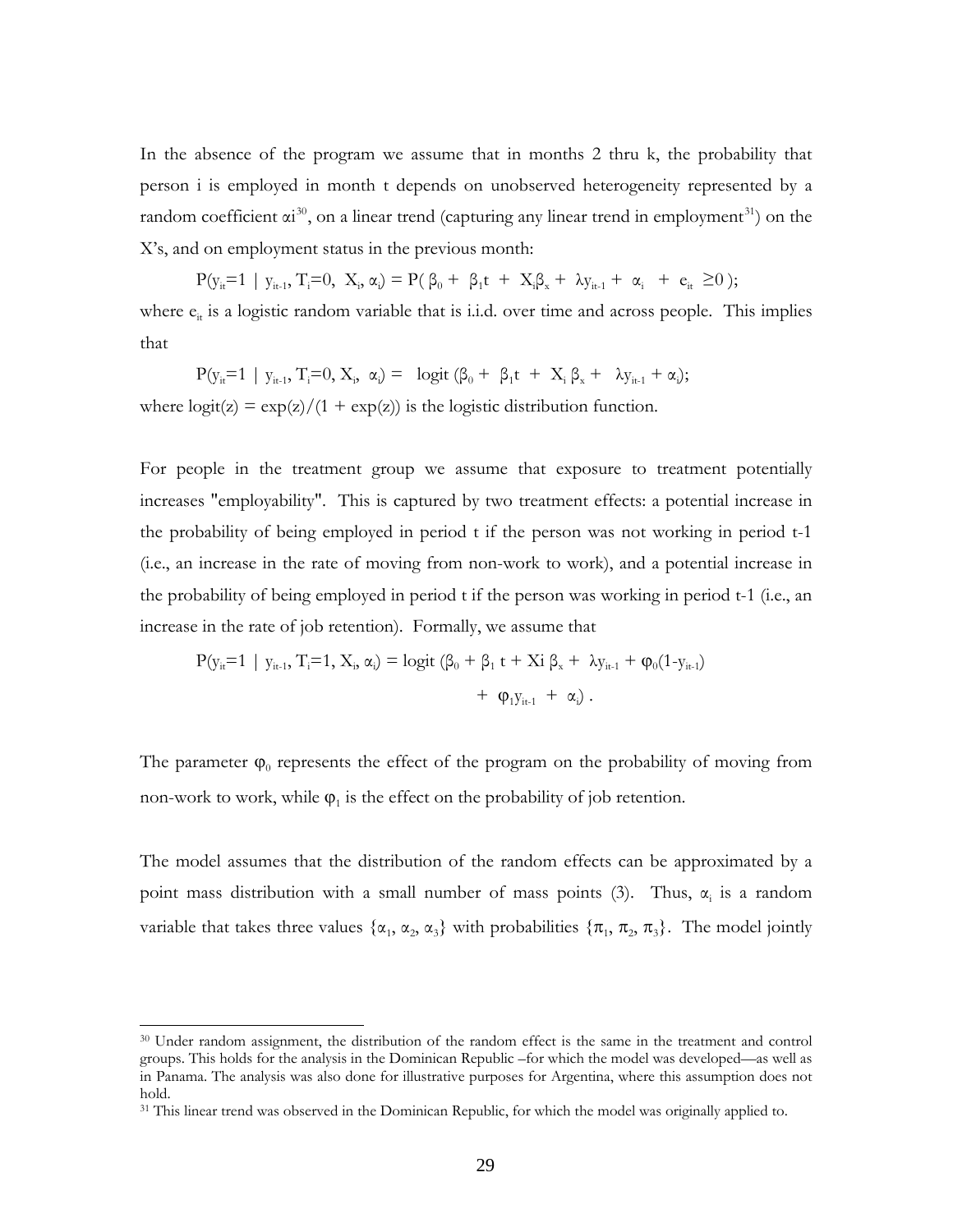<span id="page-31-0"></span>estimates the location of the mass points and their probabilities.<sup>[32](#page-31-0)</sup> Finally, it is assumed that the probability that the individual is employed in month 1 is given by

 $P(y_{i1}=1 \mid T_i, X_i, \alpha_i) = \logit(\gamma(\alpha_i) + \mu X_i \beta_x + \delta T_i);$ where  $\gamma(\alpha_i) = \gamma_i$  (for j=1,2,3) represent unrestricted constants for each point of support of

the random effect,  $\mu$  is a scalar parameter that "rescales" the effects of the X's in the initial conditions probability model, and δ represents the treatment effect on the probability of employment in month 1.

For two cases – the Dominican Republic and Panama – we fit the dynamic model to both monthly employment outcomes in the period after the completion of training, and to monthly indicators for whether the individual was employed and receiving employerprovided health insurance. The latter is a simple but useful measure of job quality. For Argentina, we did not have access to data on health insurance status. However, data for participants in the second and third rounds of the Argentinean evaluation are available over a substantially longer post-training period (23-29 months after the date of entry into training) providing a unique opportunity to assess the longer run effects of the program on employability.

#### *Results*

l

For the Dominican Republic (annex table 1), Card et al. fit a number of versions of this model to the sequences of monthly employment outcomes of the treatment and control groups, including models without any covariates, and other specifications with controls for various combinations of gender, age, education and region. Estimates from a representative specification are presented in the first column. This model includes three observed characteristics: a dummy for males, a dummy for ages 20-24, and a dummy for ages 25 and older (with the omitted category being ages 17-19). Main parameter estimates are very similar from specifications with no covariates, or with a longer list of covariates. Column 2 shows estimates from a parallel specification fit to the sequence of indicators for having a

<sup>&</sup>lt;sup>32</sup>The use of a point-mass distribution to approximate the distribution of unobserved heterogeneity was popularized in econometrics by Heckman and Singer (1984). Our model is similar to ones used in Card and Sullivan (1988) and Card and Hyslop (2005).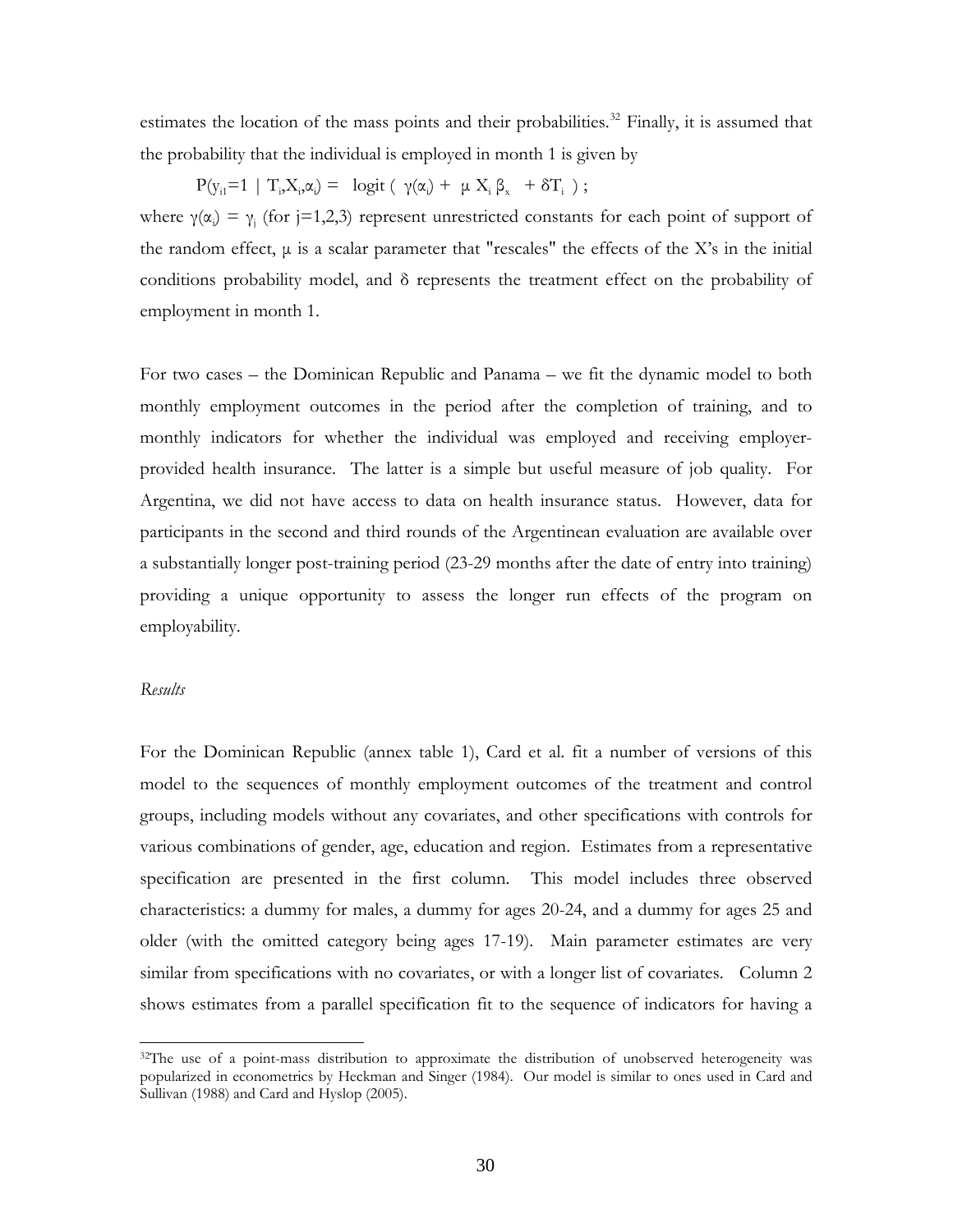job with employer-provided health insurance. Given the absence of a large or systematic gap in the employment rates of the treatment and control groups it is not surprising that the estimated treatment effects for employment are small and imprecise (rows 4-6). The point estimates suggest that any treatment effect is concentrated on the job retention rate, though the t-statistic is only about 1. The estimated treatment effects for the probability of having a job with health insurance are larger, though still relatively imprecise. Training appears to have raised the probability of holding a job with health insurance during "month 1", as well as the rates of moving into a job with insurance, and holding onto such a job.

For Panama (annex table 2) the results suggest that the largest impact comes from a positive impact in the job finding rates (row 3). This is specially true for women. In Argentina (annex table 3), the results are all insignificant.

Overall, the results from these models lead to three main conclusions. First, when training has a significant positive effect on the overall employment rate (as in the case for women in Panama) the main channel is through an increase in the probability of moving from nonemployment to employment. Second, when training has a marginally negative effect (as in the case for men in Panama, or for employment within the first year after training in Argentina) a key contributory factor is the effect of training on employment status in the immediate post-training period. Third, the dynamic effects of training on the probability of employment with employer-provided health insurance are generally similar in sign and magnitude to the effects on the overall probability of employment.

The finding that job training often leaves trainees in a relatively disadvantaged position in the immediate post-training period is consistent with the fact that most training internships come to an end. Although firms may offer interns a permanent job, they have an incentive to use interns as an inexpensive source of low-skilled labour, filling jobs with a series of interns and replacing them as their internships come to an end. This incentive is particularly strong when interns are costless to the firm, and when the classroom training provided to interns is of minimal value to the firm. Thus, we suspect that attempts to forge a closer link between the content of the programs and the demands of employers (as in Peru and Mexico)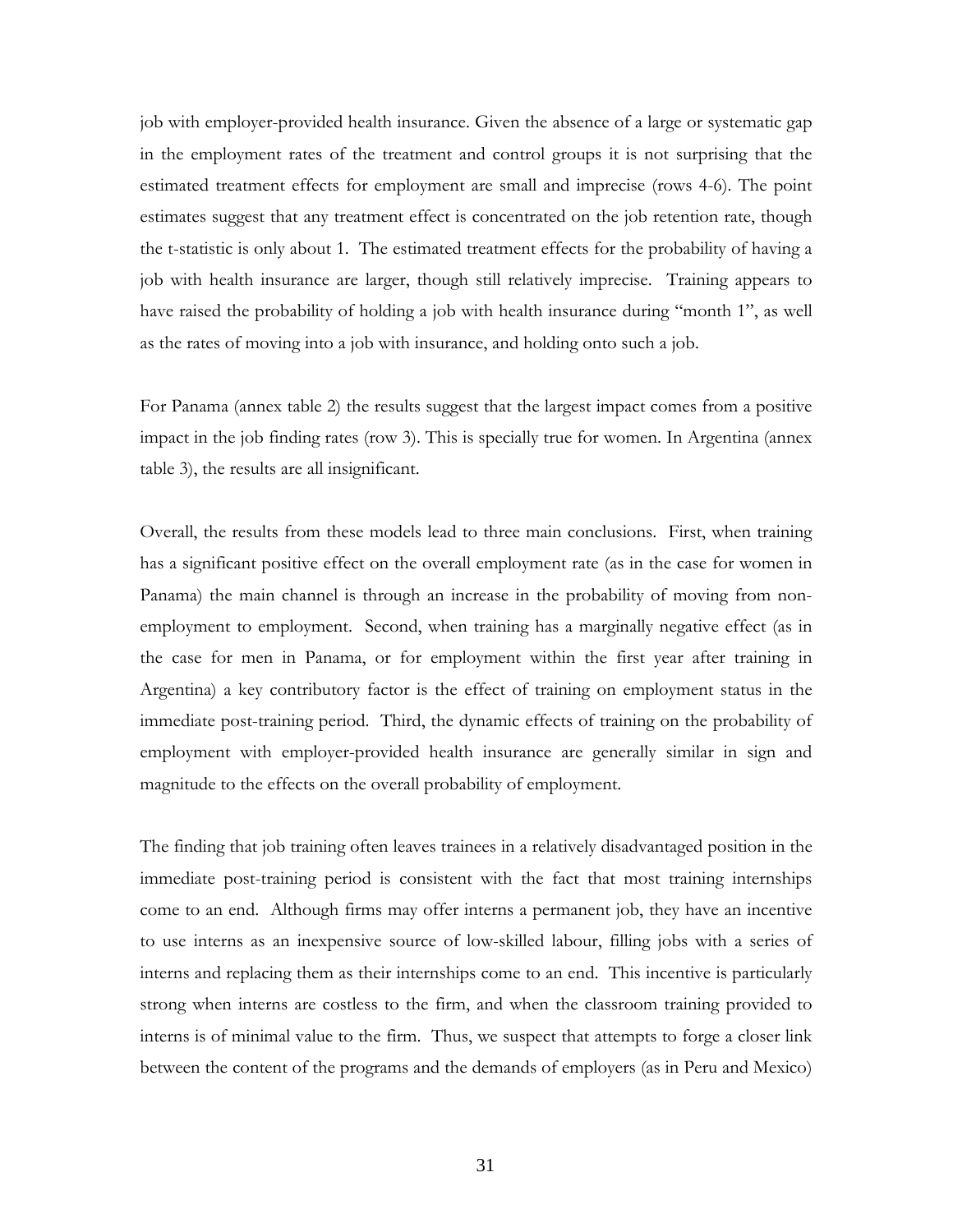will lead to higher employment rate of trainees once training comes to an end, and a more successful program overall.

# **6. Conclusions**

The purpose of the thematic evaluation was to determine whether the demand driven job training scheme promoted and financed by the IDB throughout Latin America has met its core objective, to increase the employability of trainees. This was done using rigorous evaluation techniques applicable, complemented with the use of identical techniques in those countries were we had access to primary data.

We find that the effect of job training on employment varies by age, gender and region. Higher employment rates areobtained, in general, among women and younger people. Conditional on employment, we find positive impacts in terms of the quality of jobs that trainees get. This is an important result in a region that is characterized by the low quality of jobs. In terms of earnings –where the data are less reliable– the analysis also suggests a small positive impact.

These results need to be put into perspective. These programs do not tackle the root causes of unemployment (nor do they, in general, claim to), and to achieve success these programs rely heavily on a positive macroeconomic context –particularly in terms of job creation. Besides, the relatively small investments done with these programs cannot be expected to have large returns: one should expect "to get what you pay for" and that is what these programs generate. In general they are cost-effective and do help to increase employability of participants. Thus, these programs have to be part of a more comprehensive labour market strategy and thus complemented by other types of programs.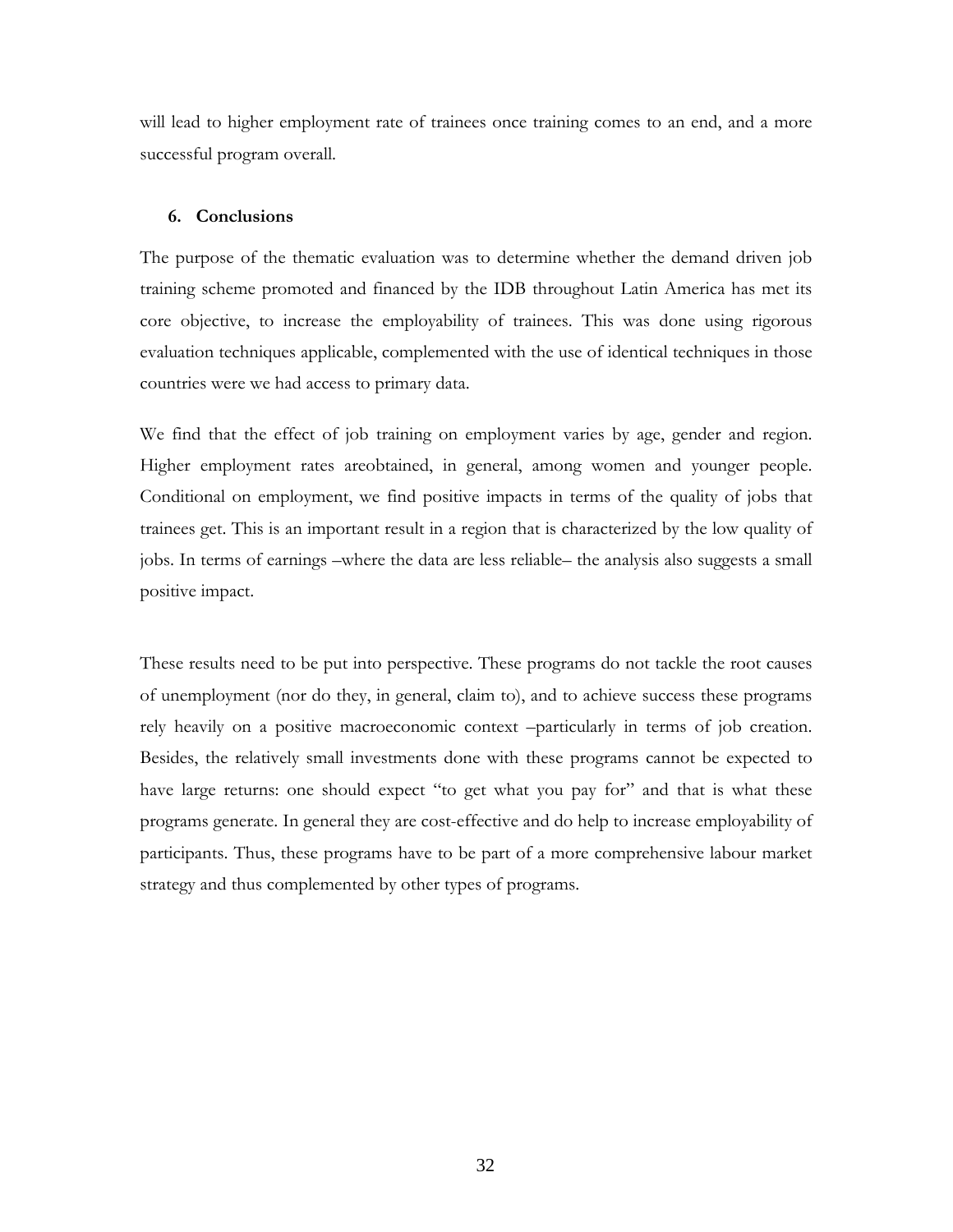## **REFERENCES**

- Abdala E. (2007) Aporte desde Prejal al Documento sobre Juventud y Empleo de la Oficina Regional, Documento de Base, OIT.
- Aedo, C. and M. Pizarro Valdivia. (2004) Rentabilidad Económica del Programa de Capacitación Laboural de Jóvenes 'Chile Joven'. INACAP and Mideplan. Santiago de Chile.
- Autor, D. (2008) The Economics of Labour Market Intermediation: An Analytic Framework, NBER Working Paper #14348.
- Alzúa, M. L. and P. Brassiolo. (2006) The Impact of Training Policies in Argentina: An Evaluation of Proyecto Joven, OVE/WP-15/06.
- Attanasio, O, A. Kugler and C. Meghir (2008) Training Disadvantaged Youth in Latin America: Evidence from a Randomized Trial,., NBER Working Paper #13931.
- Becker, G. (1994) *Human Capital : A Theoretical and Empirical Analysis, with Special Reference to Education*, 3rd Ed., University of Chicago Press.
- Becker, S. and A. Ichino, (2002) Estimation of average treatment effects based on propensity scores. *The Stata Journal*. Vol 2, No. 4, pp. 358-377.
- Betcherman, G., A. Dar, A. Luinstra and M. Ogawa (2000) Active Labor Market Programs: Policy Issues for East Asia. HDNSP, The World Bank
- Betcherman, G. K. Olivas, and A. Dar (2004) Impacts of active labour market programs: new evidence from evaluations with particular attention to developing and transition countries. World Bank Social Protection Discussion Paper 0402.
- Betcherman G., M. Godfrey, S. Puerto, F. Rother and A. Stavreska (2007) A Review of Interventions to Support Young Workers: Findings of the Youth Employment Inventory. World Bank Social Protection Discussion Paper 0715
- BID (2004) *Good Jobs Wanted: Labour markets in Latin America*. Inter-American Development Bank, IPES.
- Bloom, H. S.; L. Orr, G. Cave, S. Bell, F. Doolittle, W. Lin, and J. Bos (1997) The Benefits and Costs of JTPA Title II-A programs: key findings from the national job partnership act study. *Journal of Human Resources*, vol. 32, no.3, pp. 549-576.
- Burghardt, J. and Schochet, P. (2001) National Job Corps Study: impacts by centre characteristics, (Princeton: Mathematica Policy Research)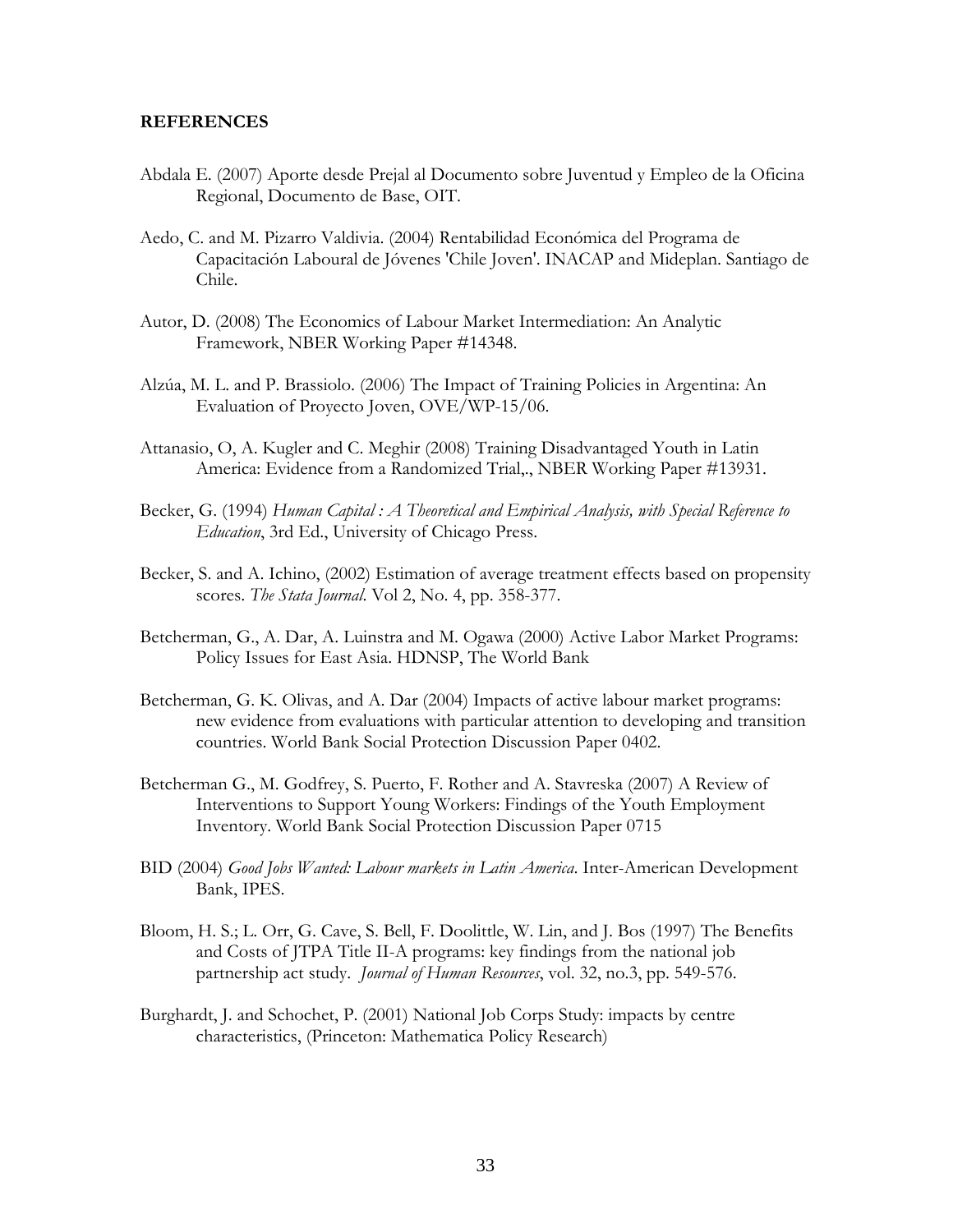- Calderón-Madrid, A. (2006) Revisiting the Employability Effects of Training Programs for the Unemployed in Developing Countries, Washington D.C., IDB, Red de Centros, Research Network Working Paper N. R-522.
- Card, D; Ibarrarán P.; Regalia F.; Rosas D. and Soares Y. (2007) The labour market impacts of youth training in the Dominican Republic evidence from a randomized evaluation, NBER Working Paper 12883.
- Card, D. and D. R. Hyslop (2005) Estimating the Effects of a Time-Limited Earnings Subsidy for Welfare Leavers. *Econometrica* 73,: pp1723-1770.
- Card, D. and D. G. Sullivan (1988) Measuring the Effect of Subsidized Training Programs on Movements In and Out of Employment. *Econometrica* 56, pp. 497-530.
- Cahuc, P. and A. Zylberberg (2004) *Labour Economics*, (Cambridge, Mass: MIT Press).
- Chong, A. and Galdo, J. (2006) Does the Quality of Training Programs Matter? Evidence from Bidding Processes Data. IZA Working Paper # 2202.
- Dar, A. and Z. Tzannatos (1999) Active Labour Market Programs: A Review of the Evidence from Evaluations. World Bank. Available at: http://wbln0018.worldbank.org/HDNet/hddocs.nsf/0/034320f8ecfc1ff3852567cf00741c89/\$FILE /9901.pdf
- Delajara, M., S. Freije and I. Soloaga. (2006) An Evaluation of Training for the Unemployed in Mexico. OVE/WP-09/06.
- Diaz, J. J. and M. Jaramillo. (2006) An Evaluation of the Peruvian Youth Labour Training Program- PROJOVEN. OVE/WP-10/06.
- General Accounting Office. (1996) Job Training Partnership Act: Long-Term Earnings and Employment Outcomes. Washington, D.C.
- Greenberg, D., C. Michalopoulos and P. Robins (2003) A Meta-Analysis of Government-Sponsored Training Programs. *Industrial and Labour Relations Review*, Vol. 57 no. 1, pp.31-53.
- Friedlander, D., Greenberg, D. and Robins, P. (1997) Evaluating government training programs for the economically disadvantaged. *Journal of Economic Literature*, vol. 35, no. 4, pp. 1809-1855.
- Ham, J.C. and Lalonde, R.J. (1996) The Effect of Sample Selection and Initial Conditions in Duration Models:Evidence from Experimental Data on Training. *Econometrica*, 64, pp. 175-205.
- Heckman, J. and Singer, B. (1984) A method for minimizing the impact of distributional assumptions in econometric models for duration data. *Econometrica,* vol. 52, no 2, pp. 271-320.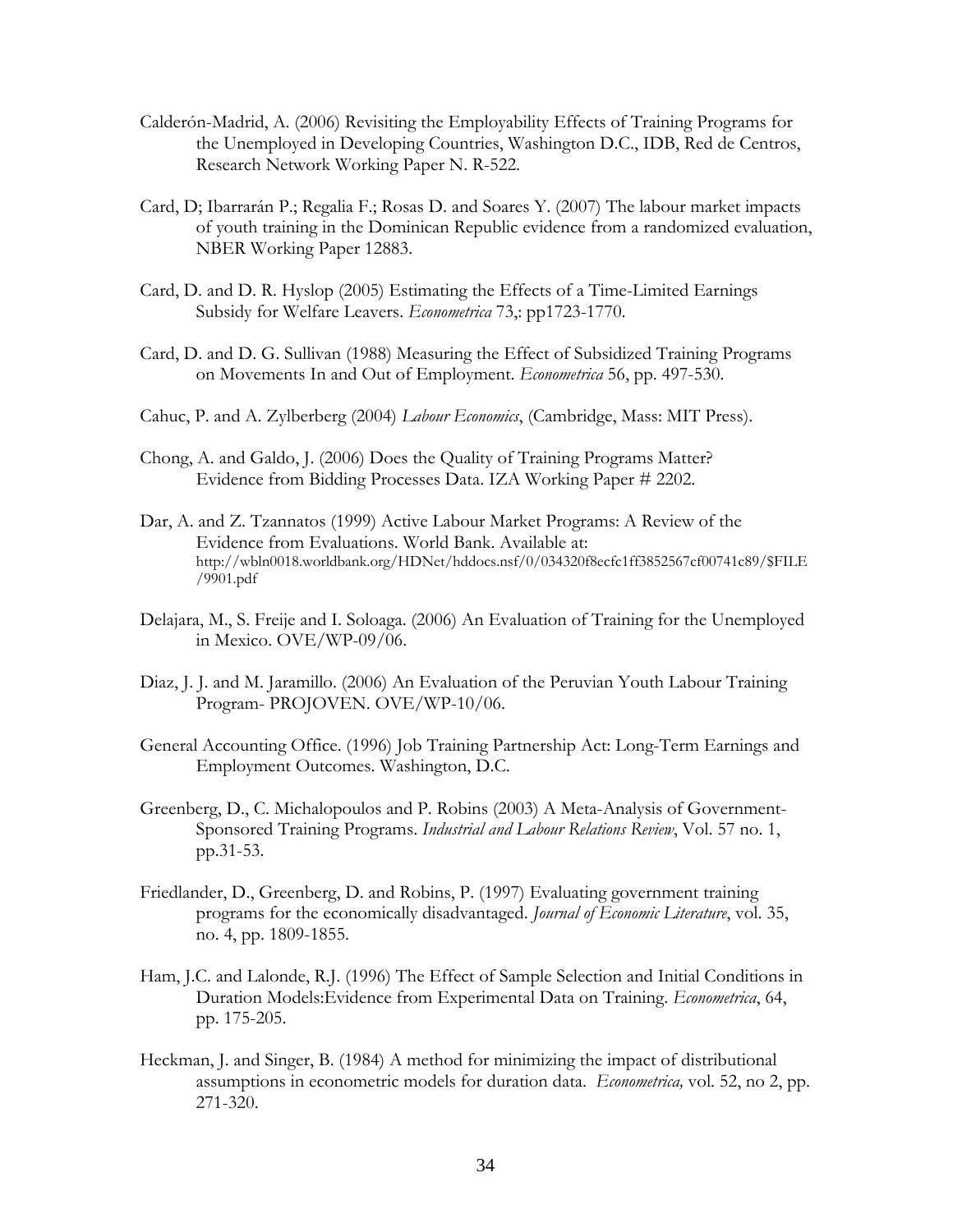- Heckman, J., Ishimura, H., Smith J and Todd, P. (1997) Matching as an Econometric Evaluation Estimator: Evidence from Evaluating a Job Training Program. *Review of Economics Studies*, vol. 64, no 4 pp. 605-654
- Heckman, J., Ishimura, H. and Todd, P. (1998) Characterizing Selection Bias Using Experimental Data. *Econometrica*, vol. 66, no 5 pp. 1017-1098.
- Heckman, J., Lalonde R. and Smith, J. (1999) The economics and econometrics of active labour market rograms," in :Orley Ashenfelter and David Card (eds), *Handbook of Labour Economics*, (Amsterdam: NH Elsevier) pp. 1865-2097.
- Heckman, J. and Carneiro, P. (2003) Human capital policy. NBER Working Paper 9495.
- Heckman, J., J.L.Tobias and E.Vytlacil (2003) Simple Estimators for Treatment Parameters in a Latent-Variable Framework. *The Review of Economics and Statistics*, 85(3), pp. 748- 755
- Ibarrarán, P. and D. Rosas (2007) Impact Evaluation of a Labour Training Program in Panama., (Washington DC, OVE).
- ILO (2007) Global Employment Trends for Youth. Available at: http://www.ilo.org/public/english/employment/yett/download/getyen06.pdf
- Kaufman, B. and J. Hotchkiss (2000) *The Economics of Labor Markets*, 5th ed., Dryden Press.
- Kluve, J., D. Card, M. Fertig, M. Góra, L. Jacobi, P. Jensen, R. Leetmaa, L. Nima, E. Patacchini, S. Schaffner, C.M. Schmidt, B. van der Klaauw, and A. Weber (2005) Study on the effectiveness of ALMPs. Report prepared for the European Commission, DG Employment, Social Affairs and Equal Opportunities, Essen.
- Lalonde, R. (1986) Evaluating the econometric evaluations of training programs with experimental data. *American Economic Review*, vol. 76, No. 4, pp.604-620.
- Lalonde, R. (1995) The promise of public sector-sponsored training programs. *Journal of Economic Perspectives*, vol. 9, no. 2, pp. 149-168.
- Lee, D S. (2005) Training, Wages, and Sample Selection: Estimating Sharp Bounds on Treatment Effects. NBER Working Paper #11721
- Marcel, M. (ed), (1989) Capacitación y empleo de jóvenes, 3 Vols., Apuntes CIEPLAN No. 83, 84, 85.
- Marquez, G. (2000) Training the Workforce in Latin America: What Needs to be Done? Available at www.iadb.org/sds/doc/SOCTraining.pdf
- Martin, J. P. (2000) What Works among Active Labour Market Policies: Evidence from OECD Countries' Experiences. OECD Economic Studies, No. 30, 2000/I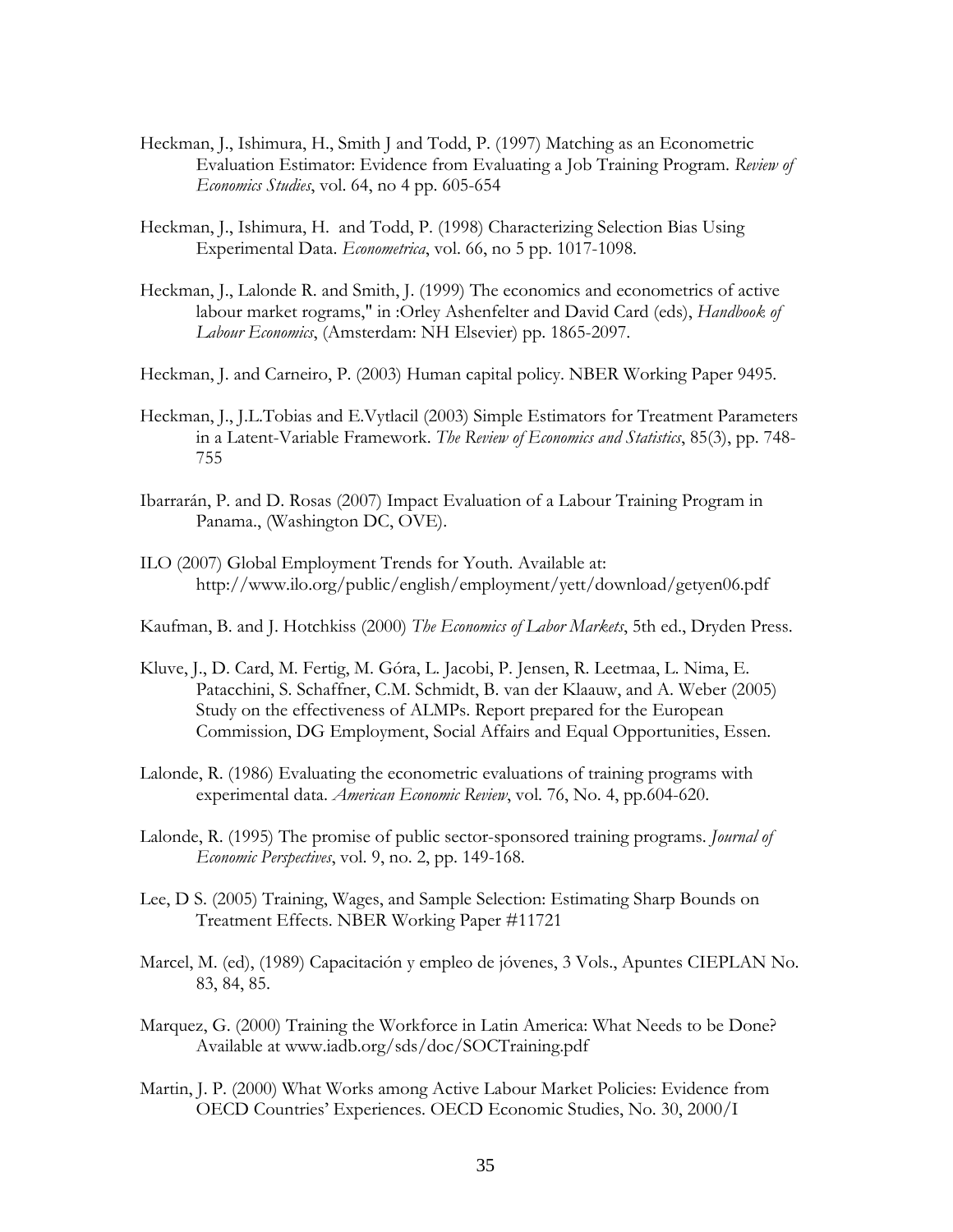- Mazza, J. (2002) Labor Intermediation Services: A Review for Latin America and Caribbean Countries. IDB, Sustainable Development Department. Available at http://www.iadb.org/sds/publication/publication\_3002\_e.htm
- Mazza, J., A. Morrison and I Fuentes (2003) Iniciativas del BID en temas de Mercado Laboral 1990-2002, IDB, Sustainable Development Department. Available at http://www.iadb.org/sds/publication/publication\_3732\_s.htm
- Ñopo H. and J.Saavedra. (2003) Recomendaciones para la Mejora del Levantamiento de la Línea de Base de Projoven y Sugerencias para la Construcción de una Línea de Base Aleatorizada colmo parte de un Diseño Experimental, (Lima: GRADE)
- OIT (2007) Trabajo Decente y Juventud en América Latina. Available at: http://white.oit.org.pe/tdj/informes/pdfs/tdj\_informe\_reg.pdf
- Rosembaum, P.R. and D.B. Rubin (1983) The Central Role of the Propensity Score in Observational Studies for Causal Effects. *Biometrika* 70(1), pp. 41-55
- Weller, J. (ed) (2004) *En búsqueda de efectivdad, eficiencia y equidad. Las políticas del mercado de trabajo y los instrumentos de su evaluación*, (Santiago:CEPAL)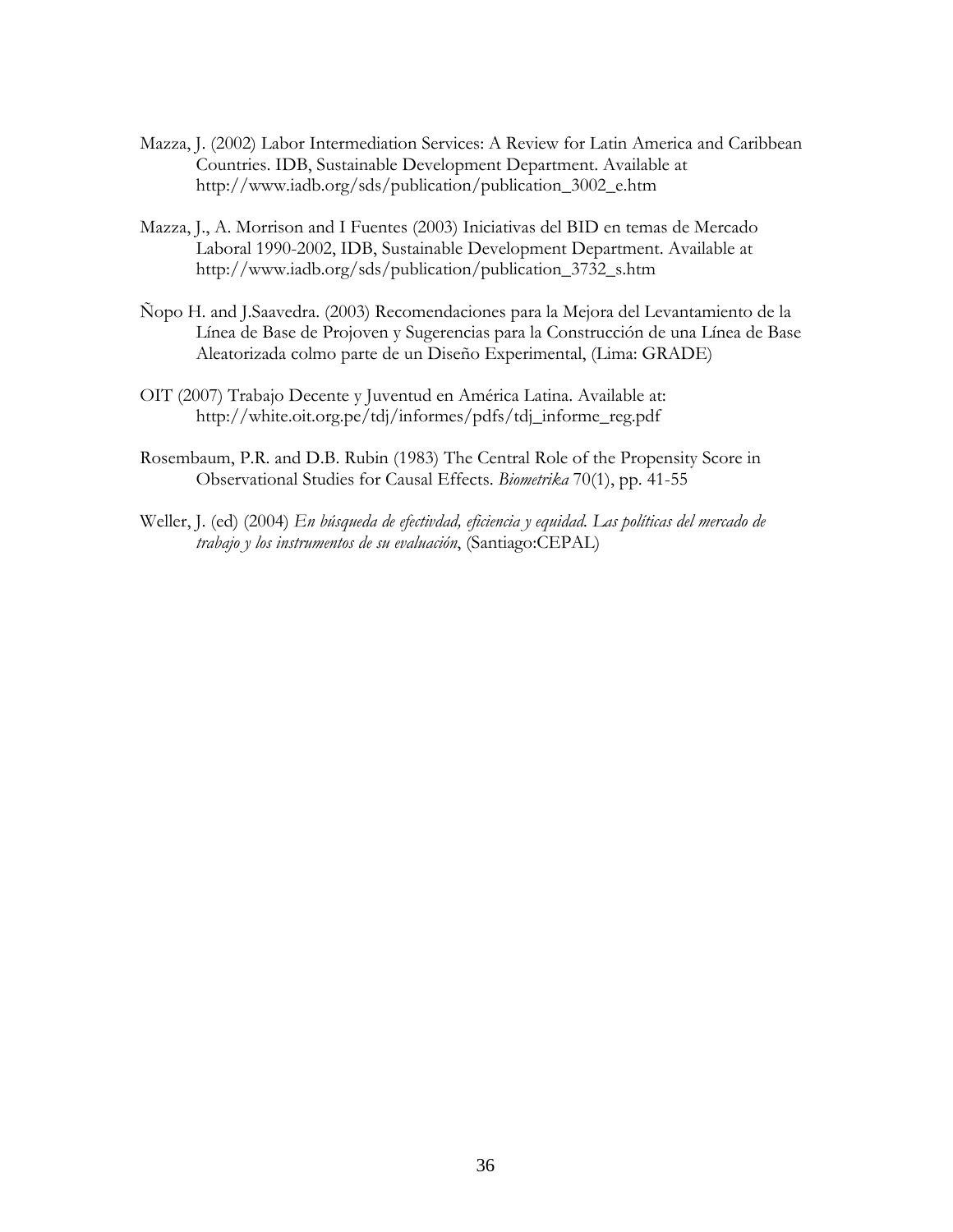|                                            | Employment | Employed with<br>Health Insurance |
|--------------------------------------------|------------|-----------------------------------|
| <b>Model Parameters</b>                    |            |                                   |
| 1. Constant $(\beta_0)$                    | $-1.99$    | $-2.43$                           |
|                                            | (3.43)     | (4.36)                            |
| 2. Trend $(\beta_1)$                       | 0.06       | $-0.03$                           |
|                                            | (0.02)     | (0.03)                            |
| 3. State-dependence $(\lambda)$            | 4.67       | 7.00                              |
|                                            | (0.15)     | (0.31)                            |
| 4. Treatment Effect if Not Employed in     | 0.03       | 0.24                              |
| Previous Period $(\varphi_0)$              | (0.10)     | (0.20)                            |
| 5. Treatment Effect if Employed in         | 0.13       | 0.18                              |
| Previous Period $(\varphi_1)$              | (0.14)     | (0.27)                            |
| 6. Treatment Effect in Probability of      | 0.07       | 0.18                              |
| Employment in August 2004 ( $\delta$ )     | (0.15)     | (0.27)                            |
| 7. Male Dummy in Employment Model          | 0.73       | 0.71                              |
|                                            | (0.11)     | (0.27)                            |
| 8. Dummy for Age 20-24 in Employment       | 0.37       | 0.41                              |
| Model                                      | (0.11)     | (0.20)                            |
| 9. Dummy for Age 25+ in Employment         | 0.60       | 0.57                              |
| Model                                      | (0.13)     | (0.25)                            |
| 10. Loading Factor For Covariates in Model | 1.33       | 1.89                              |
| for Employment in August 2004 ()           | (0.26)     | (0.66)                            |
| 11. Log Likelihood                         | $-3630.7$  | $-1536.3$                         |
| 12. Total Number of Parameters             | 17         | 17                                |
| Observations                               | 1,214      |                                   |

# **Annex Table 1: Employability Model in Dominican Republic (from Card et al. (2006)**

Note: Models include point-mass random effects, with three points of support. See text. Standard errors in parenthesis.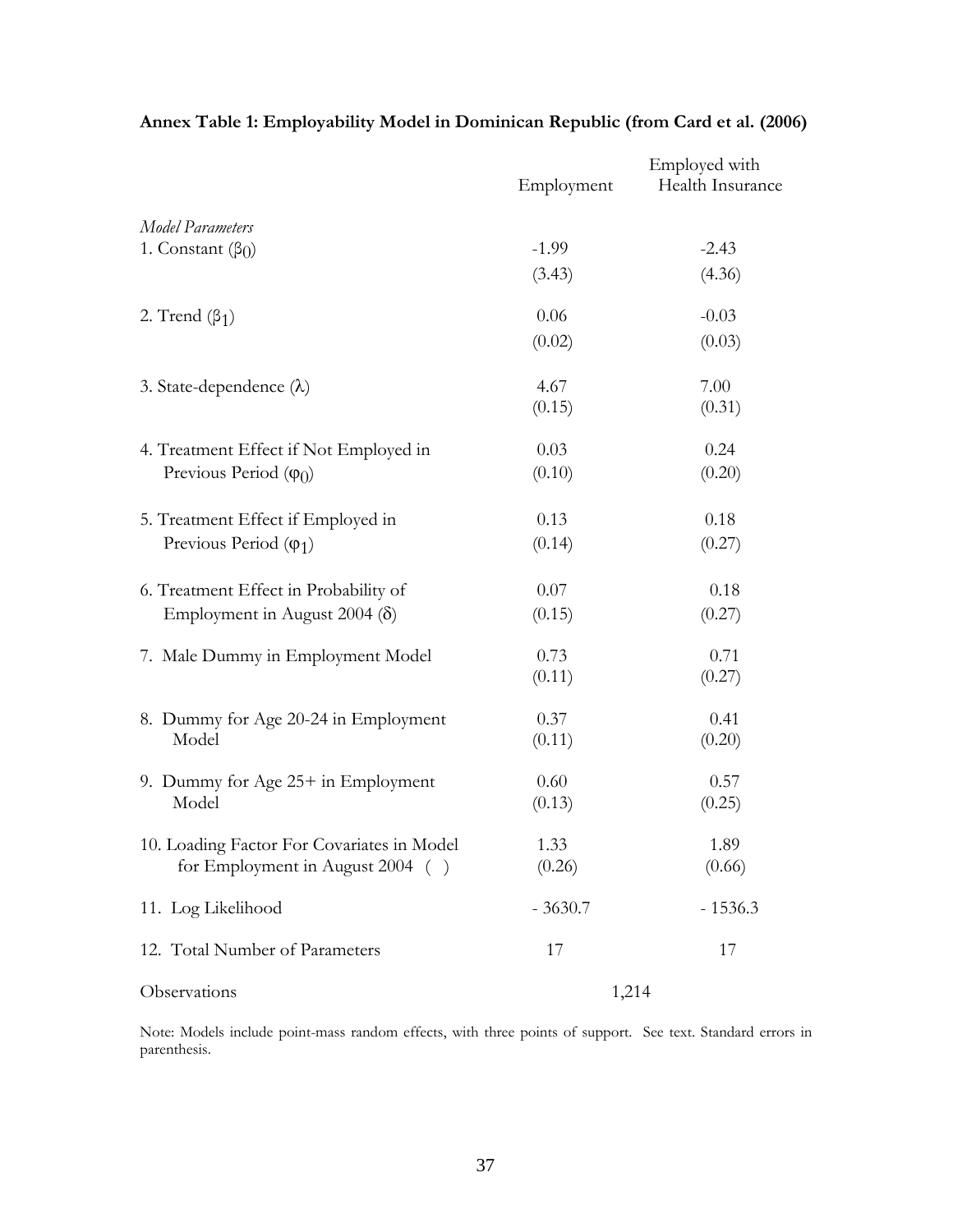# **Annex Table 2: Employability Models (Panama)**

|                                            | Pooled Models |           | Models for Men |                                               | Models for Women |           |
|--------------------------------------------|---------------|-----------|----------------|-----------------------------------------------|------------------|-----------|
|                                            |               | Employer  |                | Employer                                      |                  | Employer  |
|                                            | Employment    | Insurance | Employment     | Insurance                                     | Employment       | Insurance |
| Model Parameters                           |               |           |                |                                               |                  |           |
| 1. Trend                                   | 0.04          | $0.00\,$  | 0.05           | 0.01                                          | 0.03             | $-0.01$   |
|                                            | (0.02)        | (0.02)    | (0.02)         | (0.03)                                        | (0.02)           | (0.03)    |
| 2. State-dependence ( $\lambda$ )          | 4.29          | 6.12      | 3.98           | 6.24                                          | 4.50             | 5.82      |
|                                            | (0.22)        | (0.31)    | (0.32)         | (0.39)                                        | (0.32)           | (0.49)    |
| 3. Treatment Effect if Not Employed in     | 0.44          | 0.41      | 0.20           | 0.35                                          | 0.52             | 0.51      |
| Previous Period $(\varphi_0)$              | (0.17)        | (0.23)    | (0.26)         | (0.32)                                        | (0.23)           | (0.31)    |
| 4. Treatment Effect if Employed in         | 0.29          | $-0.33$   | $-0.11$        | $-0.56$                                       | 0.44             | 0.14      |
| Previous Period $(\varphi_1)$              | (0.21)        | (0.32)    | (0.30)         | (0.43)                                        | (0.29)           | (0.45)    |
| 5. Treatment Effect in Probability of      | 0.31          | $-0.10$   | $-0.26$        | $-0.26$                                       | 0.55             | 0.38      |
| Employment in Month 9 $(\delta)$           | (0.29)        | (0.35)    | (0.44)         | (0.43)                                        | (0.38)           | (0.55)    |
| 6. Dummy for Panama City Region            | 0.61          | 0.88      | 0.69           | 0.82                                          | 0.51             | 0.49      |
|                                            | (0.14)        | (0.22)    | (0.19)         | (0.43)                                        | (0.18)           | (0.24)    |
| 7. Age (in Years)                          | 0.08          | 0.04      | 0.06           | 0.03                                          | 0.08             | 0.05      |
|                                            | (0.02)        | (0.02)    | (0.03)         | (0.03)                                        | (0.03)           | (0.03)    |
| 8. Dummy for Post Secondary Schooling      | $-0.20$       | 0.24      | $-0.63$        | 0.03                                          | 0.06             | 0.43      |
|                                            | (0.12)        | (0.13)    | (0.18)         | (0.12)                                        | (0.14)           | (0.23)    |
| 9. Dummy for Female                        | $-0.41$       | $-0.38$   | $-$            | $\mathord{\hspace{1pt}\text{--}\hspace{1pt}}$ | $- -$            | $-\,-$    |
|                                            | (0.13)        | (0.15)    |                |                                               |                  |           |
| 10. Loading Factor For Covariates in Model | 1.98          | 3.00      | 2.37           | 3.62                                          | 2.26             | 3.57      |
| for Employment in Month 9 $(\mu)$          | (0.41)        | (1.06)    | (0.67)         | (2.00)                                        | (0.72)           | (1.98)    |
| Observations                               | 766           |           |                | 299                                           | 467              |           |

Note: Models include point-mass random effects, with three points of support (see text). Standard errors in parentheses.